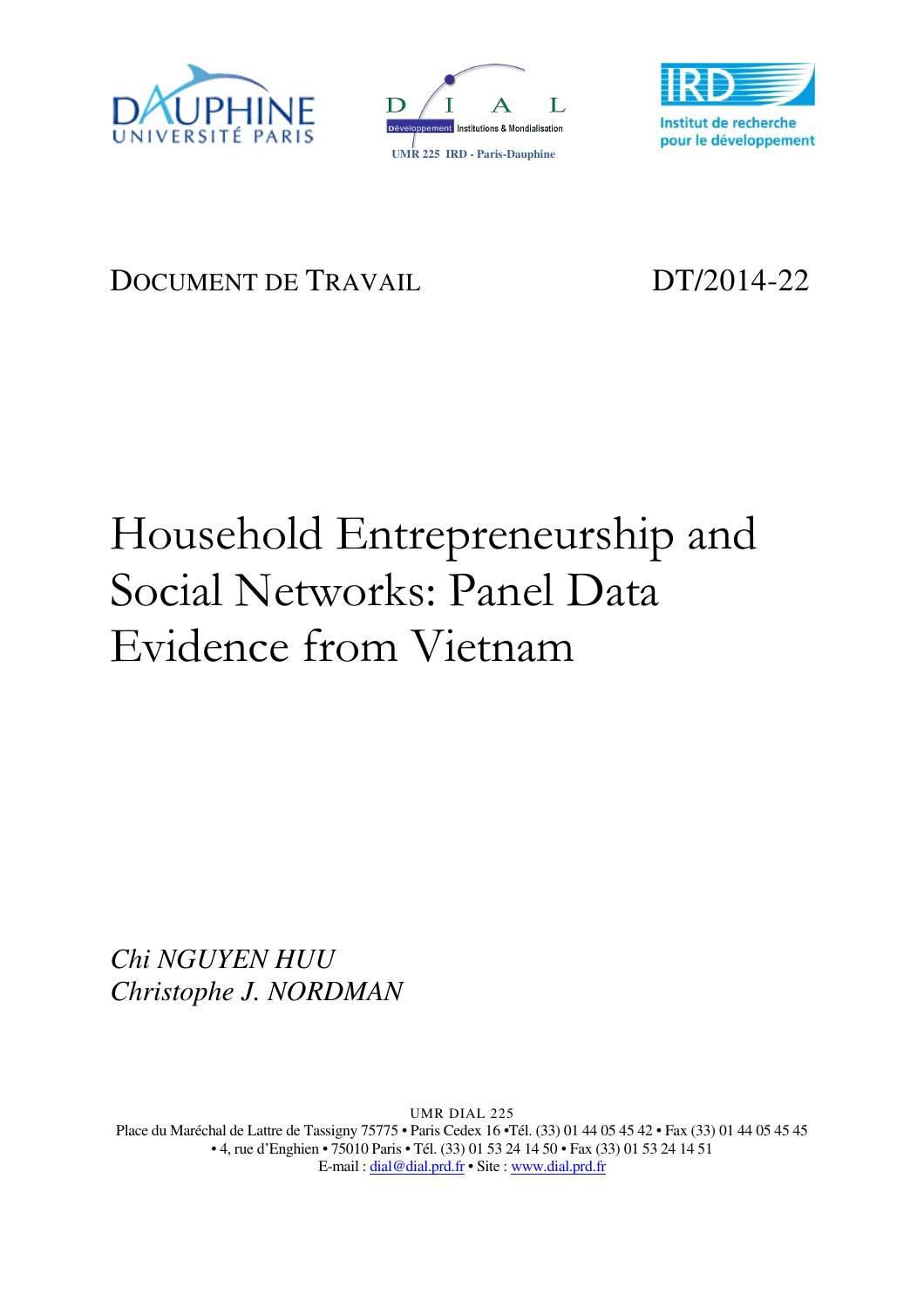#### **HOUSEHOLD ENTREPRENEURSHIP AND SOCIAL NETWORKS: PANEL DATA EVIDENCE FROM VIETNAM<sup>1</sup>**

Nguyen Huu Chi University of Paris North, France, UMR DIAL, 75010 Paris PSL, Université Paris-Dauphine, LEDa, UMR DIAL, 75016 Paris, France huuchi\_isit@yahoo.com

Christophe J. Nordman IRD, UMR DIAL, 75010 Paris PSL, Université Paris-Dauphine, LEDa, UMR DIAL, 75016 Paris, France nordman@dial.prd.fr

#### **Document de travail UMR DIAL**

Novembre 2014

#### **Abstract**

Using a unique panel of household businesses for Vietnam, this paper sheds light on the links between households' and entrepreneurs' social networks and business performance. We address two related questions. One first question asks if we can find evidence of a differentiated effect of employment of members of the family versus hired workers on the business performance. A second question tackles the respective effects of various dimensions of social networks on the business technical efficiency. The assumption is that, beyond the channel of labour productivity, entrepreneurs that are confronted with an unfavourable social environment may produce less efficiently and realize a lower output than what could be possible with the same amount of resources. We find evidence of a productivity differential between family and hired labour and highlight results consistent with the presence of adverse social network effects faced by households running a business, in particular ethnic minorities. We stress the importance of professional networks for successful entrepreneurship.

**Key words:** Family labour, Kinship and ethnic ties, Sharing norms, Social network capital, Informality, Household business, Panel, Vietnam.

#### **Résumé**

֦

En utilisant un panel de microentreprises familiales au Vietnam, cet article met en relation le réseau social des entrepreneurs et de leur ménage avec la performance de la microentreprise familiale. Nous abordons deux questions connexes. La première examine la possibilité d'effets différenciés de l'emploi des membres de la famille par rapport à des travailleurs recrutés sur le marché du travail sur la performance de la microentreprise. Une deuxième question aborde les effets respectifs des différentes dimensions des réseaux sociaux sur l'efficience technique de la microentreprise. L'hypothèse testée est que, au-delà du canal de la productivité du travail, les entrepreneurs qui sont confrontés à un environnement social défavorable pourraient produire moins efficacement et réaliser une valeur ajoutée plus faible que ce qui pourrait être possible avec la même quantité de ressources. Nous montrons qu'il existe en effet un différentiel de productivité entre le travail familial et le travail recruté sur le marché, et nos résultats attestent de la présence d'effets défavorables du réseau social pour certains ménages gérant une microentreprise. Nous soulignons aussi l'importance des réseaux professionnels pour la réussite de l'entreprenariat familial.

**Mots Clés** : Travail familial, Liens ethniques et de parenté, Normes de partage, Capital du réseau social, Informalité, Microentreprises familiales, Panel, Vietnam.

**JEL Code** : D13, D61, O12.

*<sup>1</sup> We gratefully acknowledge comments from participants in conferences and seminars at the Delhi School of Economics (New Delhi), Greqam (Marseille), Gretha Development Conference (Bordeaux), IFP (Pondicherry), Informal Sector Conference (Hanoi), INRA-CIRAD (Montpellier), Institute of Human Development (New Delhi), IZA/World Bank Conference (New Delhi), and University of Utrecht (Utrecht). We thank particularly François Combarnous, Michael Grimm, Laure Pasquier-Doumer and Julia Vaillant for careful reading and valuable suggestions on earlier drafts of this study. The usual disclaimers apply.*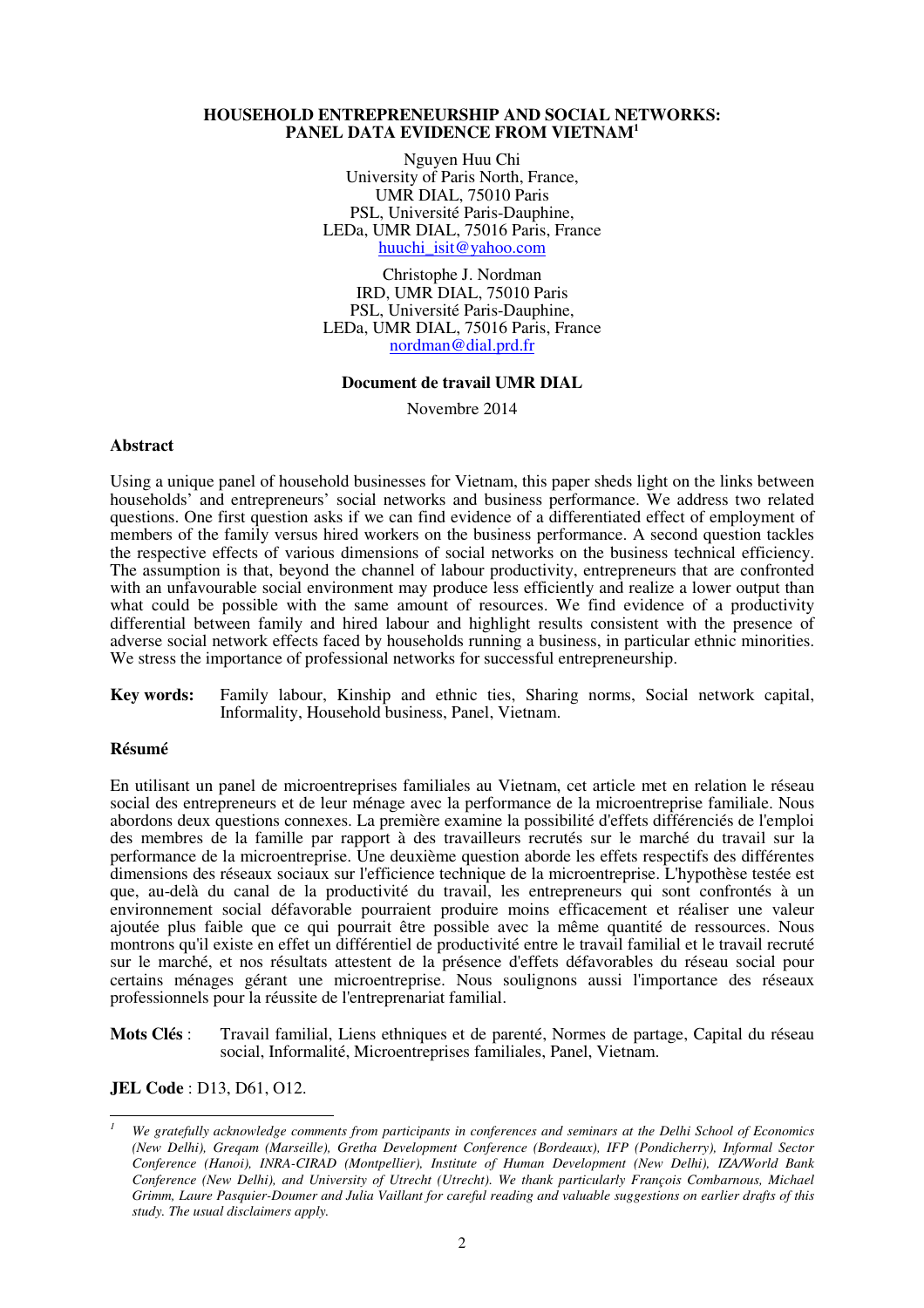#### 1. Introduction

l

In many developing countries, small entrepreneurs often have to rely on social networks in order to access physical capital, information on market opportunities, innovation, suppliers and clients. This might be because there is a general lack of incentives and public support policies towards the domestic private sector. In the economic literature, it is then widely recognised that performance of micro and small enterprises (MSE), especially household businesses in the informal sector, greatly depends on the presence of an efficient social network surrounding the business owner. In fact, MSEs around the world employ members of the extended family – paid or unpaid. In addition to the lack of labour market intermediaries able to channel information about jobs, this may happen because entrepreneurs think that family labour is more reliable and offers flexibility that is difficult to find on the labour market. Family labour may also exist because the extended family simply expects jobs in small or household firms, either because egalitarian norms require it, or because the extended family helped set up the business and wants to be rewarded for that effort once the company is running.

While there is large consensus in the economic literature that social networks provide a wide range of benefits to workers by reducing transaction costs, facilitating access to information, helping overcome the dilemmas of collective action, generating learning spinoffs and providing informal insurance<sup>1</sup>, much less is known about the possible adverse effects of family and kinship ties, in particular for entrepreneurial success. The empirical literature that investigates the costs and benefits of family labour for instance is rather scarce, particularly in developing countries where such labour resource is yet more widespread, and the little evidence that exists is not conclusive (Johnston and Leroux, 2007).

In this paper, we focus on both the benefits and the possible adverse effects of social networks on small entrepreneurship by looking at two different transmission channels. We start by comparing the productivity of family labour with that of hired labour in small household businesses. Can we find evidence of a differentiated effect of employment of members of the family (most often unpaid workers) on household businesses' economic performance? We then look at whether and to what extent family, kinship/ethnic ties and other forms of 'social network capital' influence the performance of these household firms through their technical efficiency. We hence contribute to the literature by adding evidence on these issues for a developing country using a unique panel sample of non-farm household businesses.

A cross-cutting issue in our analysis is that we observe formal and informal non-farm household businesses (NFHB). Can we identify differentiated effects depending on the informality status of the businesses? There is indeed a possible existence of heterogeneity in the effects described above depending on whether the household business operates in the formal or in the informal economy. One may think for instance that social networks are more critical in the informal sector as there is there a lack of formal institutions and/or mechanisms supporting access to business inputs and other necessary resources, such as physical and human capital, but also public infrastructure. An interesting question is then to examine whether the hypothetical adverse effects of family and kinship ties may be more prevalent in an informal context. While there are good reasons to believe that family and kinship redistribution – either under the forms of employed labour or in-cash and in-kind transfers – could be important in households running informal businesses (assuming that their informality would facilitate the avoidance of labour and tax regulations in the process of hiring and transferring household resources), the reverse might

<sup>&</sup>lt;sup>1</sup> See e.g. Coleman (1990), Fafchamps (1996, 2001), Kranton (1996), Woolcock (1998, 2001), Minten and Fafchamps (1999) and Platteau (2000).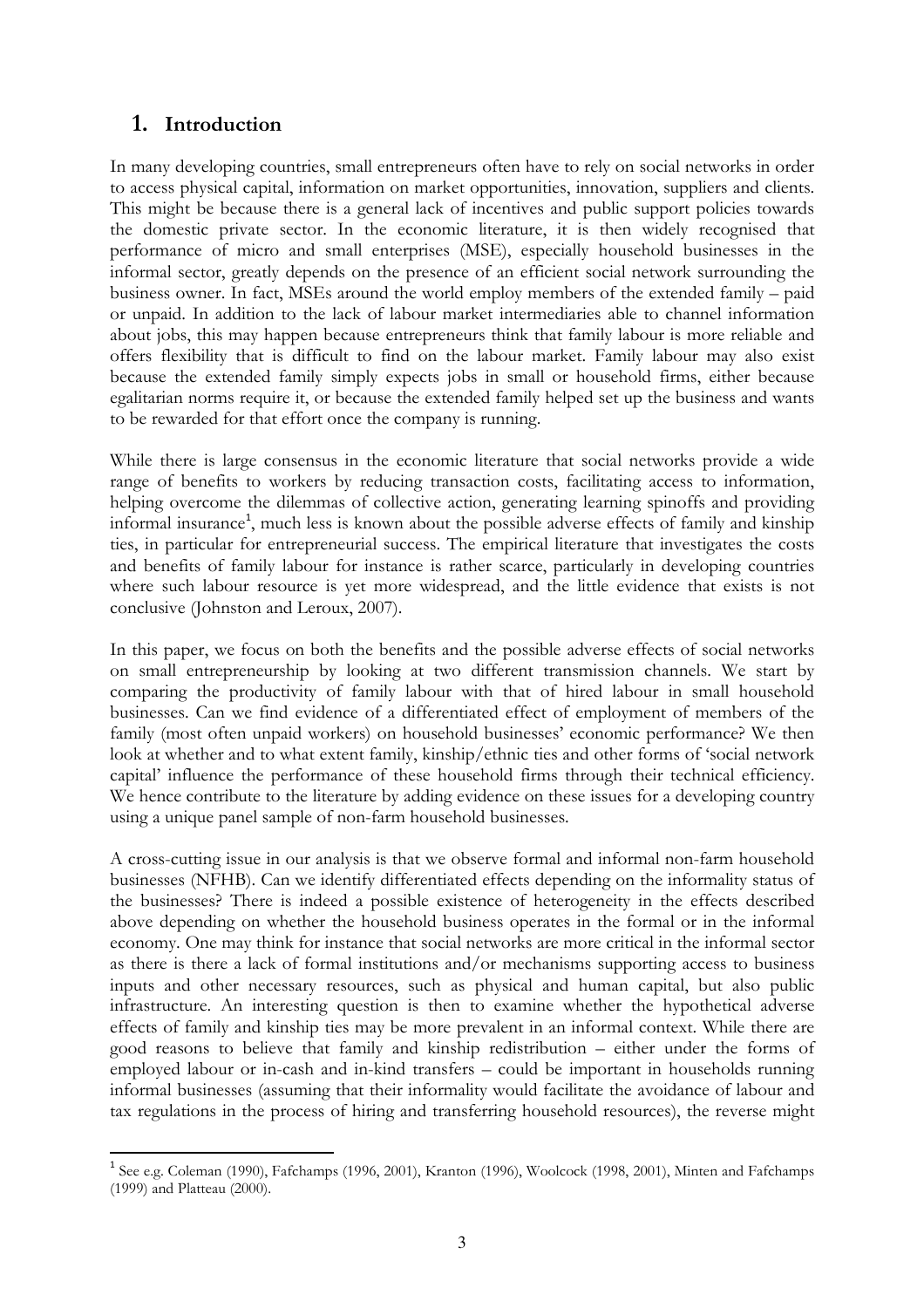also be true: formal (and potentially better performing) businesses may foster demands from the kin as the business becomes more visible and attractive. Hence, the benefits and costs of family and kinship networks may differ between formal and informal businesses, but it is not clear to what extent and in what way.

We investigate these issues in the case of Vietnam, a country where family and kinship support is widely seen as a key ingredient of entrepreneurial success. 2 The case of Vietnam is also interesting in other respects. In the last decades, Vietnam has experienced spectacular social, economic and political changes. Impressive economic growth in the last decade has entailed a remarkable drop in poverty figures, drastic changes of the labour market structure, but also a surge in inequalities as trade liberalization and world integration have expanded. Reforms since the Doi Moi (process of moving away from central control towards a market economy) aimed at allowing entrepreneurship to flourish but no specific policies were designed to assist the private domestic sector, in particular the household business sector (Oudin, 1999; Cling et al., 2010). In this formerly centrally planned economy, loans are rare as there is almost no support for the acquisition of physical capital by finance institutions (bank or micro-finance). Hence, household businesses still self-finance most of their accumulated capital.

This lack of access to formal sources of credit has repercussions on employment practices. The absence of a formal capital market has indeed reinforced the development of the private sector through the proliferation of new small enterprises, rather than through growth of existing ones. This resulted in a steady growth of self-employment for middle-aged workers. However, in the absence of external capital, few young people have the resources required to establish their own enterprise and they often have to rely on kinship ties to obtain a job. Twenty years ago, analysing a survey of private entrepreneurs in Vietnam, Ronnås (1992) noted that recommendations by friends, relatives and other workers and personal contacts remained by far the most important ways of recruiting new workers, both in urban and rural areas. Nowadays, this hiring practice has probably developed significantly as Vietnamese workers increasingly cope with a rapidly changing socio-economic environment. The associated risks also increase due to important labour market mutations (Cling *et al.*, 2010).

We rely on data drawn from two rounds of the Vietnam Household Living Standard Surveys (VHLSS) undertaken in 2004 and 2006. For the first time, to the best of our knowledge, we matched samples of NFHBs across the 2004-2006 waves, allowing for a large panel of more than 1,200 formal and informal NFHBs. We start by presenting the literature and discussing what we understand by social networks (Section 2), in particular the notions of family and kinship ties as opposed to the concept of 'social network capital'. The small literature dealing with the positive and adverse effects of family and kinship ties on entrepreneurship is reported and we further relate it to the question of productivity of family versus hired labour. We then present the context of entrepreneurship in Vietnam, report on the construction of our panel of household businesses, and comment on our data (Section 3). In the first part of our econometric analysis (Section 4), we estimate the returns to different types of labour. In the next steps, we investigate other channels through which social network dimensions could affect business performance, i.e. beyond the channel of labour productivity. In Section 5, we discuss the determinants of the transfers received and given by households running businesses in order to identify some key factors of solidarity mechanisms, in particular those linked to the characteristics of the social network and the community. This allows us to come up with a set of social network proxies that we use to observe, in a last step, whether and why business managers may use factor inputs in a

<sup>2</sup> In Vietnam, non-farm household businesses (NFHBs) are embryonic Medium and Small Enterprises (MSEs). Formal NFHBs are firms that are registered with the tax authority and might have better access to input and output markets than informal firms.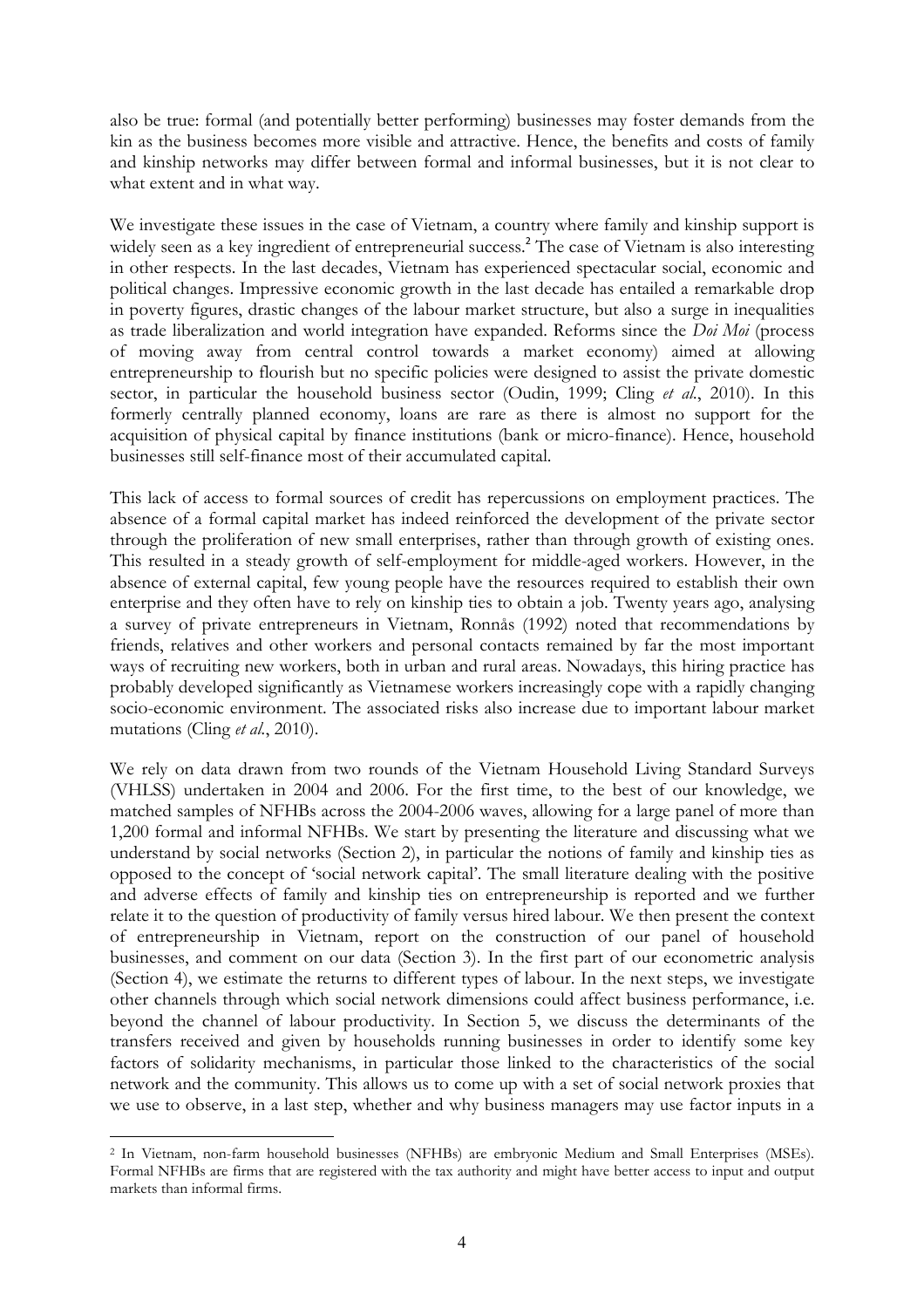technically inefficient and sub-optimal way. In case we find evidence for such a sub-optimal use, it may hint to adverse incentive effects related to family labour and/or other social network dimensions. Such adverse incentive effects could arise if entrepreneurs feel that most of what they earn needs to be shared with the kinship network or that higher earnings may even attract more family members that have to be employed by the firm. This part of the paper will rely on the estimation of the household businesses' technical efficiency using the panel structure of the data. The paper ends with a summary of the findings and some policy conclusions (Section 6).

## 2. The related literature: linking social networks, family vs. hired labour and entrepreneurship

#### 2.1 Social network capital, family and kinship ties

A significant literature has emphasized the widespread use of friends, relatives and other acquaintances to search for jobs or to help employers locate prospective employees (Ioannides and Loury, 2004). From a sociological point of view, the seminal work of Granovetter (1973, 1995) develops the idea that the labour market outcomes of using social networks depend on the link between individuals and their contacts, the 'strength of their tie'.<sup>3</sup> In our study, family labour implies family and kinship ties, 'strong ties' following Granovetter's terminology, as opposed to the broader concept of social networks.<sup>4</sup> By 'social network capital' we understand the individual asset that benefits a single individual or firm. This meaning emphasizes that agents derive benefits from knowing others with whom they form networks of interconnected agents, which may involve shared norms, values and understandings – trust – that facilitate co-operation (Granovetter, 1995; Fafchamps, 2001). More restrictively, and in line with La Ferrara (2007), we use family and kinship ties to refer to any form of blood relationship. At one end, we situate family ties as the most proximate type of relationship. At the other end, we place kinship ties as a rather distant type that is characterized by socially recognized relationships based on supposed as well as actual genealogical ties. The main difference of family and kinship ties, on the one hand, and a generic set of individuals who interact (social networks), on the other hand, is that family and kinship ties can be seen as largely exogenous and cannot be freely changed or only at a high psychological cost (La Ferrara, 2007). As we will show in our empirical analysis, given our data, we will have to deviate slightly from these very strict definitions (by looking for instance at ethnic ties), and so there may be some overlaps between the groups identified by these concepts.

#### 2.2 On the bright side of social networks for entrepreneurship…

 $\overline{a}$ 

Some empirical evidence in developing countries show that social networks play a positive role in the performance of entrepreneurs. They may for instance reduce transaction costs in business relationships, facilitate access to information, provide informal insurance, help overcome the dilemmas of collective action or generate learning spin-offs (Fafchamps, 1996, 2001; Kranton,

<sup>3</sup> Granovetter defines strong ties as links with nearby people – family and friends – that involve repeated and frequent interactions on a number of different levels. Links with infrequent interactions or with low intimacy, the 'weak ties', tend to bridge individuals across social groups of close interpersonal relationships. Granovetter brought out 'the strength of weak ties' argument that means that weak ties are the most informative and thus the most useful for finding a job. While information from strong ties is likely to be very similar to the information one already has, weak ties are more likely to open up information sources that are very different from one's own.

<sup>4</sup> Social networks may be defined as a social structure made of nodes (which are generally individuals or organizations) that are tied by one or more specific types of interdependency, such as kinship, friendship, values, beliefs, conflict or trade.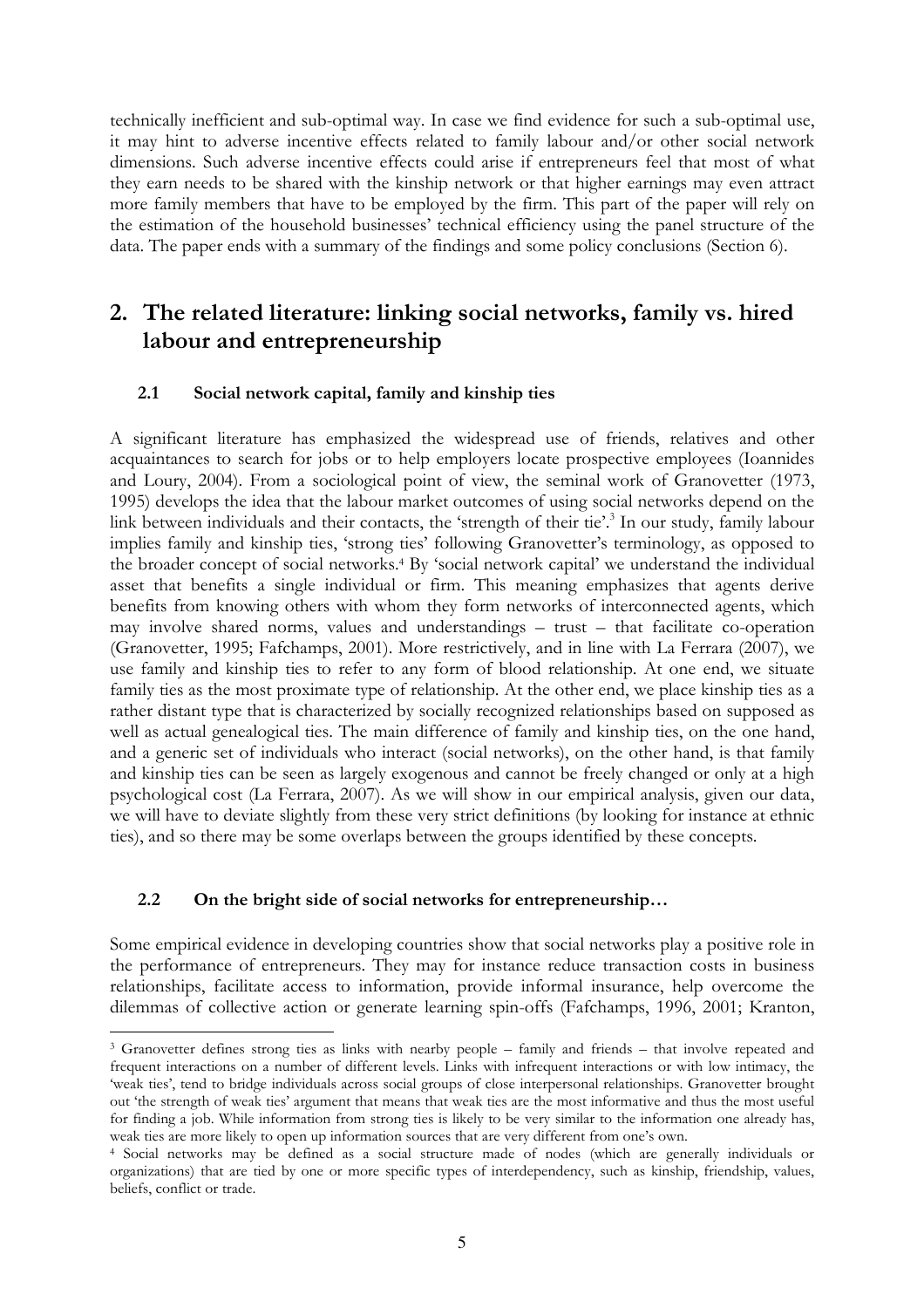1996; Woolcock, 2001; Minten and Fafchamps, 1999; Platteau, 2000; Berrou and Combarnous, 2012; Pasquier-Doumer, 2013).

For Asia, empirical findings are relatively scarce and existing research remains divided on the precise nature and roles of social networks in the mechanisms of facilitating labour market integration and/or entrepreneurial success (Watanabe, 1994; Xiong, Sun and Xu, 1986; Knight and Yueh, 2008). For Vietnam, some papers have stressed the efficient function of social networks. However, one can wonder whether the *Doi Moi* has shaped the relationship between social networks and entrepreneurship, for those workers who have to cope with a changing economic environment. Turner (2009) shows how traders of the ancient quarters of Hanoi have managed to remain in place and to offset adverse trends caused by many upheavals (during the war and socialist periods, as well as the impact of trade liberalization). Turner and Nguyen (2005) illustrate the operation of strong social networks amongst immediate family and friends to help with the establishment and expansion of an enterprise. Knorringa and van Staveren (2005) show that all segments of the footwear industry performed quite well in recent years thanks to strong and hierarchically organized associations. Digregorio (2006) and Fanchette and Stedman (2009) shed light on the dynamics of craft villages in the suburb of Hanoi which are organised in clusters specialised in one activity based on the guarantees of long-term and ongoing relationships.

#### 2.3 … and the dark side of family and kinship ties

"An individual who lives in a society where he or she is expected to share his or her income with other family members, sometimes even with such relatively distant family members as first or second cousins, may rationally expect to have to transfer so much of her income—if she is more successful than the others in the family—that the motive for making the effort in the first place is diluted."

Alger and Weibull (2008, p. 180)

The idea that family and kinship ties may imply adverse incentive effects is relatively old. It is quite often mentioned in the anthropological literature, was emphasized by modernization theorists, and was developed in the field of economic sociology and social network analysis as the downside of strong ties, which are also often referred to as 'bonding ties'. More recently, this question has been taken up by a few economists (see e.g. Platteau, 2000; Hoff and Sen, 2006; Luke and Munshi, 2006) who shed light on the so-called 'dark side of social capital'.

With regard to household resource allocation, Baland, Guirkinger and Mali (2011) analyze for instance borrowing behaviour and find that some individuals take up credits even without liquidity constraint – just to signal to their kin that they are unable to provide financial assistance. Di Falco and Bulte (2011) find evidence that kinship size is associated with higher budget shares for non-sharable goods. Anderson and Baland (2002) provide some evidence that women in Kenya participate in a 'Rotating Saving and Credit Association' (Rosca) to protect savings against claims by their husband for immediate consumption.

Other recent studies address specifically the potential adverse effects of family and kinship ties on entrepreneurial activities. They argue that family and kinship ties may become an important obstacle in the process of firm development. Members of the kin system that achieve economic success in the modern sector may be confronted with sharing obligations by less successful fellows. This may imply to remit money, to find urban jobs or to host them in the city home. The hypothesis is then that the need to meet such demands can adversely affect the incentives of kin members to pursue and develop their economic activity in the modern sector. Opting out of such kin systems and refusing to comply with these obligations may be possible but may result in strong sanctions and high psychological costs and the kin group may want to prevent this ex ante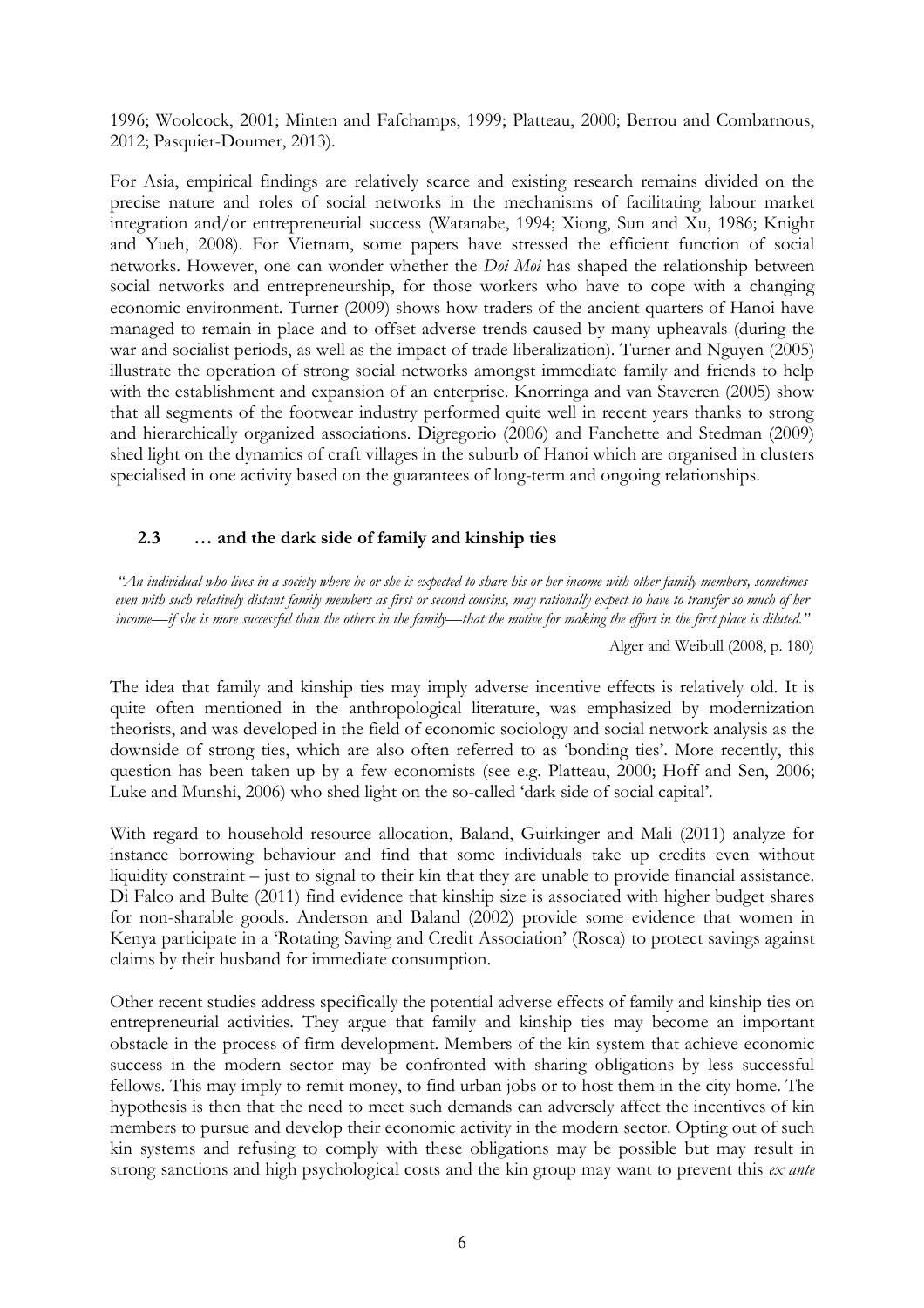by manipulating the relevant exit-barriers, as in Hoff and Sen's (2006) model. In Nigeria, Meagher (2006) identifies disinclination among entrepreneurs to trade with people from their home communities because the latter exert moral pressure to obtain credit and then expect the trader to understand their problems when the time comes for repayment. Whitehouse (2011) also relates such a phenomenon in Bamako, as a taxi driver "would not accept a fare to his home neighborhood in that city, because he knew once he arrived there he was likely to be spotted by some relative who would insist on being driven somewhere for free." In a randomized control trial, Fafchamps et al. (2011) find for female entrepreneurs in Ghana a lower impact of cash transfers on profits compared to in-kind transfers as cash transfers seem to end up going to household expenses and transfers. However, the authors conclude that this is more driven by a lack of self-control than external pressure. For informal entrepreneurs in seven West African cities, Grimm et al. (2013) find robust disincentive effects associated with kinship ties in the village of origin on the entrepreneur's labour effort and use of physical capital, and observe that these effects decrease with geographical distance. Lastly, Grimm, Hartwig and Lay (2013) develop a theoretical model on the interplay between solidarity and firm investment, where the entrepreneur faces a trade-off between complying with sharing norms and expanding the business. Using data on tailors in Burkina Faso, their results support the idea of two regimes which depend on the endured redistributive pressure, the willingness to take risk, and the return to investment.

#### 2.4 The use of family labour

One cannot embrace the various channels linking social networks and entrepreneurship performance without disentangling the type of labour used in the production process. To our knowledge, there are very little studies that specifically addressed the potential adverse effects of employing family workers for entrepreneurial success, especially in developing countries. Still, some literature has investigated the nature and effect of family versus hired labour in firm performance. However, this literature relates essentially to farm businesses, while the purpose of our study is to investigate this question for non-farm household businesses.

A priori, one might expect family and hired labour to play differently on business performance, because they may have different compositions of male and female, adult versus child, and skilled versus unskilled labour. In developing countries, females and children may constitute a larger proportion of family than of hired labour. This would tend to drive down the marginal product of family relative to hired labour if the marginal productivity of women and children is lower than that of adult males (Deolalikar and Vijverberg, 1987). Besides, the skills differential between family and hired labour may also be an important source of heterogeneity in the productivity of workers. Fafchamps and Minten (2002) suggests for agricultural traders in Madagascar that family members work less hard than hired workers, which could be explained by a familial pressure to distribute jobs that leads to a number of workers uncorrelated with the necessary amount of work to produce.

But other theoretical arguments can be put forward, sometimes contradicting the common assumption that hired labour is necessarily more productive than family labour. Moral hazard and their associated monitoring costs are hence mechanisms enlightening plausible greater productivity of family versus hired labour. Johnston and Leroux (2007) report for instance that, for farmers, family labour can be more efficient than hired labour as it is assumed to be better incentivised and so will not shirk (see also Binswanger and Rosenzweig, 1986). The reason for superior incentives is that family labour will share the income generated by the farm as they may be 'residual claimants to profits' (Binswanger and Deininger, 1993). Consequently, there will be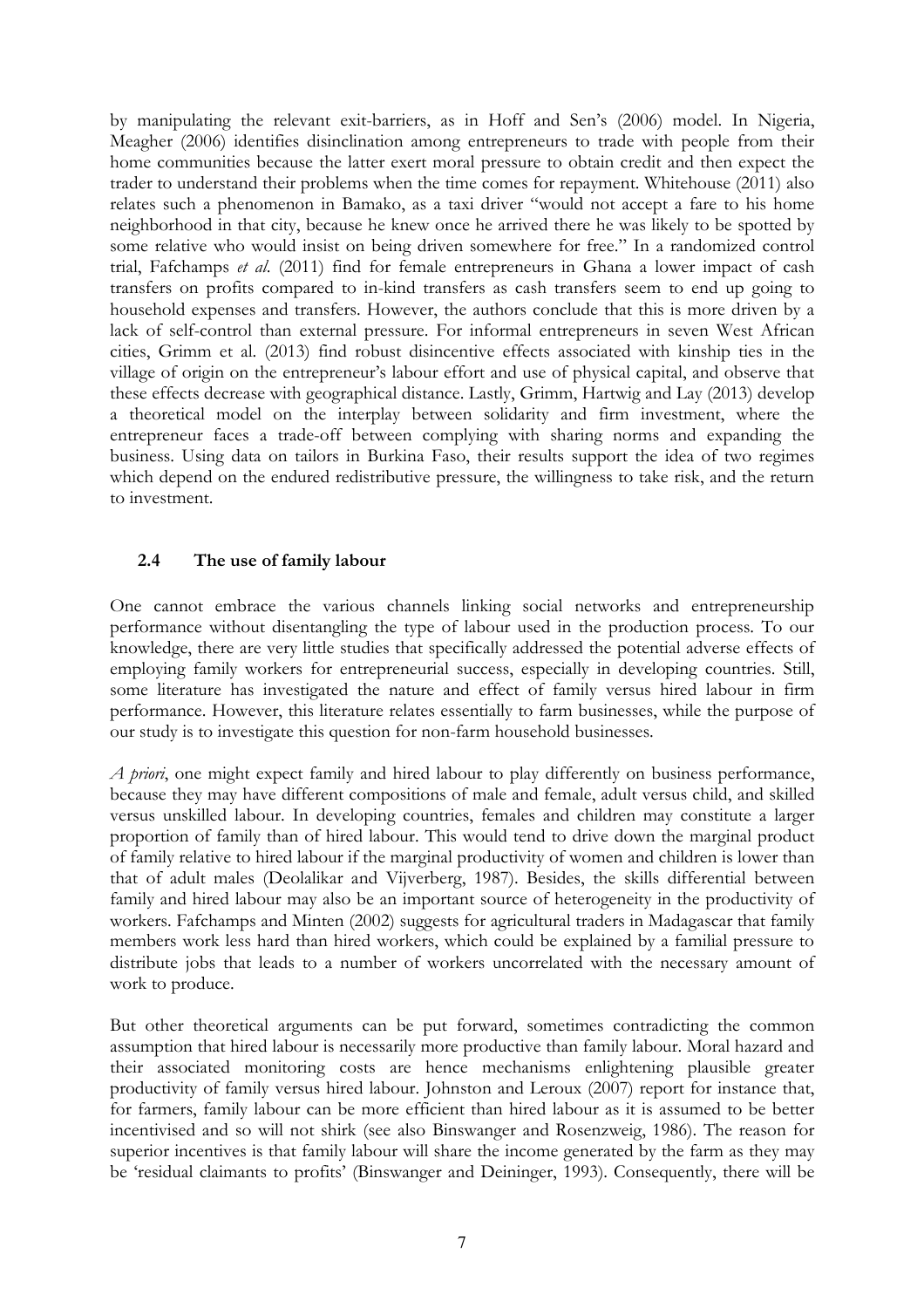shared incentives between entrepreneurs and workers (other household members) and so little need for additional supervision. The composition of tasks performed by both types of labour may also be considered. Since family workers may perform management and supervisory duties (particularly the household head), their work may have larger effects on output than that of hired workers, who may only perform manual tasks. The performance of managerial and supervisory tasks by family members may then reduce the substitutability between family and hired labour, an assumption that we will test with the Vietnamese data. All this would explain why it is not clear that with family labour the entrepreneur would face supervision advantages, which were thought to come as family labour would share the benefits of work.

Hence, it seems difficult to predict *a priori* which of the two types of labour will have a greater effect on business performance. Up till now, there are a small number of studies testing the existence of differences in productivity between hired and family labour, but for farm-plants essentially. Deolalikar and Vijverberg (1987) is one of these rare examples using microeconomic farm-level data on heterogeneous labour inputs for developing countries (India and Malaysia). They show that there is an efficiency difference between hired and family labour and so reject the idea of labour homogeneity. They find that the labour of other members is a complement to hired labour and a substitute for the head's (manager's) labour within the labour services production function. Their results support the idea that family labour is involved to a greater extent in management and supervisory tasks than hired labour. Similarly, Thapa (2003) on Nepal finds that hired labour is less efficient than family labour. For Vietnam, a rather early study (Brown and Salkin, 1974) estimates Cobb-Douglas production functions for paddy transplant producers in South Vietnam, using family and hired labour as separate inputs. They obtain insignificant coefficients ranging in magnitude from 0.04 to 0.01 for family labour but significant ones for hired labour (ranging from 0.15 to 0.22). Using a sample of fish firms for Ghana, a more recent study, Onumah et al. (2010), finds that output elasticities for hired and family labour are both significant but not statistically different from each other. Thus, there is some evidence of a productivity differential between family and hired labour, although there is no consensus in the literature on the direction or magnitude of this differential.

## 3. Entrepreneurship in Vietnam: context and data

#### 3.1 The non-farm household businesses in Vietnam

 $\overline{a}$ 

Let us start by defining what formal and informal household businesses are in Vietnam. Nonfarm household businesses (NFHBs) are supposed to have no more than ten employees and to have one establishment only. Above this threshold, or if they run two or more establishments, NFHBs must become enterprises governed by the Law on Enterprises.<sup>5</sup> The number of NFHBs is often used as an approximation of the informal sector in Vietnam.<sup>6</sup> But today, the size of the informal sector is still a debated issue (Cling et al., 2010).<sup>7</sup> At the national level, the vast majority

<sup>&</sup>lt;sup>5</sup> See http://www.vietnamlaws.com/freelaws/Lw60na29Nov05Enterprises%5B10Apr06%5D.pdf

<sup>&</sup>lt;sup>6</sup> In Vietnam, the informal sectoris defined as all private unincorporated enterprises that produce at least some of their goods and services for sale or barter, are not registered (no business licence) and are engaged in non-agricultural activities. See Cling et al. (2010) for more details.

<sup>&</sup>lt;sup>7</sup> Vijverberg (2005) draws on the Vietnam Household Living Standards Survey (VHLSS) to estimate the number of NFHBs at 9.3 million. The Annual Household Business Survey (AHBS) estimates this number at 2.9 million for the same year (GSO, 2006). Using a methodology which adopts a mixed household/enterprise survey principles (LFS2007, a 1-2-3 Survey scheme), Cling et al. (2010) show that the informal sector accounts for almost a quarter of all main jobs (11 million jobs out of a total of 46 million jobs): there are 8.4 million informal NFHBs (of a total number of 10.3 million NFHBs), of which 7.4 million are held by a head of NFHB in his/her main job and 1 million in his/her second job.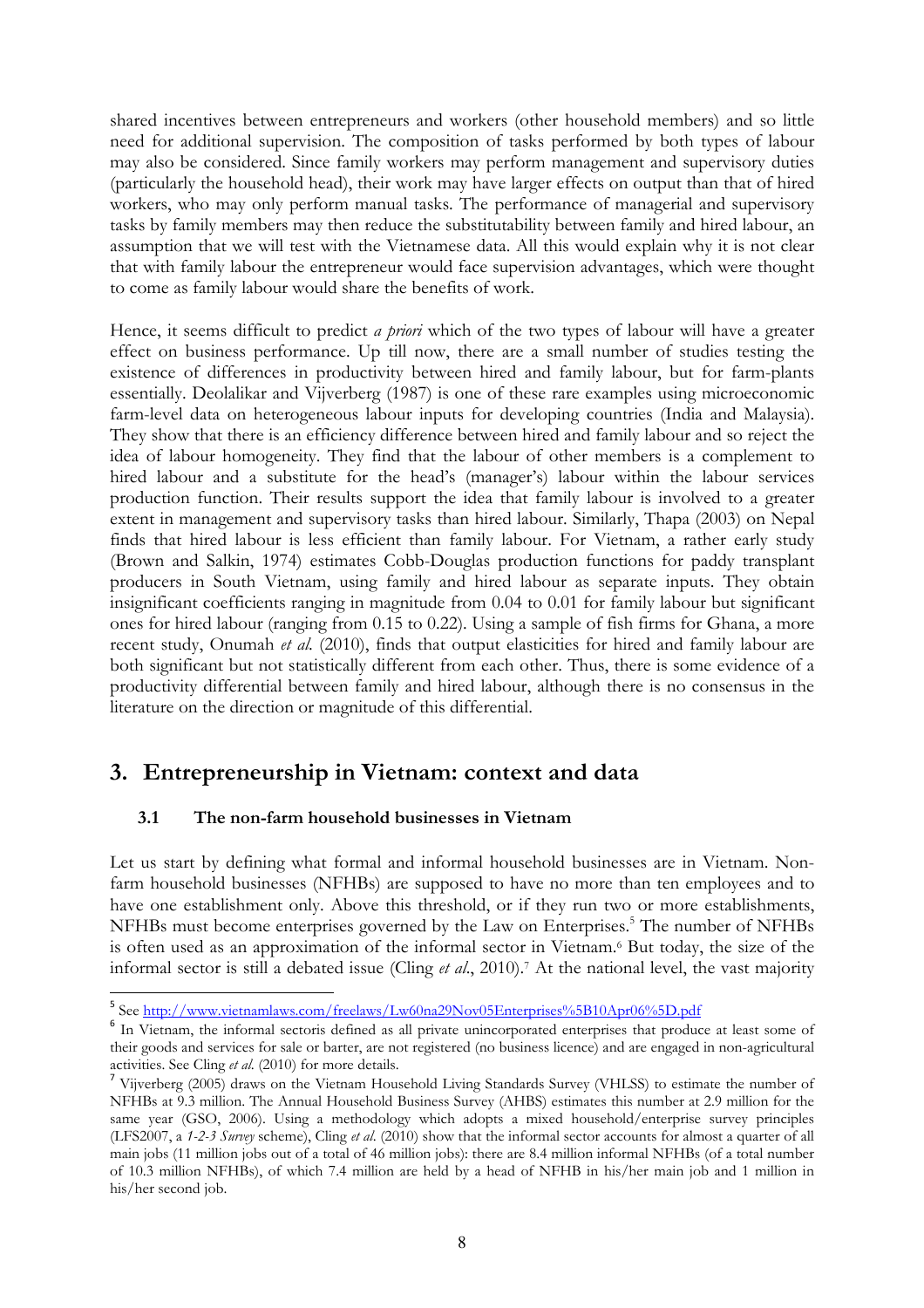of informal HBs consist of just one own-account worker, working at home or outdoors in the street. Not all HBs have to register. Two kinds of HBs are exempt: those earning less than a certain amount set at district level (which cannot be below the minimum wage), street vendors and motorbike taxis (*xeôm*). Excluding the sectors exempt from registration, the proportion of informal HB heads earning more than the minimum wage provides an indicator of the percentage of 'illegal' informal HBs (upper bound estimator). Cling et al. (2010) suggest that up to 78 percent of informal HBs could be operating illegally nationwide. In general, informal HBs benefit from the haziness surrounding the issue of registration regulations.

#### 3.2 Constructing the panel of non-farm household businesses

This paper uses the data available from two rounds of the Vietnam Household Living Standards Surveys (VHLSS 2004 and 2006), which has the reputation of being a high quality Living Standards Measurement Survey (LSMS). In terms of sample design, the VHLSS is a classical three-stage stratified random survey, covering households at the national level.<sup>8</sup> The sample size is quite large with 45,000 households surveyed in the full sample each year. A detailed questionnaire (including expenditures and other subject specific modules) has been applied to a random subsample of around 9,000 households. The construction of the panel of household businesses follows the method applied in Nguyen, Nordman and Roubaud (2013) to construct a three-year panel dataset at both household and individual levels.<sup>9</sup> In a nutshell, matching the 2004 and 2006 waves has been achieved on the basis of three merging keys: household identifier, business head identifier, and industry code. We provide further details on our procedure in Table A1 in Appendix. $10$ 

Table A2 in Appendix reports on the different available questionnaire modules for the two years. The core modules, which are included in both rounds, provide information on the main characteristics of the households and the NFHBs such as the households' transfers and remittances, the NFHBs' branch of activity, operations, business registration (information used for distinguishing formal and informal businesses), which allow us to construct economic variables of business outcomes. An additional module, available for 2004 only, provides detailed information on various qualitative aspects of NFHBs' activities such as business history, market, involvement in association and contacts with functional agencies, and difficulties faced by the entrepreneurs. This information will be used as the NFHBs' measures of social network capital.

Our empirical analysis is finally based on a two-year balanced panel. To reduce a possible bias due to measurement and reporting errors in the value added and important explanatory variables, notably inputs, we trim the data and drop influential outliers and observations with high leverage

<sup>8</sup> The primary sample units are the communes/wards, the secondary sample units are the census enumeration areas or villages and the tertiary sample units correspond to households.

<sup>9</sup> We also tried to construct a three-wave panel of household businesses by mobilizing also the 2002 VHLSS. The results were, however, unsatisfying as we found many differences in the content of the considered modules between the 2002 database and that of the two rounds in 2004 and 2006. The difficulty of matching households and individuals in the 2002-2004 VHLSS and its consequences have notably been discussed in McCaig (2009).

<sup>10</sup>Vijverberg and Haughton (2002) were the first to match household businesses using the 1993 and 1998 waves of the VHLSS. They did so on the basis of three most obvious pieces of information: enterprise age, industry code, and identity of the entrepreneur. After removing inconsistencies, they could finally come up with a panel of 969 enterprises.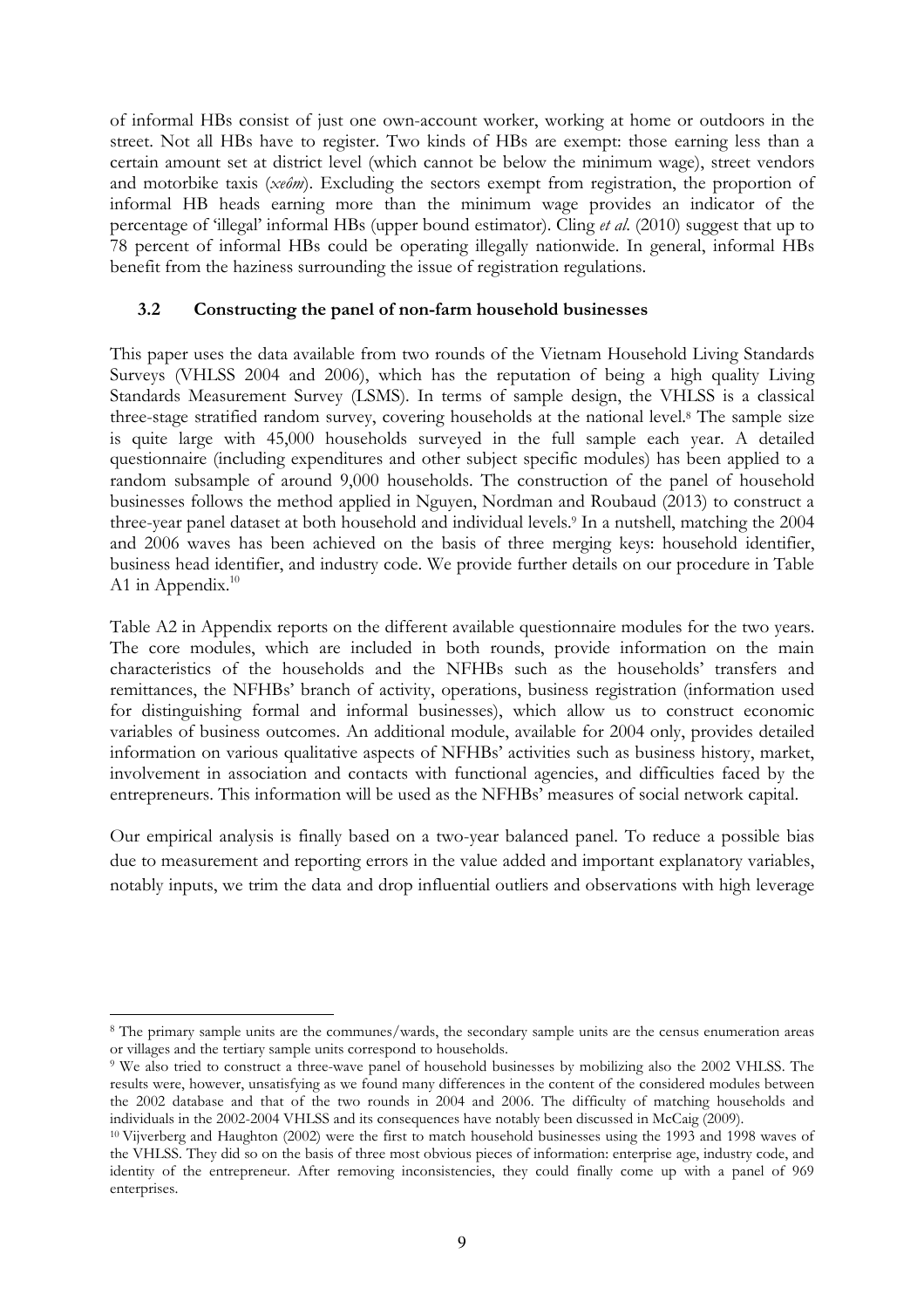points from our sample that we identify by the DFITS-statistic.<sup>11</sup> Then, we use a regression panel sample of 1,902 year-household businesses (457 formal and 1,445 informal NFHBs).

#### 3.3 Descriptive statistics of the panel sample and social network proxies

Table A3 in Appendix reports descriptive statistics computed separately for the pooled samples of formal and informal NFHBs. We focus on three groups of variables: the NFHBs' economic characteristics, the entrepreneurs' socio-demographic characteristics, and those related to the associated households.

As regards household businesses' characteristics, the statistics are in line with stylized facts in the literature on non-farm household enterprises and the informal sector (Oostendorp et al., 2009; Tran and Nguyen, 2008). They show that NFHBs tend to be small in terms of both factors of production (labour and physical capital) and generated outcomes. The statistics also shed light on significant gaps between formal and informal NFHBs in their main input factors. The average total number of workers excluding the employer is 1.01 for formal NFHBs and only 0.35 for informal NFHBs. The difference between the two segments of NFHBs is also revealed by the higher propensity of formal businesses to use hired workers (on average 0.59 versus 0.12). However, both NFHBs rely on unpaid workers a lot, with proportions of this labour in the total number of workers amounting respectively to 60 and 80 percent.

Regarding 'paid' and 'unpaid' labour, ideally, one would like to know the actual relationship of the employees with the entrepreneur, and to be able to define groups of employees according to age, sex, education, experience, and maybe the type of contract they hold. Unfortunately, the VHLSSs do not provide such detailed information. We then make the assumption that the unpaid employees have a kin relationship with the entrepreneur (relatives). Of course, this does not preclude that paid workers could be family or kin workers. For this reason, we refer to this category as 'hired' workers and not as 'non-kin workers'. In a sense, what we are distinguishing here is two forms of employees: those who are hired and paid a wage, eventually family-related workers, from those who are unpaid workers and, without much uncertainty, are essentially family-related. In a nutshell, given the Vietnamese social norms and looking at the data, we believe that considering 'unpaid' workers as having any form of family and kinship ties with the entrepreneur is not a strong assumption.<sup>12</sup> The data also comfort the intuition that paid workers as essentially non-household members.

Looking at physical capital, we know the amount of capital stock initially invested in the business in the 2004 wave. As information on investment in fixed assets during the current year was not

<sup>&</sup>lt;sup>11</sup> We use a cutoff-value  $|DFTS|_{h_j}$  >  $2\sqrt{k/N}$ , with k the degrees of freedom (plus 1) and N the number of observations. Using the estimates of a production function, this procedure removes 75 NFHBs from our initial balanced panel sample.

<sup>&</sup>lt;sup>12</sup> Using the questionnaire addressed to all household members, it was possible to examine within each household the activity portfolio of the members to know whether this was too strong an assumption. We could calculate for instance the numbers of members employed as self-employed in another household, as self-employed in a household business (any), and those employed as wage workers in the public or private sectors. These numbers could be computed for both main and secondary jobs. We then computed pair-wise correlation coefficients of each computed variable with the two main variables of labour inputs, the number of 'paid' and 'unpaid' employees of the NFHBs. The results were comforting: among all the computed variables (number of self-employed in another household, number of self-employed in any household businesses, number of wage workers in private and public enterprises), only the number of workers in any household businesses was positively and significantly correlated with the number of 'unpaid' workers declared by the NFHB's head (correlation coefficient of 0.50, significant at the 1 percent level). Other correlations coefficients with the 'paid' worker variable of the NFHBs turned out to be very small (below 0.03) and insignificant. Besides, these results held if we considered both main and secondary jobs.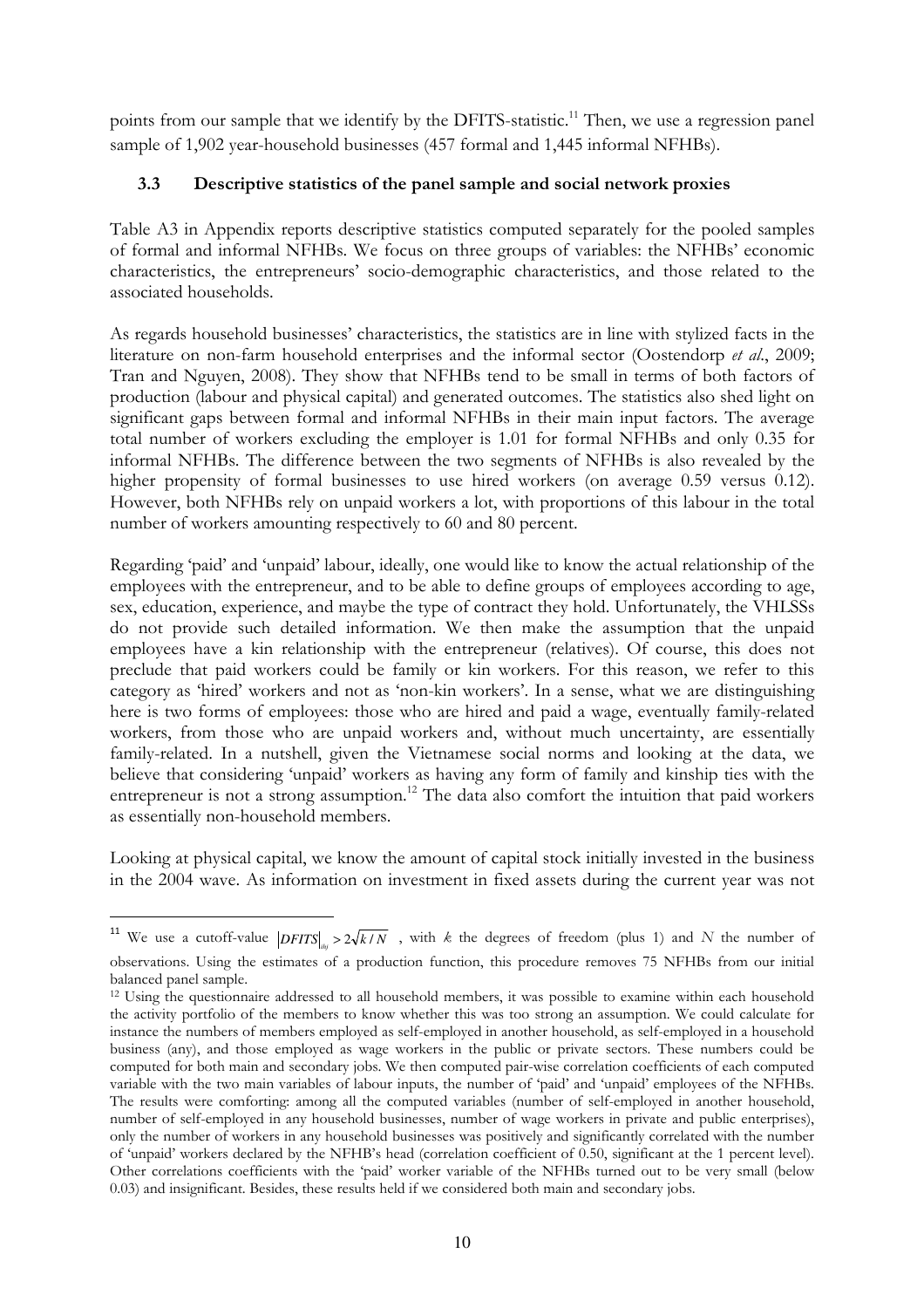included in both years, we cannot actually construct a variable measuring the stock of current physical capital used by the NFHBs. Instead, we construct a proxy of capital using available information (in both years) on the households' value of business-related assets, such as desk appliances, vehicles, and so excluding non-business related materials (TV, household furniture, etc.).<sup>13</sup> The statistics for these variables show a significant gap between formal and informal NFHBs. The mean value of informal NFHBs' initial investment amounts to 2,321 thousands VND, whereas the corresponding figure is about four times higher for the formal NFHBs. The value of business-related assets of households running a formal business is almost twice that of households running an informal one (respectively, 12,000 versus 6,098 thousands VND). Hence, we observe that there is much less disparity when the comparison between the two types of NFHBs is based on households' assets rather than on business' initial capital.

Turning to indicators of business outcomes, a common view on formal and informal NFHBs is that this sector of small-scale businesses is rather unstable. Interesting results are revealed when looking at value added and productivity indicators. We measure annual value added as the sum of the entrepreneur's earnings for the past twelve months, from which we deduct the value of selfconsumption and intermediate costs (such as material, small and non-durable tools, electricity, water, etc.).<sup>14</sup> At the aggregate level, our figures indicate that a formal NFHB generates a value added near three times higher than that of an informal business on average. This result slightly differs, but somewhat corroborates findings from exhaustive surveys of household businesses and informal sector (HB&IS surveys 2007 and 2009) conducted by the General Statistics Office (GSO) of Vietnam. Results from these surveys report a value-added gap which was more than three times in favour of formal household businesses (Cling et al., 2010; Demenet et al., 2010). Turning back to the VHLSS panel, the gap is narrower when the comparison is based on labour productivity figures. Indeed, the average amount of generated value added per worker in formal NFHBs is 'only' twice that generated by informal NFHBs.

Regarding entrepreneurs' main characteristics, we observe a significant difference in gender and education of formal and informal NFHBs' entrepreneurs. Formal NFHBs are operated in greater proportion by male entrepreneurs (51 percent versus 39 percent for informal NFHBs). Informal NFHBs are more likely to be run by entrepreneurs with lower levels of education.<sup>15</sup>

We further introduce in Table A3 statistics on proxies of family and kinship ties, external resources of households, and entrepreneurs' social network capital. A first important proxy of kinship ties is the share of the population from the same ethnic group in the district in which a household resides. This share is computed using the household questionnaire of the VHLSS 2004 using population weights such that it exactly reflects the true share in the total population. Districts correspond to neighbourhoods of 402 localities in Vietnam. As Grimm et al. (2013) argue, who also retain this approach, this measure of ethnic concentration can be used as a

<sup>&</sup>lt;sup>13</sup> The household questionnaire provides a detailed list with values of more than 40 items declared by the household head.

<sup>14</sup> Labour costs, which include the wages, social insurance and health insurance of hired workers, and potential trade union fees, are computed separately but are *not* deducted from this value added measure. Thus value added reflects the sum of entrepreneur's earnings, the implicit earnings of the unpaid workers, the wages of the hired workers, and some other input costs.

<sup>15</sup> Sector distributions of formal and informal NFHBs also exhibit interesting features. First, the NFHBs are quite well distributed across three industrial groups (manufacturing, trade and services). Among these sectors, trade activities (mainly retail sale) take the lead with 47 percent of informal NFHBs and 54 percent of formal NFHBs. The difference between the two groups of NFHBs is that the formal businesses are less concentrated in manufacturing sector than their informal counterparts. Further disaggregated figures show that the most frequent activities found among informal manufacturing NFHBs are food and beverage processing and garment and textiles, leather product and other handicrafts.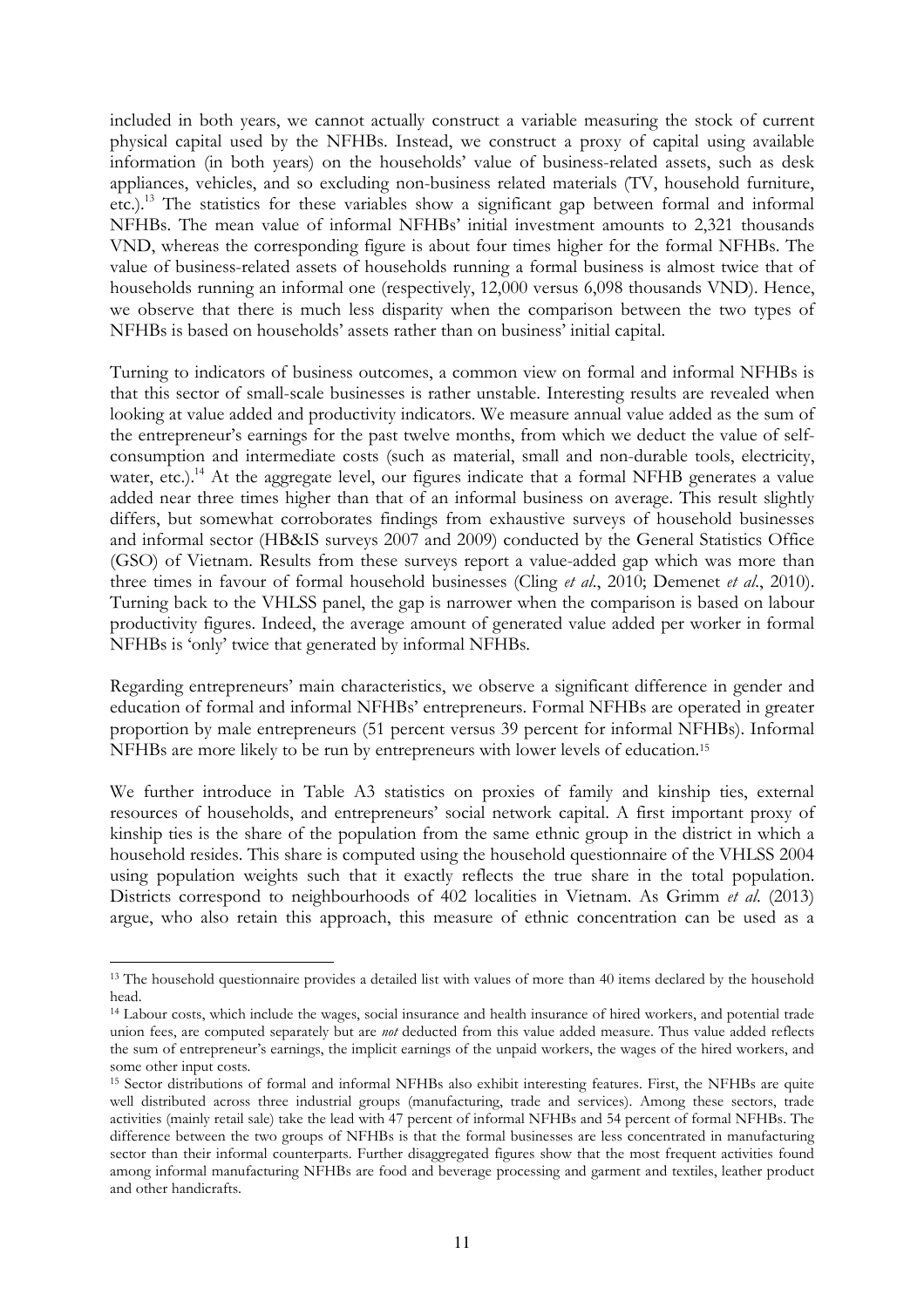measure of the potential intensity of kinship ties, and of course more broadly community ties.<sup>16</sup> Indeed, the higher the concentration of the own ethnic-group in the neighborhood, the higher might be, we argue, the probability that family members or relatives live in the neighborhood, and hence the higher the potential pressure to share earnings. However, while Vietnam is a multiethnic country with over fifty distinct groups (54 are recognized by the Vietnamese government), each with its own language, lifestyle, and cultural heritage, many of them are concentrated in the mountains of the central highlands of Vietnam (they are known as Montagnard or Degar). The Kinh (Viet) are by far the most numerous ethnic group, representing more than 85 percent of the total population. Hence, ethnic concentration is high. But whether it is likely to act in favour of kin pressure, or the reverse, is not clear. For instance, members of very small ethnic communities being surrounded by large ethnic groups are likely to attach more importance to social ties and hence to maintain and/or reinforce them.<sup>17</sup>

In order to account for potential heterogeneity in the effects of ethnic concentration, we constructed six dummies describing the household head's ethnic situation  $vis-\hat{i}$ -vis its environment: belonging to the majority ethnic group (Kinh) in a district with a high share of Kinh (above 75 percent); being Kinh in a district with a mixed ethnic fragmentation (that is, a share of Kinh comprised between 25 and 75 percent); belonging to a minority ethnic group (non-Kinh) in a district with mixed ethnic fragmentation; being Kinh in a district with a small share of Kinh (below 25 percent); belonging to a minority ethnic group in a district with high share of Kinh; and belonging to a minority ethnic group in a district with small share of Kinh. Looking at these statistics, no significant difference can be found between formal and informal entrepreneurs: a high ethnic concentration (more than 90 percent) is reported for both types of entrepreneurs. Besides, around 86 percent of the NFHBs have a Kinh household head and operate in a district with high share of Kinh (which will be the reference category on the regressions). The second largest proportion concerns 'Kinh NFHBs' operating in a mixed ethnic environment (9 and 6 percent of the formal and informal household businesses respectively). The remaining categories represent roughly 7 percent of the NFHBs. Among them, the two categories representing those households (either belonging to the majority or any minority ethnic group) surrounded by an overwhelming share of households belonging to different ethnic groups (more than 75 percent of the district population) will be used together in the regressions, as they reflect ethnically isolated households where social (ethnic) ties are to be preserved.

To go beyond social network proxies, the additional module on non-farm activities in VHLSS 2004 provides information for constructing a set of dummies reflecting some characteristics of the entrepreneurs' 'social network capital', in a broad sense: whether the NFHB head is member of a professional association, whether he/she has any relationship with other NFHBs doing the same activity and owned by his/her relatives or friends; whether initial capital of the business was financed by loans from family members, relatives or friends; and whether the entrepreneur inherited the NFHB from the kin, friends or other acquaintances. Interestingly, we do not observe much difference across formal and informal entrepreneurs in terms of these social network resources.

<sup>16</sup> The World Bank (2009)'s report on Vietnam's ethnic minorities provides illustrations supporting this view. Surveys on ethnic minorities indicate for example that only 18 percent of ethnic minorities surveyed had ever ventured outside of their home province. Higher mobility among the dominant ethnic group (the Kinh) gives them social advantages such as wider exposure to information and more extensive social networks.

<sup>17</sup>As examples of the strength of ethnic ties, the World Bank (2009) reports that many small minorities declare being unwilling to divide families up for economic gain, such as leaving one's family behind to engage in labour migration, or having cultural barriers to economic transactions, such as norms against charging interest on loans from kin and neighbours.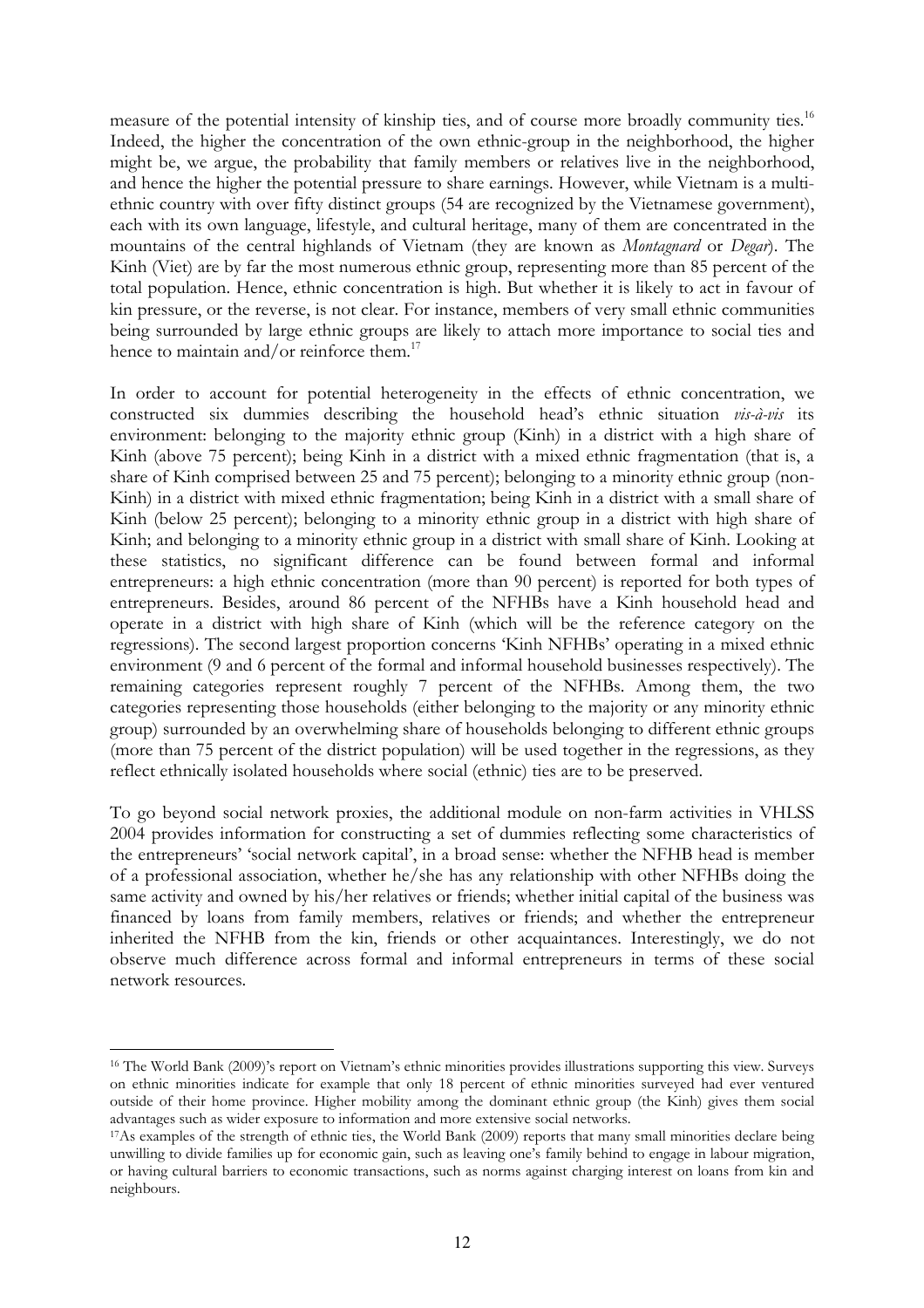Concerning the household-associated characteristics of the NFHBs, we construct two different types of variables: those related to household members and their socio-economic characteristics, and commune-level information where the households reside. The former group comprises mostly the activity portfolio of the members (employment composition<sup>18</sup>), the intensity of nonfarm activities, the total expenditures and amount of transfers received and given of the household running the considered NFHBs. The second group of variables includes the share of poor households (ratio of poor households to total number of households in the communes), whether the commune is a craft village<sup>19</sup>, and whether the commune benefits from government project/programme on employment creation, which may attenuate pressure of employment on the households. These commune-level variables are only available for a sub-sample of households.

As the database provides information on received/transferred money or goods from/to friends and relatives, which were not related to economic transactions of households, we finally construct variables reporting the amounts of inter-household transfers. These variables are further described in Section 5 when we come to the analysis of the business technical efficiency.

## 4. The effect of hired versus family labour on household business performance

#### 4.1 Empirical strategy

 $\overline{a}$ 

We start by investigating one important channel of the link between social networks and entrepreneurship performance by comparing the contribution of two forms of labour as factor inputs: family-related workers and hired workers (related or not) which could be recruited on the market for the same pay. As explained in the data section, we have to make the assumption, which is partially verified in the data, that unpaid labour reflects kin and/or extended family labour. Simple production functions where we introduce these two forms of labour as inputs are estimated, controlling for the physical capital and the determinants of the overall productivity of the firm, including characteristics of the head of the NFHB and household characteristics.

We first assume that the production function is a Cobb-Douglas type:

(1) 
$$
\ln Y_{it} = \beta_0 + \beta_1 \ln K_{it} + \beta_2 \ln L_{it} + \sum_k \beta_k X_{it} + \varepsilon_{it}
$$

Where  $\ln Y_{it}$  represents the log output of NFHB *i* at time *t* (the annual value added), *K* stands for physical capital of the NFHB, and L for labour inputs.  $X_{it}$  is a vector of k time-varying or invariant control variables including the NFHB head's sex, education, experience, number of hours worked annually (as a direct measure of the labour contribution of the owner to the performance of his/her business), whether the entrepreneur's activity is a main job (as opposed to a secondary activity), household characteristics such as the dependency ratio, the activity portfolio of the household members, the number of NFHBs run by the same household<sup>20</sup>, a set

<sup>&</sup>lt;sup>18</sup> About one-third of both formal and informal NFHBs are the unique activity in the household; the average number of business activities in the household is around 1.4 regardless the informality status of the NFHB.

<sup>19</sup> Craft villages represent important social organisation in Vietnam where villages are organised in clustersspecialised in one activity based on the guarantees of long-term and on-going relationships (see Fanchette and Stedman, 2009, for the suburb of Hanoi).

<sup>&</sup>lt;sup>20</sup> We indeed estimate the production functions for a sample of entrepreneurs belonging to households where possibly more than one business exist, which are generally run by the same head.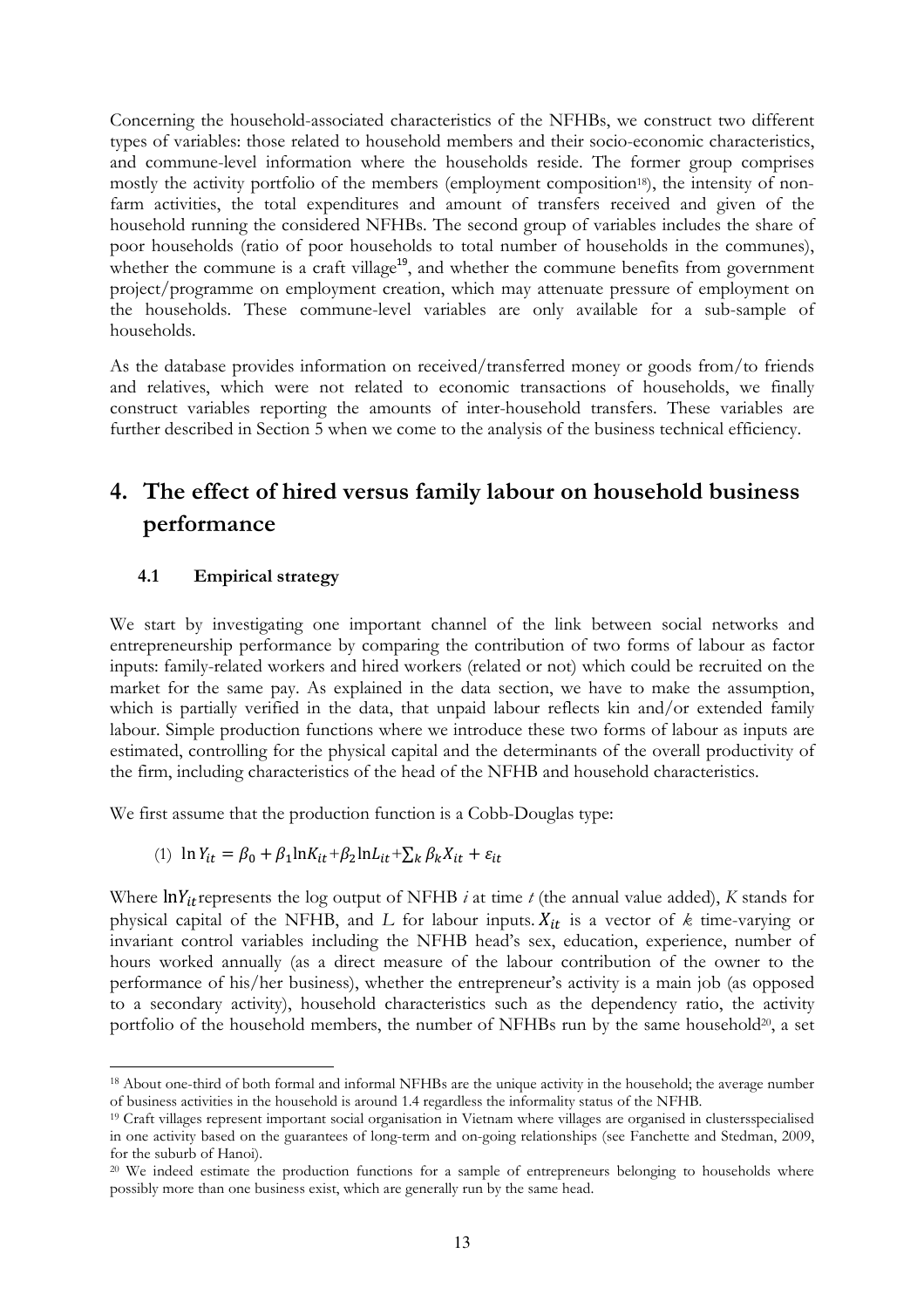of important NFHB characteristics (age of the firm, seven regional dummies, eight branch of activity dummies), and a time dummy to capture common shocks to the firms over time.

In this production function, physical capital  $(K)$  of the NFHB is captured by the log value of initial capital declared in 2004, and is complemented by the log value of business-related assets declared by the households in both years. Labour input is expressed in numbers of workers engaged in the NFHBs' activity (the data do not provide hours worked of the employees of the household businesses, except those of the owner). We further assume that labour services are produced using family labour,  $L_p$  and hired labour,  $L_p$ , by a generalized quadratic production function (Deolalikar and Vijverberg, 1987):

(2) 
$$
\ln L_{it} = \alpha_1 \ln L_{fit} + (1 - \alpha_1) \ln L_{hit} + \gamma_{11} (\ln(L_{fit}))^2 + \gamma_{22} (\ln(L_{hit}))^2 + \gamma_{12} (\ln L_{fit}) (\ln L_{hit})
$$

Combining equation (2) in (1) yields a generalized production function allowing any elasticity of substitution between family and hired labour $21$ :

(3) 
$$
\ln Y_{it} = \beta_0 + \beta_1 \ln K_{it} + \beta_2 \alpha_1 \ln L_{fit} + \beta_2 (1 - \alpha_1) \ln L_{hit} + \beta_2 \gamma_{11} (\ln (L_{fit}))^2 + \beta_2 \gamma_{22} (\ln (L_{hit}))^2 + \beta_2 \gamma_{12} (\ln L_{fit}) (\ln L_{hit}) + \sum_k \beta_k X_{it} + \varepsilon_{it}
$$

Let us now discuss a few econometric issues, which are common to the estimation of production functions. First, we have to deal with the issue of heterogeneous labour quality attached to the two types of labour. Unfortunately, the VHLSS does not provide much information on qualitative features of the workers employed in the NFHBs. To help control for unobservables specific to both types of labour, additional controls are introduced. We add dummies of the activity portfolio of the household members, and the household dependency ratio, which might be good proxies of the available human capital inside the household (see details in Table A1). Second, there is an unobserved dimension of the business itself. Assuming that business heterogeneity is time-invariant, especially in a short-panel, we deal with this problem using business (NFHB) fixed effect regressions. Third, biases may be present in the estimates of the inputs elasticities if these factors are correlated with the residual, for instance, if managers alter their labour inputs in response to demand shocks or if there are measurement errors in the explanatory variables (notably physical capital).<sup>22</sup> Unfortunately, with a two-year panel, it is impossible to address this issue using standard instrumental variable approaches exploiting for instance lagged values of the explanatory variables as instruments. Fourth, labour supply of the kin might be endogenous to business performance, and so to value added. Higher profits may attract more members of the extended family. Assuming decreasing marginal returns to labour, this may downward bias the contribution of family labour. We tried to instrument family labour using variables exploiting exogenous sources of variation in unpaid labour (for instance community or village-level variables). As using this information necessitated reducing the size of our firm sample (these variables are only available for a sub-sample of households), we refrained from this option.

Adding the household business  $i$  heterogeneity component  $\mu$  in the model then yields:

<sup>&</sup>lt;sup>21</sup> A requirement for the overall production function (3) to be concave is that equation (2) is concave. Necessary conditions for this are that  $\gamma_{11}$  and  $\gamma_{22}$  are non-positive and that the marginal products of  $\ln(L_j)$  and  $\ln(L_j)$  are nonnegative. These requirements could be imposed when estimating equations (3), but we do not do so as it would necessitate imposing non-linear constraints on the parameters which is difficult to implement using fixed effects regressions with a panel. Note that if  $\gamma_{11} = \gamma_{22} = \gamma_{12} = 0$ , equation (3) reduces to a simple Cobb-Douglas production function. In one set of regressions, we will only impose the restriction of constant return to scale, i.e.  $\beta_1 + \beta_2 \alpha_1 + \beta_2 (1 \alpha_1$ )=1 or  $\beta_1 + \beta_2$  =1, and then check the consistency of the generalized form.

<sup>22</sup> See Aguirrebiria (2009) for details on these issues.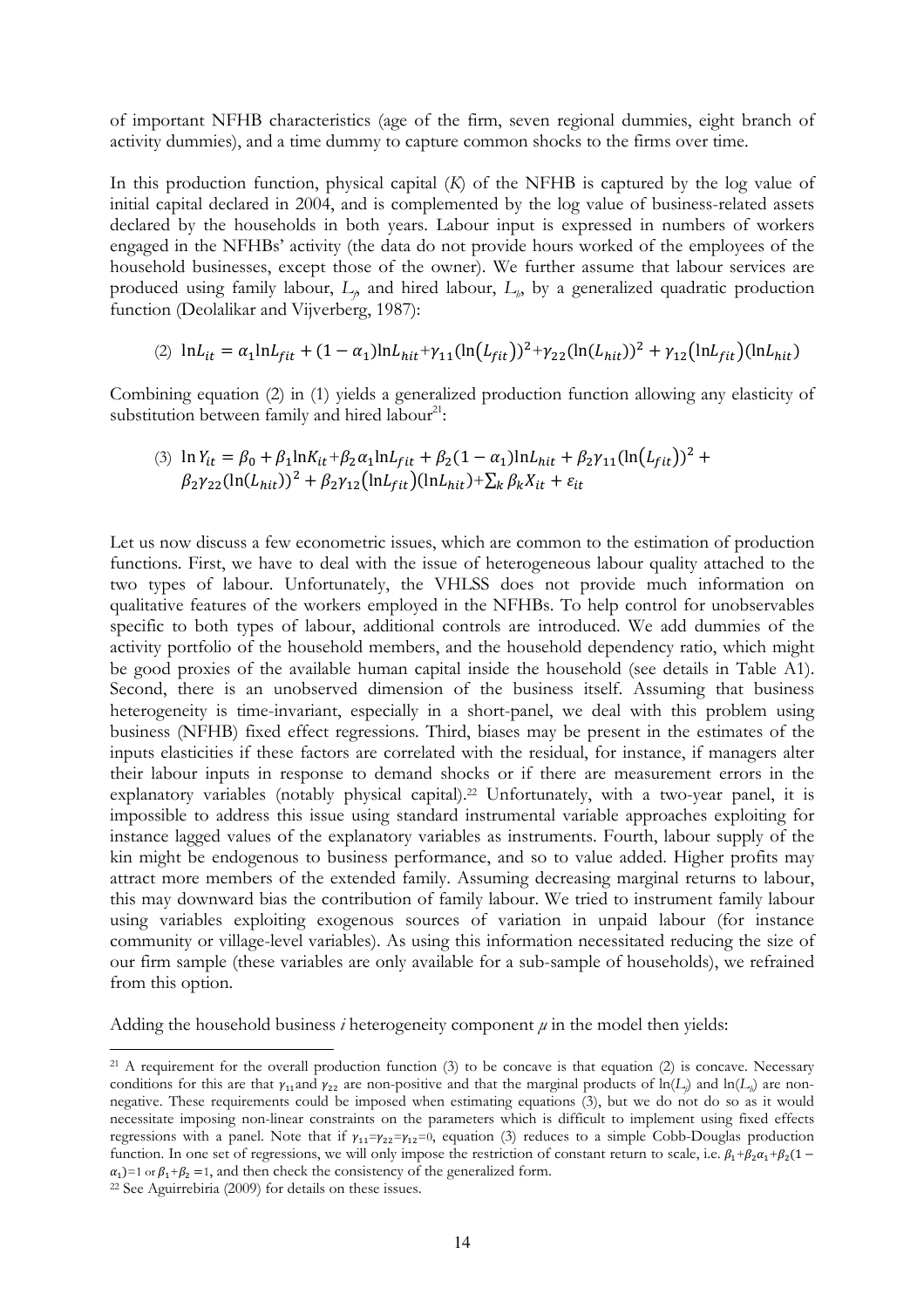(4) 
$$
\ln Y_{it} = \beta_0 + \beta_1 \ln K_{it} + \beta_2 \alpha_1 \ln L_{fit} + \beta_2 (1 - \alpha_1) \ln L_{hit} + \beta_2 \gamma_{11} (\ln (L_{fit}))^2 + \beta_2 \gamma_{22} (\ln (L_{hit}))^2 + \beta_2 \gamma_{12} (\ln L_{fit}) (\ln L_{hit}) + \sum_k \beta_k X_{it} + \mu_i + \varepsilon_{it}
$$

Finally, disaggregating family and hired labour in production functions raises the problem of zero observations in some firms. For this reason, many studies implicitly assume equal productivity and aggregate hired and family labour to determine their effect on firm performance. Other studies still separately consider hired and family labour variables in the model, but then they limit their sample to firms (or farmers) who used positive values of these two types of labour and so drop cases with zero observations. As it is not satisfying to discard a part of the sample, other papers treat the zero-observations case by using values of one, or an arbitrarily small number greater than zero for the log input to be computed. As shown by Battese (1997), this procedure may result in important bias in the estimates of the production function. Following Battese et al. (1996), Battese (1997) and Onumah *et al.* (2010), we avoid these procedures and choose to set the log-value of the zero-observation of labour to zero instead, while controlling for dummy variables equal to one if the number of family (respectively hired) labour is positive. The intercept coefficients for these two dummies ensure that we use the full data set at our disposal and that we obtain estimators without any bias.<sup>23</sup>

We correct standard errors for intra-cluster correlations, either at the district or at the community levels depending on the regressions considered.

#### 4.2 Results

 $\overline{a}$ 

Table A4 in Appendix reports on various production function results for the overall sample of NFHBs, while summary regression coefficients for formal and informal NFHBs are reported in Table 1 below. Each table includes a set of eight specifications using pooled OLS over the two years (columns  $(A)$  to  $(C)$ ) and fixed effect regression models (columns  $(D)$  to  $(G)$ ). Columns  $(A)$ and (D) report the estimates of the Cobb-Douglas (CB) production function (1) using OLS and fixed effect (FE) estimators, while columns (B), (C), (F) and (G) present the coefficient estimates of the extended (generalized) production function (3) allowing non-null elasticity of substitution between family and hired labour. Columns (C), (E) and (G) report regressions imposing a linear constraint (constraint linear regression, CLR) on the elasticities of capital and labour inputs, i.e. constant returns to scale (see footnote 21). In the models (E) and (G), for a tractability reason, we exploit the panel structure of the data using a 'time-demeaning' method instead of introducing the business fixed effects explicitly. A final model (H) provides estimates for a restricted sample of businesses comprising at least two workers.

Let us first focus on the production functions estimated for the overall sample of NFHBs. We add in the models a dummy indicating whether the business is informal. As expected, its coefficient is negative and significant at the 1 percent level in all regressions. In the pooled OLS models, all else being equal, being an informal NFHB corresponds to a penalty in annual value added of about 30 percent (computed as:  $((exp(coefficient)-1)*100)$ . Controlling for the timeinvariant unobserved heterogeneity of the NFHBs leads us to re-evaluate this penalty to nearly 15 percent, which suggests that unfavourable unobserved business characteristics are generally associated to poorly performing NFHBs in the informal sector.

<sup>&</sup>lt;sup>23</sup> The log labour input is then written as  $\ln[\max(Labour, 1-DL_i)]$ , with  $Labour_i$  the number of workers used in firm *i* and  $DL_i$  the dummy variable equal to one if the number of labour used is positive.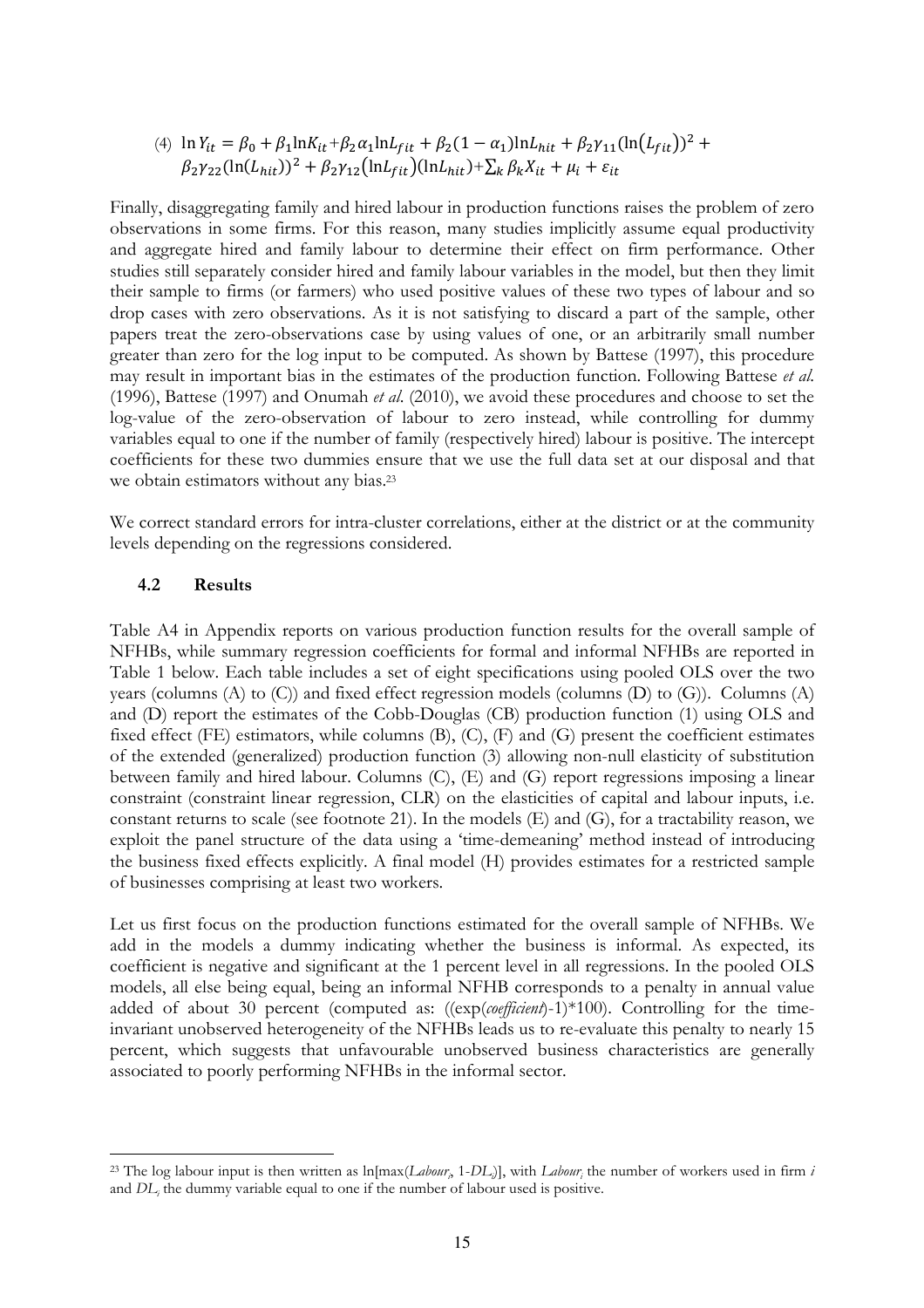Turning to the estimates of the input elasticities, the regressions overall show that physical capital and labour are both positively and significantly correlated to the value added of the NFHBs.<sup>24</sup> The regressions always stress greater elasticities of hired labour compared to family labour. This is even true in the regressions of columns (D) to (G) where the models account for unobserved heterogeneity of the firms, which may then be considered as our preferred results. As shown in the data section, inputs greatly differ between formal and informal NFHBs, in particular the labour and physical capital inputs. Returns to inputs might then differ a great deal across sectors as well. This suggests turning to regressions differentiated by sector (Table 1).

The regressions for the formal and informal NFHBs exhibit somewhat sector-specific patterns. First, note that the elasticities of labour and capital are of the same magnitude as those estimated in various countries, in particular for African informal firms (see Grimm et al., 2013; Vaillant et al., 2014). The pooled OLS Cobb-Douglas regressions (column (A)) show significant differences in the elasticities of family and hired labour, for both sectors: a one percent increase in the number of hired (respectively family) workers leads to a 65 (21) percent increase in the formal NFHBs' annual value added. These percentages are, respectively for hired and family labour, 82 and 47 percent for informal businesses. These elasticities do not take into account time-invariant firm heterogeneity which could bias these estimates. Results in column (A) should then be compared to the fixed effect estimates reported in column (D). From (A) to (D), the gap between labour productivities diminishes for formal businesses (from 43 to around 35 percentage points), but widens for informal ones. It is then particularly large (and statistically significant) for informal businesses who then exhibit a 61 percentage point difference between hired and family labour. Looking at these estimates, there is evidence of a productivity differential between family and hired labour in both sectors.

Looking at the extended production function (PF) where elasticity of substitution between family and hired labour is allowed, the signs of the coefficients on the interacted family and hired labour variables (the marginal product of hired and family labour) are generally positive but insignificant for formal businesses and could not be estimated for informal businesses due to collinearity (columns (C) and (F)). This prompts us to rely on the simple Cobb-Douglas specifications. We then look at the elasticities by imposing the restriction of constant returns to scale while controlling for unobserved heterogeneity and using a simple Cobb-Douglas PF (column (E)), and we obtain the following result: formal NFHBs exhibit roughly the same gap in elasticities of hired and family labour as in the unconstrained fixed effect model (D), around 38 percentage points. Similarly, the gap remains large for informal businesses even though it slightly reduces to 44 percentage points. For formal and informal businesses respectively, the ratios of family to hired labour marginal productivities,  $\alpha_1/1 - \alpha_1$ , amount to 0.43 and 0.38 in model (E). As a final robustness check, we restrict the sample of household businesses to firms comprising at least one employee in addition to the enterprise owner (column (H)). This reduces the samples of formal and informal businesses by 53 and 76 percent respectively. While the gap in labour productivities reduces to 11 percentage points in the formal sector, that of informal businesses remains large at around 34 percentage points.

<sup>24</sup> Other regressors included in the models generally have the expected sign: positive effects of the head's education and experience, negative effect of being a female entrepreneur, positive effect of the NFHB's age, etc.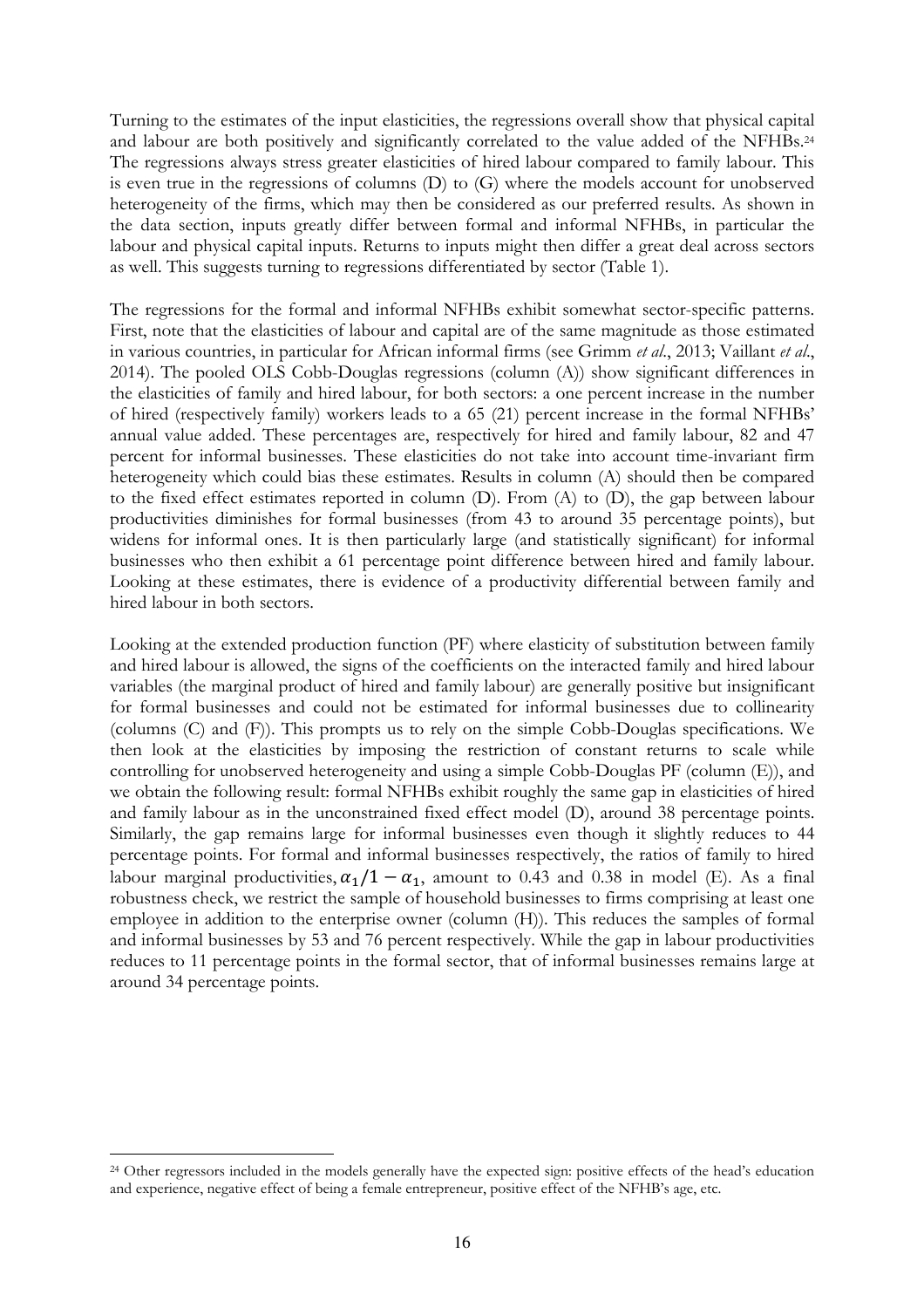|                                                                | Pooled<br><b>OLS</b><br>Cobb-<br>Douglas | Pooled<br><b>OLS</b><br>$P$ F     | Pooled<br><b>OLS</b><br><b>Extended Extended</b><br>PF CLR | Fixed<br><b>Effects</b><br>Cobb-<br>Douglas | Fixed<br><b>Effects</b><br>Cobb-<br>Douglas<br><b>CLR</b> | Fixed<br><b>Effects</b><br>Extended<br>PF | Fixed<br><b>Effects</b><br><b>Extende</b><br>d PF<br><b>CLR</b> | Fixed<br><b>Effects</b><br><b>CD CLR</b><br>$\mathbf N$<br>worker>1 |
|----------------------------------------------------------------|------------------------------------------|-----------------------------------|------------------------------------------------------------|---------------------------------------------|-----------------------------------------------------------|-------------------------------------------|-----------------------------------------------------------------|---------------------------------------------------------------------|
| Formal sector                                                  | (A)                                      | (B)                               | (C)                                                        | (D)                                         | (E)                                                       | (F)                                       | (G)                                                             | (H)                                                                 |
| Log initial capital of the<br><b>NFHB</b>                      | $0.063***$<br>(0.021)                    | $0.060***$<br>(0.022)             | $0.062***$<br>(0.022)                                      | 0.023<br>(0.028)                            | 0.030<br>(0.020)                                          | 0.015<br>(0.028)                          | 0.033<br>(0.020)                                                | 0.024<br>(0.026)                                                    |
| Log business-related capital of<br>the HH<br>Log family labour | $0.024**$<br>(0.010)<br>$0.213*$         | $0.025**$<br>(0.010)<br>$-0.022$  | $0.025**$<br>(0.010)<br>$0.384*$                           | $0.026*$<br>(0.014)<br>$0.409**$            | $0.019*$<br>(0.010)<br>$0.297***$                         | $0.032**$<br>(0.014)<br>$-1.064**$        | $0.021**$<br>(0.011)<br>0.167                                   | $0.032**$<br>(0.015)<br>$0.600***$                                  |
| Log hired labour                                               | (0.128)<br>$0.648***$                    | (0.411)<br>$0.504**$              | (0.202)<br>$0.591***$                                      | (0.193)<br>$0.751***$                       | (0.100)<br>$0.684***$                                     | (0.489)<br>0.418                          | (0.222)<br>$0.812***$                                           | (0.207)<br>$0.711***$                                               |
| Log family labour squared                                      | (0.083)                                  | (0.216)<br>0.228<br>(0.393)       | (0.205)<br>$-0.134$<br>(0.242)                             | (0.163)                                     | (0.100)                                                   | (0.289)<br>1.190***<br>(0.418)            | (0.222)<br>0.218<br>(0.287)                                     | (0.126)                                                             |
| Log hired labour squared                                       |                                          | 0.073<br>(0.101)                  | 0.036<br>(0.096)                                           |                                             |                                                           | 0.099<br>(0.124)                          | $-0.056$<br>(0.098)                                             |                                                                     |
| Log fam. lab. * Log hired lab.                                 |                                          | 0.031<br>(0.190)                  | 0.011<br>(0.219)                                           |                                             |                                                           | 0.274<br>(0.206)                          | 0.169<br>(0.234)                                                |                                                                     |
| Constant                                                       | 5.834***<br>(0.578)                      | 5.847***<br>(0.583)               | $6.070***$<br>(0.580)                                      | 3.865<br>(5.757)                            | $0.030***$<br>(0.009)                                     | 2.741<br>(5.668)                          | $0.030***$<br>(0.009)                                           | $0.027*$<br>(0.014)                                                 |
| Observations<br>R-squared                                      | 457<br>0.684                             | 457<br>0.685                      | 457                                                        | 457<br>0.548                                | 457                                                       | 457<br>0.576                              | 457                                                             | 212                                                                 |
| Number of id                                                   |                                          |                                   |                                                            | 319                                         | 319                                                       | 319                                       | 319                                                             | 149                                                                 |
| Informal sector                                                | (A)                                      | (B)                               | (C)                                                        | (D)                                         | (E)                                                       | (F)                                       | (G)                                                             | (H)                                                                 |
| Log initial capital of the<br><b>NFHB</b>                      | $0.056***$<br>(0.018)                    | $0.054***$<br>(0.018)             | $0.056***$<br>(0.018)                                      | $0.034*$<br>(0.019)                         | $0.033**$<br>(0.016)                                      | $0.034*$<br>(0.019)                       | $0.033**$<br>(0.016)                                            | 0.002<br>(0.023)                                                    |
| Log business-related capital<br>of the HH<br>Log family labour | $0.034***$<br>(0.007)<br>$0.471***$      | $0.034***$<br>(0.007)<br>$0.532*$ | $0.034***$<br>(0.007)<br>$-0.072$                          | $-0.004$<br>(0.010)<br>$0.317**$            | $-0.001$<br>(0.009)<br>$0.278***$                         | $-0.004$<br>(0.010)<br>$-0.127$           | $-0.001$<br>(0.009)<br>0.157                                    | 0.009<br>(0.018)<br>$0.303*$                                        |
| Log hired labour                                               | (0.119)<br>$0.820***$                    | (0.318)<br>1.327***               | (0.219)<br>1.038***                                        | (0.154)<br>$0.928***$                       | (0.104)<br>$0.723***$                                     | (0.438)<br>$0.826**$                      | (0.265)<br>$0.844***$                                           | (0.155)<br>$0.643***$                                               |
| Log family labour squared                                      | (0.095)                                  | (0.248)<br>$-0.060$<br>(0.275)    | (0.219)<br>$0.495*$<br>(0.266)                             | (0.159)                                     | (0.104)                                                   | (0.375)<br>0.519<br>(0.441)               | (0.266)<br>0.227<br>(0.296)                                     | (0.156)                                                             |
| Log hired labour squared                                       |                                          | $-0.232**$<br>(0.093)             | $-0.122$<br>(0.086)                                        |                                             |                                                           | 0.073<br>(0.203)                          | $-0.044$<br>(0.143)                                             |                                                                     |
| Log fam. lab. * Log hired lab.                                 |                                          |                                   |                                                            |                                             |                                                           |                                           |                                                                 |                                                                     |
| Constant                                                       | $5.214***$<br>(0.293)                    | 5.239***<br>(0.294)               | 4.749***<br>(0.297)                                        | 2.348<br>(2.323)                            | $-0.008$ ***<br>(0.003)                                   | 2.428<br>(2.286)                          | $-0.008**$<br>(0.003)                                           | $0.008\,$<br>(0.010)                                                |
| Observations<br>R-squared                                      | 1445<br>0.585                            | 1445<br>0.587                     | 1445                                                       | 1445<br>0.327                               | 1445                                                      | 1445<br>0.328                             | 1445                                                            | 333                                                                 |
| Number of id                                                   |                                          |                                   |                                                            | 813                                         | 813                                                       | 813                                       | 813                                                             | 248                                                                 |

#### Table 1. Summary elasticity estimates of the production functions

(Dependent variable: Log annual value added)

Notes: Robust standard errors are in parentheses (clustered at the district level). \*\*\* p<0.01, \*\* p<0.05, \* p<0.1. CLR stands for constrained linear regression model (constant return to scale). Other controls included in the regressions are reported in the regression for the global sample in Table A4 in Appendix.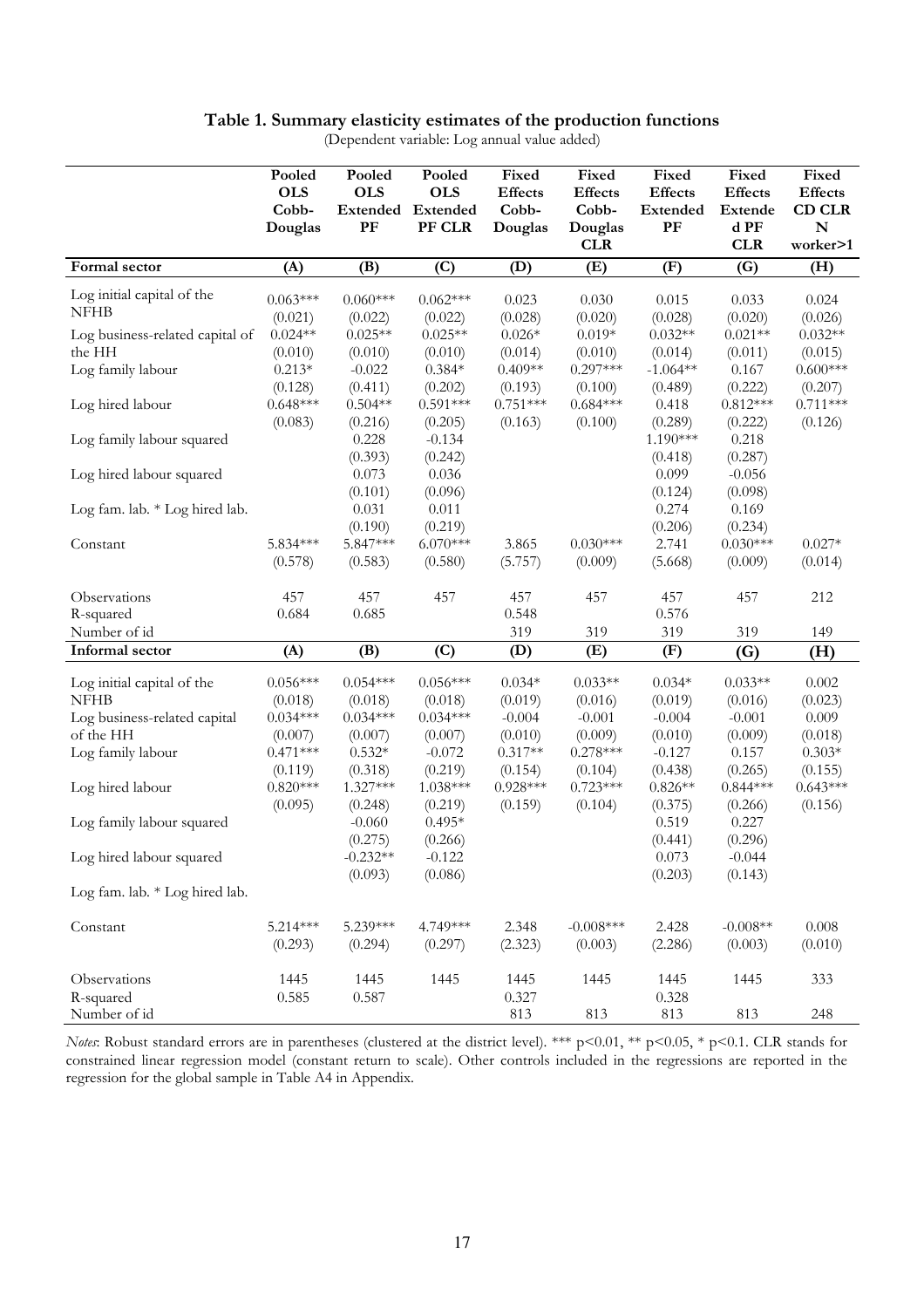All together, we highlight evidence of quite large and persistent gaps in labour productivities to the favour of paid labour for both formal and informal businesses.<sup>25</sup>

Let us now briefly discuss other interesting coefficients using our preferred model.<sup>26</sup> Intercept coefficients for family labour and hired labour, that is the dummies indicating positive values of the number of workers, are both estimated to be significantly positive. This implies that there could have been biased estimates of the determinants of the production functions without inclusion of these dummies. Besides, controlling for the hours worked by the entrepreneur appears to be important. Labour effort of the entrepreneur is always positively associated with the informal businesses output.<sup>27</sup>

## 5. Family, Ethnic Ties, Social Network Capital and Household Business Efficiency

We have identified so far one channel linking social networks and household business performance, the use of family labour. After having focused on output elasticities of family versus hired labour, we now look at household business performance in terms of value added. Our aim is to understand how other social network dimensions could affect business performance beyond the channel of labour productivity. The assumption is that this may happen through positive externalities (access to information, learning spillover, informal insurance; see section 2.2), but also negative ones such as social pressure and/or sharing norms endured by the households running a business. Monetary or in-kind transfers across households could be direct measures of these sharing obligations. The literature identifies in fact three main reasons for the existence of such transfers: risk sharing, altruism, and forced solidarity (or 'coerced altruism' as in Alger and Weibull, 2008). Verifying the determinants of the transfers received and given by these households is thus a way to identify some key factors of solidarity mechanisms, in particular those linked to the characteristics of the social network and the community. Before turning to the effects of social networks on business outcomes, in particular technical efficiency, we then provide a brief discussion on these transfers.

#### 5.1 Linking social networks with transfers received and given across households

The VHLSS asks households to report what they have transferred to and received from other households in-cash or in-kind.28 In-kind transfers are given in self-estimated money values. The given transfers can be disaggregated into several types of outflows, i.e. transfers for different purposes. These include wedding and engagement ceremony, funerals and death anniversaries, entertainment and parties, gifts, donation, support, lending and contribution to revolving credit groups. The received transfers may be separated into inflows from senders who are not household members, either from abroad or as a form of domestic in-cash remittances. Here, we

<sup>&</sup>lt;sup>25</sup> We also tried estimating the constrained model on a sample of businesses comprising at least three workers including the business owner, which further reduces the global sample to 177 time-individual observations. The result on the global sample shows a large gap in labour productivities, of around 43 percentage points to the favour of paid labour. The sectoral models are however less precise given the small sample sizes, by still highlight a gap to the detriment of family labour for both sectors. These results are available on request.

<sup>&</sup>lt;sup>26</sup> To save space, full regression estimates are available from the authors upon request.

<sup>&</sup>lt;sup>27</sup> In addition, we ran regressions without inclusion of the entrepreneur' labour hours to check possible changes in the various elasticities of labour and capital. These estimates are not shown to save space, but note that previous results are sometimes only slightly quantitatively changed, not qualitatively.

<sup>&</sup>lt;sup>28</sup> The collected data are aggregate inflows and outflows over the past year, except for the loan section of the VHLSS questionnaire for which each transaction is recorded with the partner type.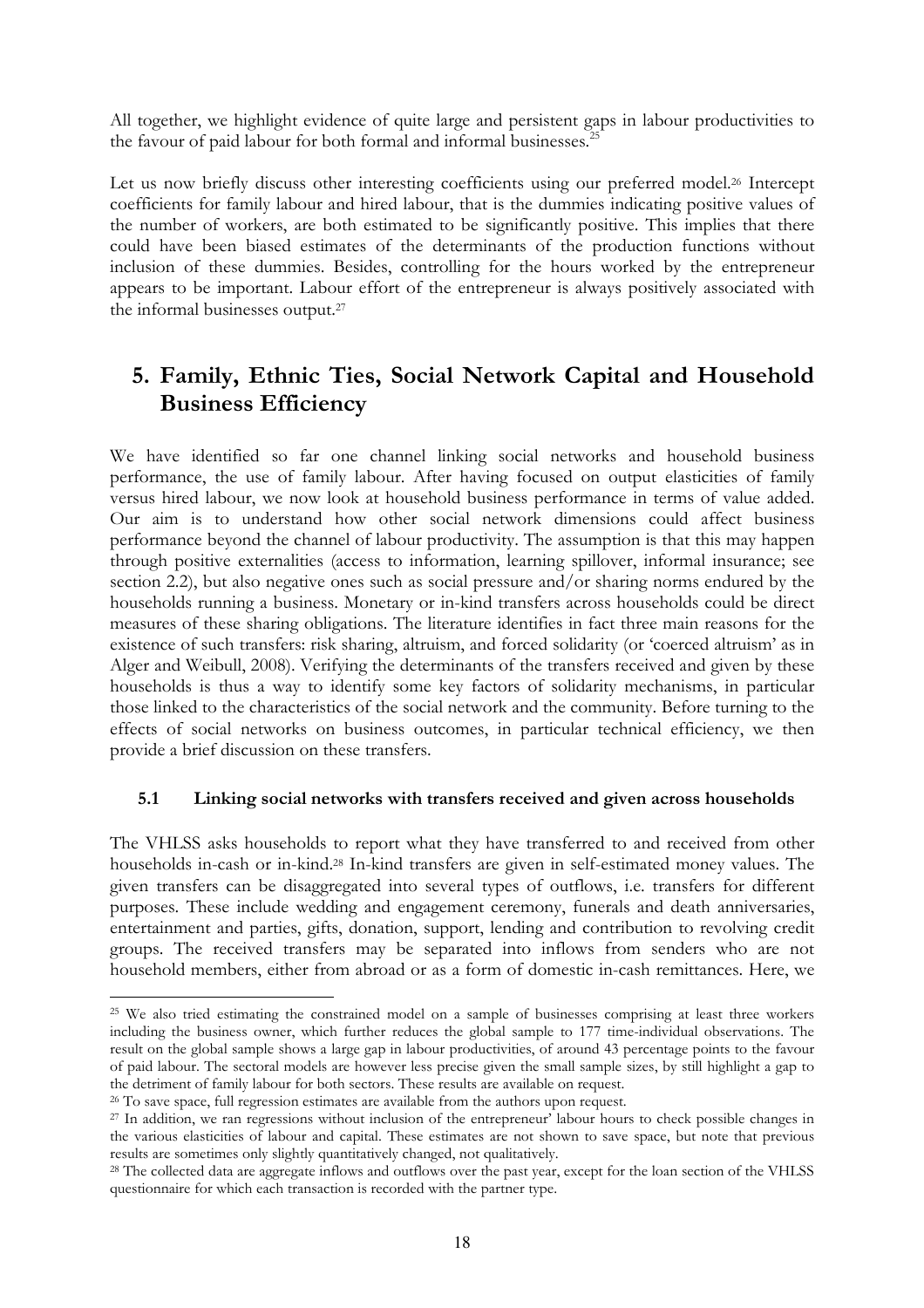have aggregated the total given and total received transfers (in thousands VND), and computed the net transfers as the difference between the total transfers received and given. Descriptive statistics of these transfers in Table A3 in Appendix show that they are largely practiced by the households holding NFHBs. Only 10 and 12 percent of households with formal and informal NFHBs, respectively, have no transfers at all (regarding both inflows and outflows). On average, the amount received is not much higher than the amount given for both households. This would imply, to some extent, the diversity of social ties and relationships of the households holding NFHBs.

Before using the social network proxies in relation to business efficiency, we explore to what extent these proxies (in particular the share of family labour used in the household business, different ethnic ties and community level characteristics) could have an effect on given and received transfers. We ran random effect regressions <sup>29</sup> of the households' given, received and net transfers on a set of explanatory variables, including household characteristics, in particular the household total consumption expenditures, which was used as a proxy of the household available resources (excluding received transfers).<sup>30</sup> We then added measures of the potential intensity of family and ethnic ties together with variables using information at the community or village level, where the households reside. All these community variables may determine the propensity to hire kin-labour, and thus may exert detrimental (or positive) effect on the business performance (or technical efficiency), and in such case we make the assumption that this would partly be reflected in the links they have with transfers given and received by households.<sup>31</sup>

The models of given transfer yield highly significant coefficients for the log total expenditures. This suggests that households have, given their rather low household resources, a relatively high propensity to transfer. Turning to the social network proxies, we find that the share of the population from the same ethnic group in the district is significantly correlated to both received and given transfers. This confirms the intuition that ethnic concentration is positively correlated to solidarity mechanisms (either altruistic or coercive). Another proxy for possible social pressure exerted on the entrepreneur's business is computed as the share of the family workers employed in the NFHBs (ratio of the number of family workers to total workers). This share of family workers is significantly and positively related to net transfers. This effect may reflect the fact that only households with large resources, holding total income constant, may be able to employ high proportions of – and so support materially – workers from the extended family in the household. Another interesting interpretation is that hiring a family member might be a substitute to allocating transfers, and so to direct solidarity mechanism: instead of remitting money, the business owner may hire a family member.

Looking at community level variables, residing in a craft village exerts a negative effect on received transfers, and may be explained by the existence of other forms of professional support for the community members in such villages. The share of poor households in the community is only significantly correlated to net transfers. Hence, the poorer the village, the weaker the

l

<sup>&</sup>lt;sup>29</sup> We used random effect regressions at the business level for all three dependent variables, thus assuming that household business heterogeneity reflected to some extent household heterogeneity. This allowed us to recover the effect of time-invariant covariates, such as commune level variables, which are averaged over the two years.

<sup>30</sup> Other controls included gender, age, ethnicity, education and experience of the owner of the NFHBs, age of the firm, the household dependency ratio, the activity portfolio of the household members, and regional and time effects. Previous versions of this paper reported these regressions. Here, to save space, we do not provide the regression estimates but just discuss the main findings. The full results are available from the authors upon request.

<sup>&</sup>lt;sup>31</sup> For simplicity, we did not distinguish the informality of NFHBs. In our regressions samples, less than 2 percent of households running at least one formal NFHB report no given transfers, and less than 4 percent of the households running at least one informal NFHB. For received transfers, these proportions are respectively 10 percent and 11 percent.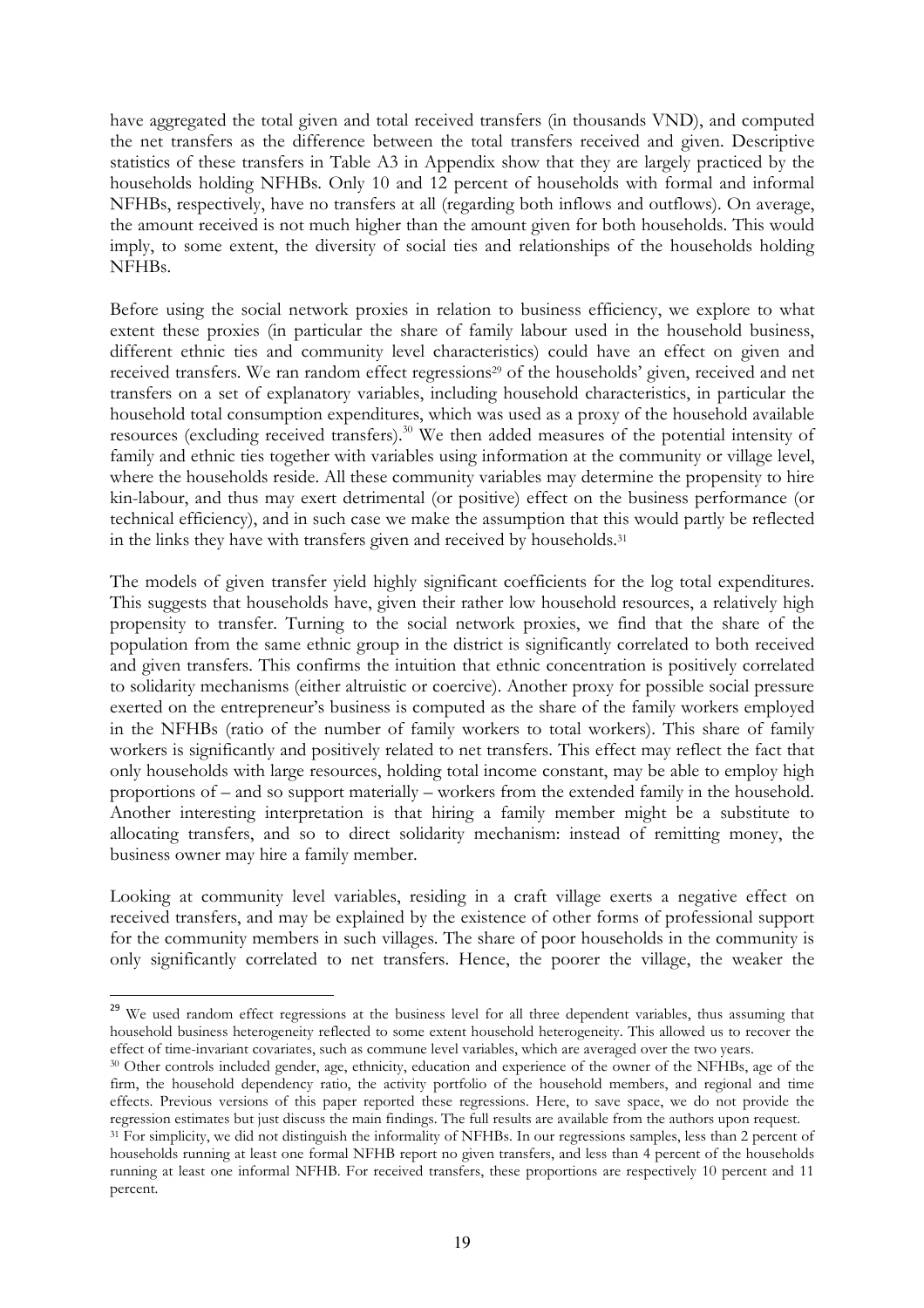available resource stemming from household transfers. Besides, households residing in communes benefiting from a programme on employment creation are generally better off in terms of received transfers, even if we deduct the transfers that these households provide to other households, i.e. by considering the net transfers equations.

Finally, these results are consistent with the idea that family, ethnic and community level information is relevant in explaining the transfer behaviours of households in Vietnam, and thus also reflects to some extent the solidarity mechanisms of the households. These proxies seem then to be good candidates to explain the distribution of inefficiencies of those small firms managed within the households.

#### 5.2 Concept of technical efficiency and empirical strategy

The possible channel investigated here is the business' technical efficiency, i.e. whether after having allocated family, hired labour and capital entrepreneurs would use them in a sub-optimal way. Inefficiency (or efficiency, depending on the sign considered) is usually defined as the distance which separates the firm's frontier of outputs from the observed realization of outputs given the entrepreneur's and firm's observed characteristics (Fried, Lovell and Schmidt, 2008). Hence, while the use of family labour could be part of a rational business strategy - to reduce for instance labour costs and gain labour and supervision flexibility, it may also be an impediment to business expansion if it responds to a sharing obligation. Here we wonder whether the household's social network dimensions could adversely (or positively) affect business performance above the sole input productivity effect of family labour.

Social networks in general may or may not help operate efficiently. Entrepreneurs that are confronted with an unfavourable social environment and/or a strong pressure for redistribution from their community may produce less efficiently and realize a lower output than what could be possible with the same amount of resources. One reason is that the management itself may be less efficient if the entrepreneur is often interrupted by the need to deal with problems due to a poor environment (weak surrounding human capital, bad infrastructure). A second possible explanation is that of adverse incentive effects (see section 2.3), possibly related to excess undesired family labour, but also to other social network dimensions. Such adverse incentive effects could arise if entrepreneurs feel that most of what they earn needs to be shared with the family and the kin or that higher earnings may attract more family members that have to be employed by the firm. In such case, the owner might be encouraged to allocate factors suboptimally to the production or even to lower his/her level of effort (Platteau, 2000).

By contrast, positive effects of social networks on technical efficiency might be expected if the entrepreneur's social capital acts as a positive externality on his/her activity. For example, the entrepreneur may be subject to knowledge spillovers when starting the business, i.e. exposed to the diffusion of management skills amid the kin or professional network. Looking at allocative efficiency, Grimm et al. (2013) find some evidence for West African informal entrepreneurs that family and kinship structures within the city enhance labour effort and the use of capital, maybe because local networks help overcome labour market imperfections.<sup>32</sup>

The usual procedure is to estimate stochastic frontier production functions that are the production possibility frontiers for a given set of inputs using an error components model (see

<sup>&</sup>lt;sup>32</sup> Here we do not focus on allocative efficiency. It may indeed be of interest to look specifically at another channel of transmission of social network effects, i.e. through their impact on the level of inputs. By testing this, we did not find strong evidence of an effect of social network dimensions on the level of inputs.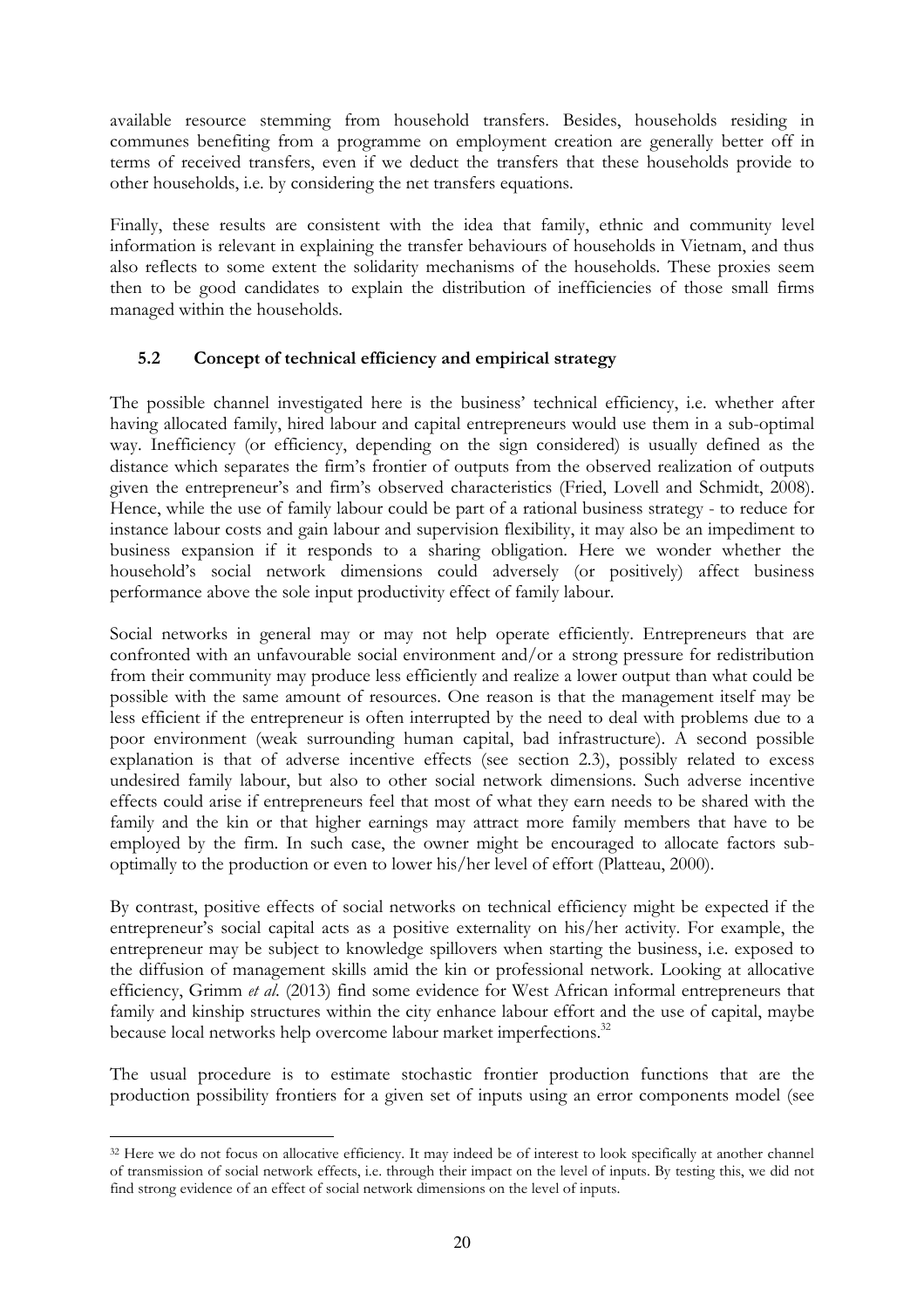Kumbhakar and Lovell, 2000; Greene, 2008).33 Hence, most studies using cross-sectional datasets infer the efficiency dispersion from the skewness of the production function residuals. In our case, we use panel data so that we can rather infer the technical efficiency term using actual estimates of the firm unobserved component in the production function, i.e. the business fixed effects. Business fixed effect estimates in the production functions are indeed fairly good proxies of the firms' efficiency once inputs and entrepreneurs' characteristics are accounted for. This approach is notably retained in Söderbom and Teal (2004) who benefit from panel data on Ghanaian manufacturing firms. We believe this procedure is less subject to debate than methods estimating technical efficiency from stochastic frontiers which require strong parametric assumptions in order to identify technical efficiency from pure production function residuals.<sup>34</sup>

We estimate the fixed effects based on the output production functions reported in Column (D) of the summary Table 1. We then use these as our measures of technical inefficiency. The estimates of the fixed effects are simply obtained by averaging the predicted residuals of the fixed effect production functions by household business (which is identical to regressing the level residuals on business dummies). By normalizing the estimated fixed effect so as to bound it in the (0,1] interval, we obtain the efficiency index, *te*, such as:  $te_i = e^{-(\hat{\mu}_{max}-\hat{\mu}_i)}$ , where  $\hat{\mu}_{max}$  is the sample maximum of the estimated fixed effects, and  $\hat{\mu}_i$  is the estimated fixed effect for NFHBi. This implies that a score equal to 1 indicates efficiency or 'frontier' technology, and a score less than 1 implies inefficiency of the considered NFHB.

#### 5.3 Distribution and determinants of household business efficiency

Figure 1 in Appendix shows the distributions of the efficiency scores computed separately for formal and informal NFHBs. The sample means of these distributions are respectively 0.12 and 0.15, with a somewhat large right-skewness (the overall NFHB sample average is 0.14).<sup>35</sup> Compared to previous studies, in particular that of Söderbom and Teal (2004) who use the same methodology, our estimates of the firm efficiency appear fairly low. Söderbom and Teal (2004) report a firm efficiency at the mean of 0.53 for Ghanaian manufacturing firms. One reason could be that their sample comprises rather large firms, with an average size of 67 employees. This is clearly not the characteristic of our sample of household businesses with no more than 10 employees. Interestingly enough, technical efficiency appears to be slightly higher for informal NFHBs, but this difference is not statistically significant. One may expect a higher efficiency of informal businesses due to possible administrative burden borne by formal NFHBs compared to informal ones. A higher efficiency of informal businesses may also explain the weak incentive of Vietnamese NFHBs to get formalized, perhaps to escape governmental taxes, but also to avoid administrative overload which may reduce technical efficiency. However, this does not seem to be so relevant here (non-significant difference), and so we should not push this interpretation further.

We then look at the distribution of technical efficiency along two social network dimensions. First, technical efficiency is significantly lower for NFHBs employing only family workers

<sup>&</sup>lt;sup>33</sup> A common way to estimate this one-sided error model is to specify a distribution for the inefficiency term and then to allow the parameters of that distribution to depend on a set of characteristics which are deemed to influence the firms' efficiency.

<sup>34</sup> We also tested alternative methods such as that of Battese and Coelli (1995), and the most recent true fixed (and random) effect models of Greene (2008), that estimate simultaneously the stochastic frontier production function and the determinants of efficiency using maximum likelihood. When convergence could be achieved, the qualitative findings remained the same as those presented here, in particular the sign and significance of the coefficients in the efficiency regressions, our interest in this exercise.

<sup>35</sup> We dropped influent outliers, i.e. we eliminated the largest and smallest fixed effects, respectively 13 and 6 NFHBs in the formal and informal sectors.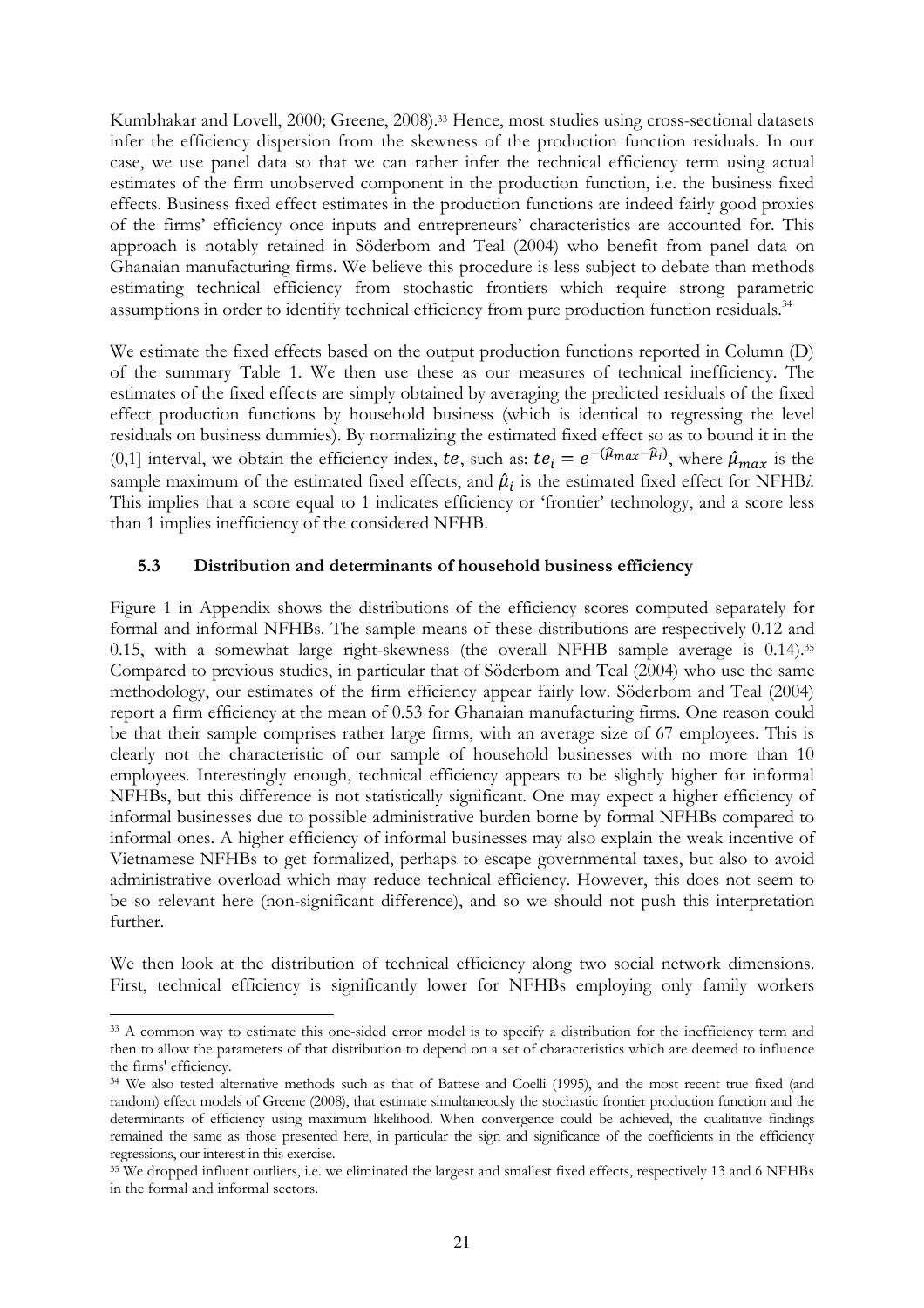compared to NFHBs having some proportion of hired workers (respectively, 0.13 versus 0.20, the difference being statistically significant at the 1 percent level). This result is thus in accordance with the idea that entrepreneurs that are confronted with strong employment pressure from the kin may produce less efficiently. Second, dividing the sample of NFHBs according to the share of people of the same ethnic group as the household head in the NFHB's neighbourhood, we find that those NFHBs operating in an environment with less than 50 percent of the same ethnic group have a slightly lower technical efficiency than those operating in a highly ethnically concentrated neighbourhood (respectively, 0.11 versus 0.14; the difference being statistically positive at the 10 percent level). Although the difference is not large, this may confirm that local networks have positive effect on firm management, perhaps thanks to mutual support from the own community and/or facilitated knowledge spillovers.

In Table A5, we regress the fixed effects estimates on time-invariant covariates<sup>36</sup> to identify possible effects of social network variables on the distribution of the NFHBs' efficiency. Not all the regression coefficients are reported in the table as we also control for sector (manufacturing, trade and services), business location (at home, fixed place in the street, itinerant), urban/rural area and regional effects. Three blocks of explanatory variables are introduced sequentially.

The first block concerns households' family and kinship network proxies, including the share of the same ethnicity in the locality, four dummies describing the household head's ethnic situation vis-à-vis its environment (which are introduced alternatively to the ethnic share), and the share of family workers employed in the NFHB.37 Regressions (1) and (6) in Table A5 show that while the share of the same ethnicity in the district is insignificantly associated with *efficiency* for both formal and informal NFHBs, the effect of the share of family labour in the business is significant at the 5 percent level and negative for formal NFHBs. Hence, a greater share of employed family workers plays a negative effect on formal business technical efficiency. This confirms the descriptive statistics reported above and complements the results in Section 4.2 regarding the gap in labour productivities of hired vs. family labour.

In column (2) and (7), we replace the share of the same ethnicity by the qualitative dummies of ethnic groups in relation to the ethnic environment of the households. Indeed, while ethnic concentration is high in Vietnam, in particular in certain mountainous areas, whether it is likely to act in favour of kin pressure, or the reverse, is not clear. This may explain the non-significant effect of the share of ethnicity in columns (1) and (6). For instance, members of very small ethnic communities being surrounded by a dominant ethnic group may be likely to attach more importance to social ties and hence to maintain and/or reinforce them. We then try to characterise the ethnic environment of these households running businesses using four ethnic dummies. The reference is households belonging to the majority ethnic group (the Kinh) living in a district with a high share of Kinh (more than 75 percent of the district population), perhaps then representing an environment with relatively weak and diluted social ties. Interestingly, we obtain a robust and positive effect for both firm samples of the dummy indicating households belonging to a minority ethnic group and living in a district characterised by what we call 'mixed ethnic fragmentation' (where the Kinh represents between 25 and 75 percent of the population). The other ethnic dummies are non-significant in this first specification, although some will become significant in the next ones.

<sup>36</sup> We average the commune level variables over the two years. All other covariates are fixed over time.

<sup>&</sup>lt;sup>37</sup> While observed transfers could be though as being direct measures of sharing norms, we refrain from using these direct measures in these regressions as it is important to focus on *potential* pressure and not on *actual* pressure to avoid endogeneity issues. In a previous version of this paper, we introduced predicted 'excess transfers' as a regressor to account for whether a given household would pay more or less transfers than the average household conditional on its consumption and received transfers levels. Due to potential identification issues, we preferred to remove this regressor here.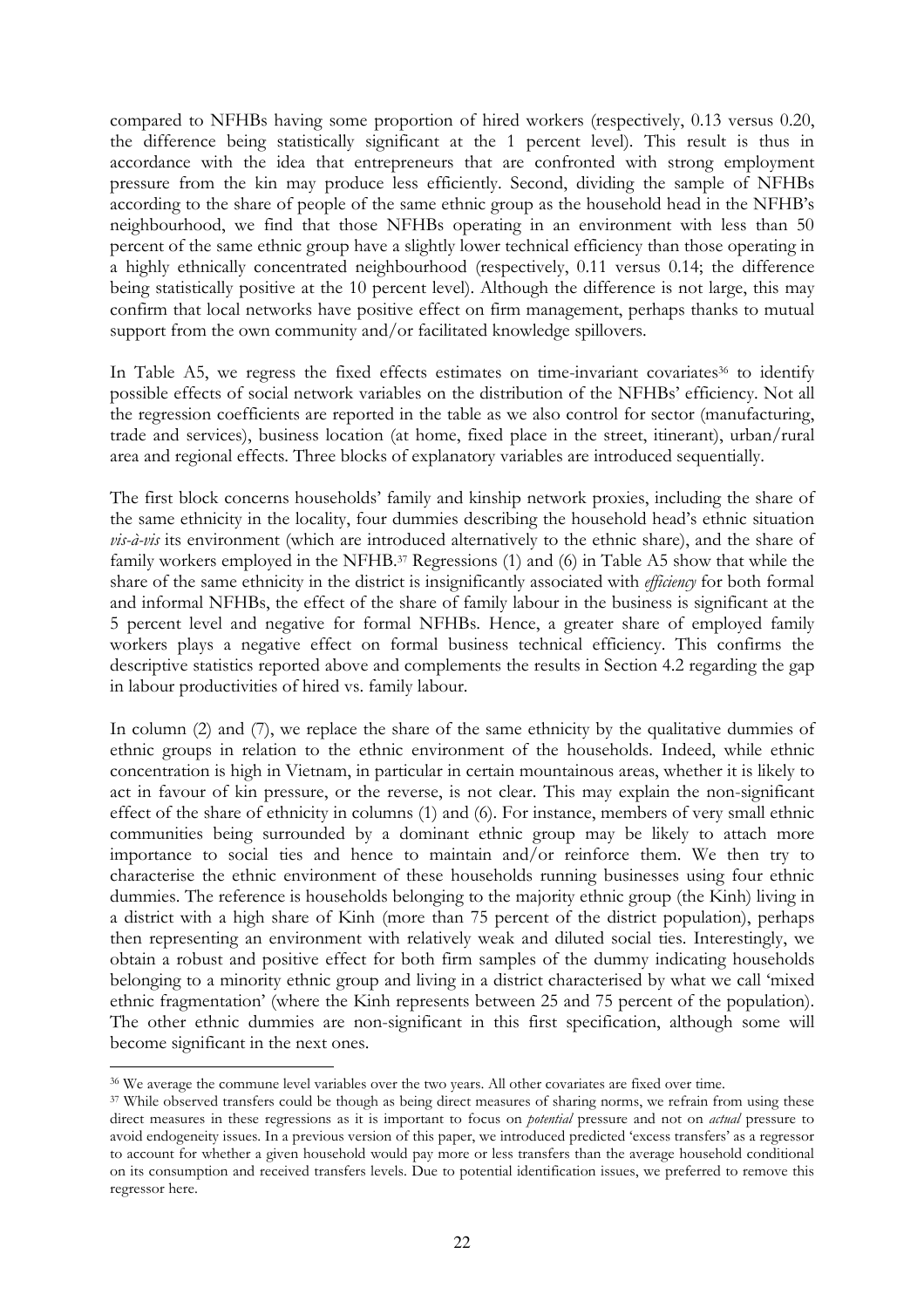We next turn to the inclusion of the second block of explanatory variables (columns (3) and (8)), the proxies for the entrepreneurs' social network capital (see the data section for details). Few of these explanatory variables are significantly associated with NFHBs' efficiency. Two noticeable exceptions are the variable indicating whether the entrepreneurs inherited the business from a friend or other acquaintances (column (3), negative effect for formal business owners), and whether the owner has a friend with NFHB doing the same activity (column (8), positive effect on efficiency). These results confirm the potential importance of learning spillovers for informal business owners, and perhaps the detrimental effect of formal NFHB inheritance on technical efficiency (see a recent example for West Africa in Pasquier-Doumer, 2013). We develop this aspect in the next comments.

The last block of covariates are the commune level variables discussed in Section 5.1 on the determinants of household transfers (columns (4) and (9)). We obtain one significant and expected effect: the share of poor households in the locality of the NFHBs has a negative effect on both formal and informal business efficiency, that is being in a poor commune is harmful to efficient business management, perhaps due to the presence of poor public infrastructure (electricity, water). Note that the effect is larger in magnitude for formal NFHBs.

Turning back to the social network determinants, we now refine previous estimates (although we should note that the samples are reduced due to missing observations on the community level variables). For formal businesses, the four ethnic dummies are now strongly significant. The positive effect of 'ethnic minority within mixed fragmentation' previously discussed is confirmed and reinforced for both samples of firms. It may then reflect the importance of social (ethnic) ties for small business management in localities where minorities are not too isolated, that is, where there is enough homophily across households to foster solidarity mechanisms, learning spinoff, perhaps reciprocity and informal risk-sharing arrangements.<sup>38</sup> The same positive effect appears strongly, and thus confirms the previous one, for formal businesses belonging to minority ethnic groups in an environment where the dominant ethnic group (the Kinh) is not too prevalent (dummy 'ethnic minority within small share of majority ethnic group'). By contrast, and in coherence with these previous results, a robust negative effect is reported on the dummy characterizing those households (either belonging to the majority or any minority ethnic group) surrounded by a high share of households belonging to a different ethnic group. This last category could then characterize ethnically isolated households where social (ethnic) ties are very important to be preserved and maintained, and thus could be rather detrimental to business activity, perhaps because the solidarity mechanisms could be there coercive, inefficient economically, and so adversely affect the technical efficiency of the small businesses (note that the sign is also negative for informal businesses).

#### 5.4 Robustness checks and additional results

<sup>38</sup> As an illustration of risk-sharing arrangement in Vietnam, Zylberberg (2010) shows the extent to which vietnamese villages compensate for natural disasters, in particular the occurrence of typhoons, by reallocating resources in the community. Recent results of qualitative field research among ethnic minorities in Vietnam also back up the existence of such community cohesion (Wells-Dang, 2012). In particular, households who live in communes where their ethnic group constitutes a numerical majority will have a relative advantage (in particular the Khmer), due to more established social relationships and trust among the group. Larger ethnic groups may have advantages over smaller ones, such as the ability to pool resources and access loans at more preferential rates than from outside moneylenders. More cohesion resulting in lower levels of alcoholism, gambling, and other social problems, may be found in groups that maintain traditional customs, speak their local ethnic language, and share religious practices.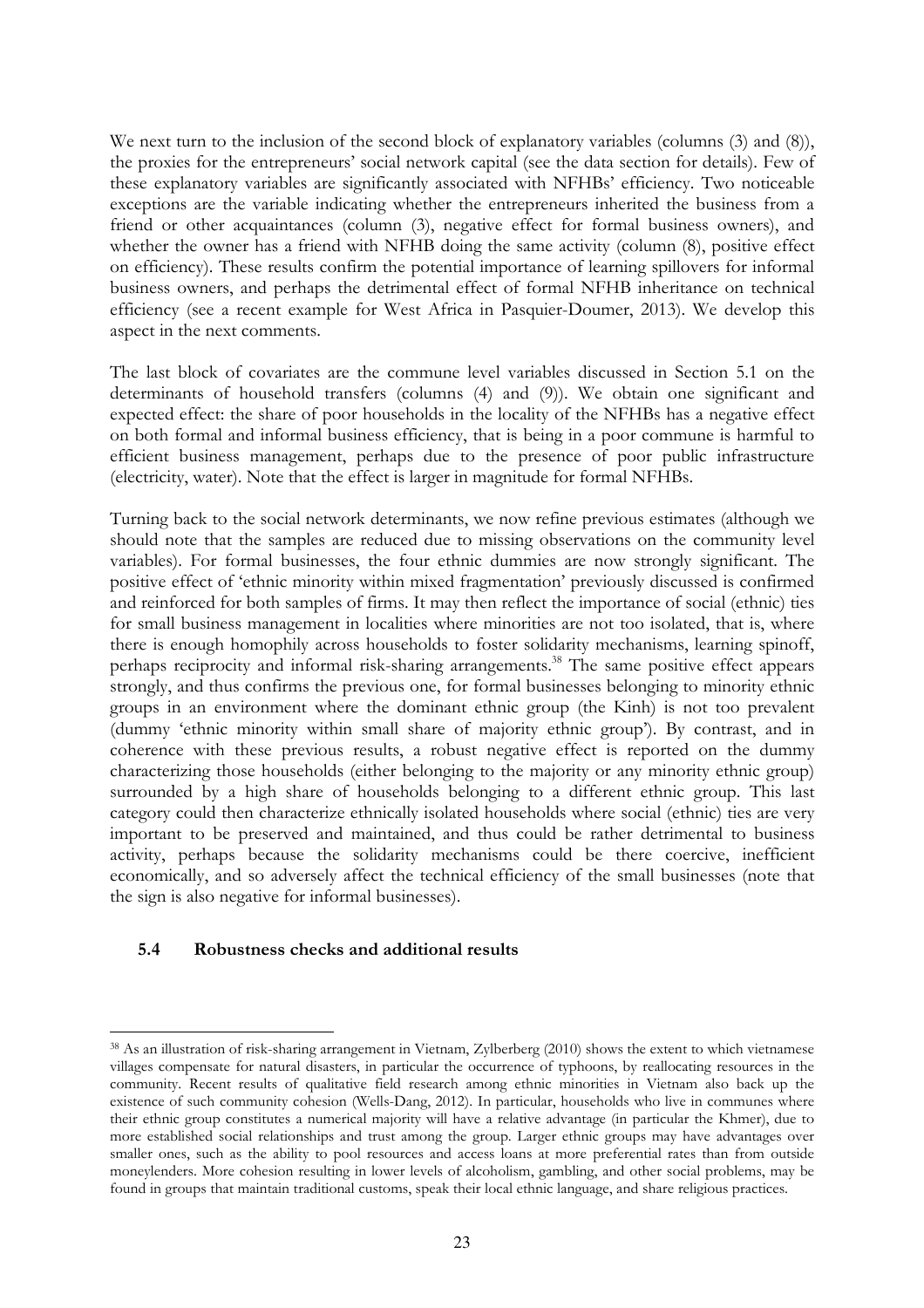How much of the effects evidenced so far derives from personal unobserved characteristics of the entrepreneurs? Indeed, in addition to observed heterogeneity in labour quality, there is potentially an unobserved dimension of the entrepreneurs. If unobserved ability (or other unobservables) is firm-specific and time-invariant, this may not be a problem provided that we control for business fixed effects in the regressions. However, if the unobservable is also entrepreneur-specific (and not necessarily firm-specific) controlling for NFHB fixed effects does not solve this difficulty.

We tackle this question through the use of an indirect indicator of unmeasured ability and motivation of the entrepreneurs (see Longhi and Brynin, 2010 for a similar approach). If such unmeasured characteristics are essentially time-invariant, we can quantify them by means of individual fixed effects resulting from earnings functions of the entrepreneurs. For this purpose, we benefit from a panel of individual earnings in the VHLSS for the years 2004-2006 (Nguyen et al., 2013). From this panel, it is then possible to extract the same sample of entrepreneurs used in this paper and to estimate their individual fixed effects.39 The earnings function used includes a set of demographic, human capital and job characteristics of the entrepreneurs and is described in details in Nguyen *et al.* (2013).

The last columns (5) and (10) of Table A5 include the entrepreneurs' heterogeneity component as an additional regressor. As expected, provided that we consider this heterogeneity component as reflecting mostly ability<sup>40</sup>, this term is always highly significant and has a positive effect on efficiency. We can then check whether our main previous results are robust to the inclusion of this entrepreneurs' heterogeneity component. First, the various effects of ethnicity hold for both formal and informal businesses. In addition, highly significant negative effects of the share of family worker appear for all NFHBs. We now safely conclude that a greater share of family workers does reduce NFHBs' technical efficiency and that this effect is not driven by the heterogeneity of the entrepreneurs.<sup>41</sup>

Turning to the second block of covariates, we confirm the detrimental effect of business inheritance from both the kin and the social network in general (friends, acquaintances). This result is only significant for formal NFHBs. Other positive effects of the social network are reinforced: holding his/her unobserved heterogeneity constant, a manager (either formal or informal) being member of a business association seems to benefit from his/her professional network in terms of technical efficiency. In the same vein, having a friend producing the same product is beneficial in terms of efficiency in the informal sector, perhaps thanks to knowledge spillovers and/or shared customers. Professional network capital thus appears to be an important determinant of business efficiency.

Finally, with regard to the community level variables, the effect of the share of poor households previously observed vanishes. This provides evidence that the entrepreneurs' heterogeneity component is somewhat associated with their geographical distribution in Vietnam: more able entrepreneurs may be attracted to certain localities, while low ability entrepreneurs are possibly located in certain poor communities.

<sup>&</sup>lt;sup>39</sup> Fixed effects, which are individual-specific dummies, are then computed after a so-called within transformation, in which the individual average of each variable is subtracted from the variable itself.

<sup>40</sup> Of course, while the innate ability or the 'talent parabola' is commonly stressed in the labour economics literature, many other interpretations of this component can be put forward. For instance, the entrepreneurs' heterogeneity may have to do with more efficient social networks to start and manage a business, and perhaps being a member of the dominant VCP (Vietnamese Communist Party).

<sup>41</sup> Note that the same regressions on the full samples of NFHBs (thus without community variables; not reported to save space) confirm these negative and significant coefficients on the share of family workers.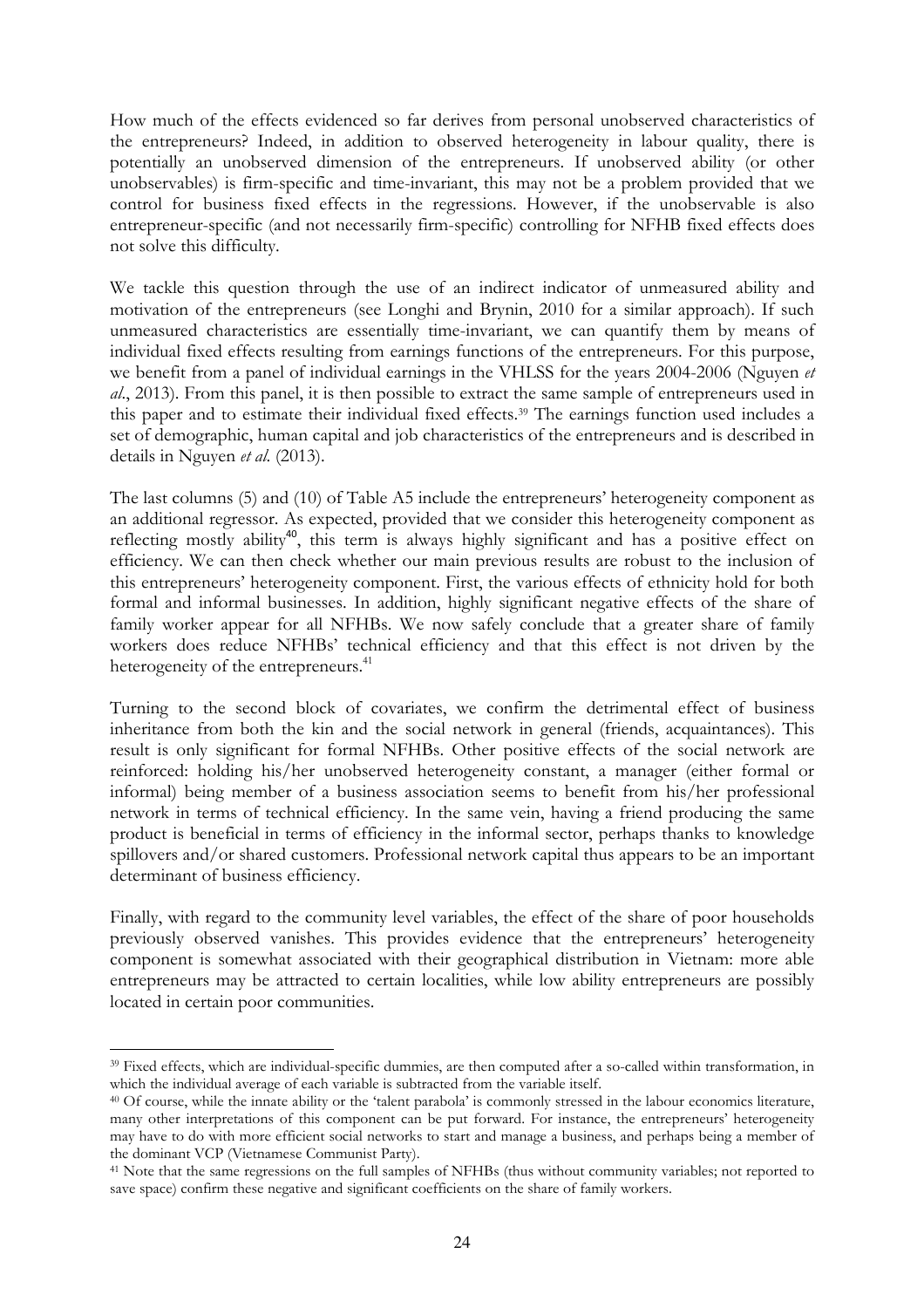As an additional robustness check, we introduce a set of interactions of the social network variables with a variable counting the number of workers in the NFHBs.42 The idea is that there might be some heterogeneity of the effects of kinship and social network capital depending on the size of the NFHBs. We use the specification of regressions (3) to avail ourselves of the full sample of household businesses. We find no evidence of heterogeneous effects as all the coefficients on the interaction terms turn out to be insignificantly different from zero, with one interesting exception: all else being equal, technical efficiency is weaker for large informal businesses that were inherited from the kin. This might be interpreted as another evidence of the burden represented by employment of the kin for business performance, especially when the use of family labour is the norm due to family inheritance.

Lastly, we ran the specifications (4) and (5) by segmenting by sectors of activity of the businesses (manufacturing, trade and services), but we removed the informality divide to preserve the sample sizes. The results (not reported and available upon request) show that the ethnic effects are essentially robust and depends on the sector of activity: while the positive effects (interpreted as learning spillover, risk-sharing insurance, solidarity mechanisms) are observed in all three sectors, and more strongly in the manufacturing sector, the adverse (negative) and significant effect of ethnic ties is only shown for businesses evolving in the service sector (which includes transportation, such as small motorbike shops or taxis and food services). Intuitive examples of professions potentially subject to such inefficiencies include the taxi driver that could take time to drive relatives around for free rather than take a paying client (Whitehouse, 2011; Nordman and Vaillant, 2014). Besides, in this service sector, the positive effect of social network capital (the entrepreneur being a member of a business association) is particularly strong, while the detrimental effect of business inheritance is essentially reported for business operating in the manufacturing sector.

## 6. Conclusion

 $\overline{a}$ 

Using a unique two-year panel of non-farm household businesses (NFHBs) for Vietnam, this paper is a first attempt to shed light on the links between households' and entrepreneurs' social networks and household business performance. We address two related questions. One asks if we can find evidence of a differentiated effect of employment of the extended family versus hired workers on the business performance. Is there a productivity differential between family and hired labour? The second question relates to the respective effects of various dimensions of social networks on the distribution of the household business technical efficiency. Our assumption is that, beyond the channel of labour productivity, entrepreneurs that are confronted with an unfavourable social environment and/or a strong pressure for redistribution from their community may produce less efficiently, and realize a lower output than what could be possible with the same amount of resources. To understand how various social network dimensions could affect this business efficiency, we identify the driving forces of possible sharing norms and those of the potential benefits of social networks making use of inter-household transfers. Then, using key identified determinants of these social interactions, we examine the links between family labour, ethnic ties, social network capital, and community level characteristics and the household businesses' technical efficiency. A cross-cutting issue in our study is that all these analyses are

<sup>&</sup>lt;sup>42</sup> Given the sample sizes, it is problematic to run segmented regressions according to business sizes. The results of this exercise are available upon request.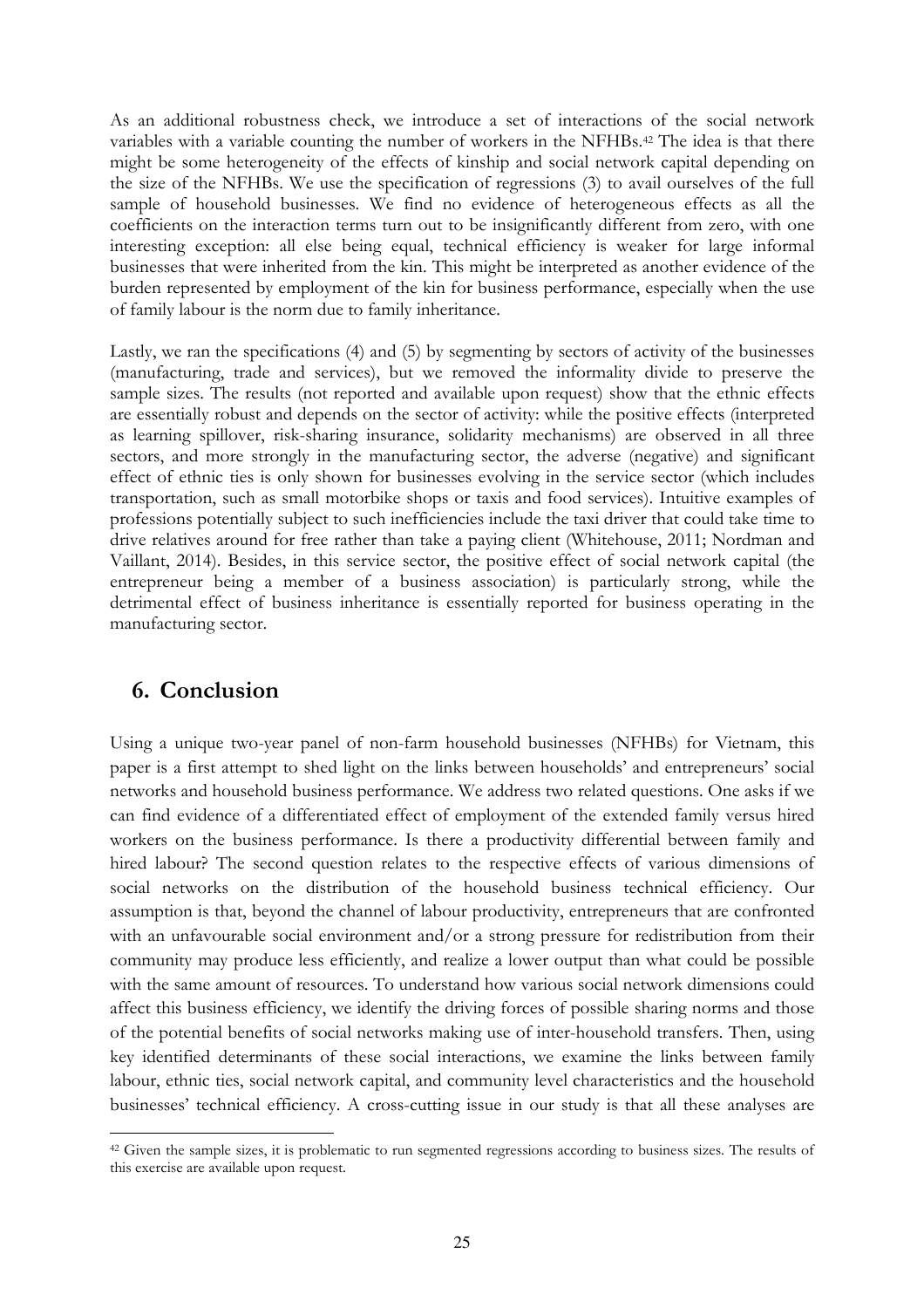performed separately for formal and informal businesses so that we can identify any differentiated effects depending on the informality status of the firms. By taking a systematic look at the existence of heterogeneous effects depending on whether the household business operates in the formal or the informal economy, we can ask whether kinship ties and social network capital are, for instance, more critical in the informal economy, because of a lack of formal institutions to support access to factor inputs. This enables us to examine if the hypothetical adverse effects of family and kinship ties are more prevalent in a formal or an informal context.

Estimations of production functions of the samples of household businesses always stress greater elasticities of hired labour compared to family labour. The gap in labour productivities is particularly large for informal businesses (around 35 percentage points) where such type of labour is more widespread. For these non-farm household firms, hired labour seems clearly more productive. Admittedly, although we control for a wide range of entrepreneurs' and households' characteristics, the issue of heterogeneous labour quality attached to the two types of labour might still be at play here (in particular the existence of lower human capital and/or skill mismatch of family labour). Besides, finding a lower labour productivity of unpaid workers than paid workers does not mean that the entrepreneur strategy of employing family labour is necessarily unfortunate, as family labour certainly provides non-economic benefits such as reduced supervision costs, greater labour and management flexibility, and perhaps riskdiminishing guaranties too. While the data do not seem to support the hypothesis of substitutability between family and hired labour, the possibility that managerial and supervisory tasks may be mainly performed by family members cannot be excluded.

Then we turn to another channel of transmission of social networks on business performance. Preliminary regressions of inter-household transfers are consistent with the idea that family, ethnic and community level features exert an effect on the size and type of transfers to and from households in Vietnam. With large external resources, holding total income constant, households seem to be able to employ greater proportions of workers from the family in the household. Besides, hiring a family member might be a substitute to allocating transfers, and so to using direct solidarity mechanism. However, family labour might become a social constraint and perhaps an impediment to small business expansion if it only responds to a sharing obligation.

The analysis of technical efficiency helps examine whether the household's social network dimensions could adversely (or positively) affect business performance above the sole input productivity effect of family labour. A sub-optimal use of inputs may suggest adverse incentive effects related to family labour and/or other social network dimensions. Interestingly, on average, technical efficiency is not significantly different across formal and informal NFHBs. Finding lower technical efficiency in the formal sector would have supported the traditional 'exit hypothesis' of the informal economy, also known as the 'legalist approach', considering that the informal sector is made up of micro-entrepreneurs who prefer to operate informally and evade the economic regulations (Perry et al., 2007). In this framework, lower technical efficiencies of firms in the formal sector would be explained by the administrative burden borne by formal NFHBs compared to informal ones. However, this assumption does not seem to be relevant for Vietnamese NFHBs, at least with our data (see Nguyen et al., 2013, for further evidence on this).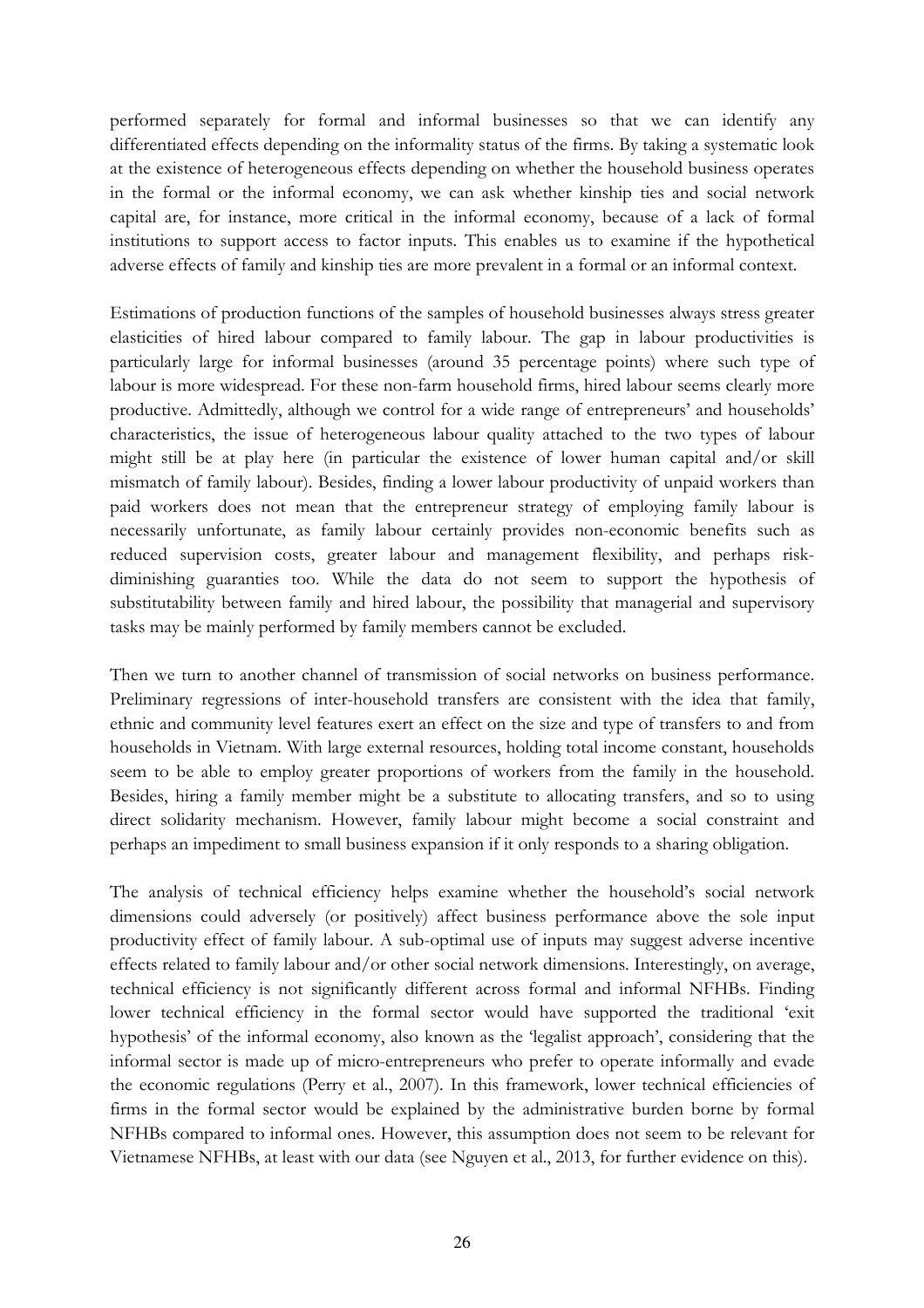First statistics show that those NFHBs operating in an environment with less than 50 percent of the same ethnic group have a significantly lower technical efficiency than those operating in a highly ethnically concentrated neighbourhood. We then try to characterise the ethnic environment of these households running businesses. Compared to households in localities with relatively weak and diluted social/ethnic ties, we obtain a robust and positive effect, for both formal and informal firms, of a dummy indicating households belonging to a minority ethnic group and living in a district characterised by 'mixed ethnic fragmentation', i.e. where small businesses operate in localities where minorities are not too ethnically isolated in the district. This situation reflects perhaps a necessary condition for the stimulation of learning spinoff among the ethnic network, reciprocal solidarity and informal risk-sharing arrangements. By contrast, a robust negative effect is reported on the dummy characterizing those households overwhelmingly surrounded by households belonging to different ethnic groups. This points to the potential management difficulties of ethnically isolated households in localities where cultural norms are to be preserved, and hence where coercive solidarity mechanisms may appear (from which it may be impossible to escape by fear of community sanctions), perhaps to the detriment of the expansion of small business activities. Interestingly, these effects are even stronger and more significant for formal businesses, a result that backs up the intuition that better performing businesses may foster demands from the kin as the business becomes more visible and attractive.

Finally, using information on the entrepreneurs' social capital, we confirm the importance of improving access to professional support for successful household entrepreneurship. For both formal and informal entrepreneurs, being a member of a business association is beneficial in terms of efficiency, perhaps thanks to knowledge spillover and/or shared clienteles. Professional network capital thus appears to be one important ingredient of business performance. However, the findings do not clearly support the idea that the social network effects on business performance, be they positive or negative, could be more prevalent in an informal context. However, we do highlight sector-specific patterns. In particular, while the gap in labour productivity between family and hired labour is particularly large for informal businesses, family labour rather seems to reduce technical efficiency in the case of formal businesses. For informal entrepreneurs, having a friend producing the same product seems to be beneficial in terms of technical efficiency, perhaps because this may play a role of substitute of the scarce formal support mechanisms in the management of factor inputs. By contrast, business inheritance is detrimental to technical efficiency of formal and large businesses. This might be interpreted as further evidence of the burden which employment of the kin represents for business performance, especially when the use of family labour becomes compulsory due to inheritance of a family business.

Overall, the findings of this paper may have important policy implications with regards to the economic integration of poor communities in Vietnam, in particular the ethnic minorities which have been shown to be largely left behind by the growth process over the last few decades (Baulch et al., 2002; World Bank, 2009). This paper provides some evidence on where and to what extent social advantages and constraints may exist in the development of small private enterprises. Additional quantitative as well as qualitative research are needed now to distinguish the best practices, which can be achieved through careful case studies and learning from the successful individuals or communities. The diversity of cultural and socio-economic responses to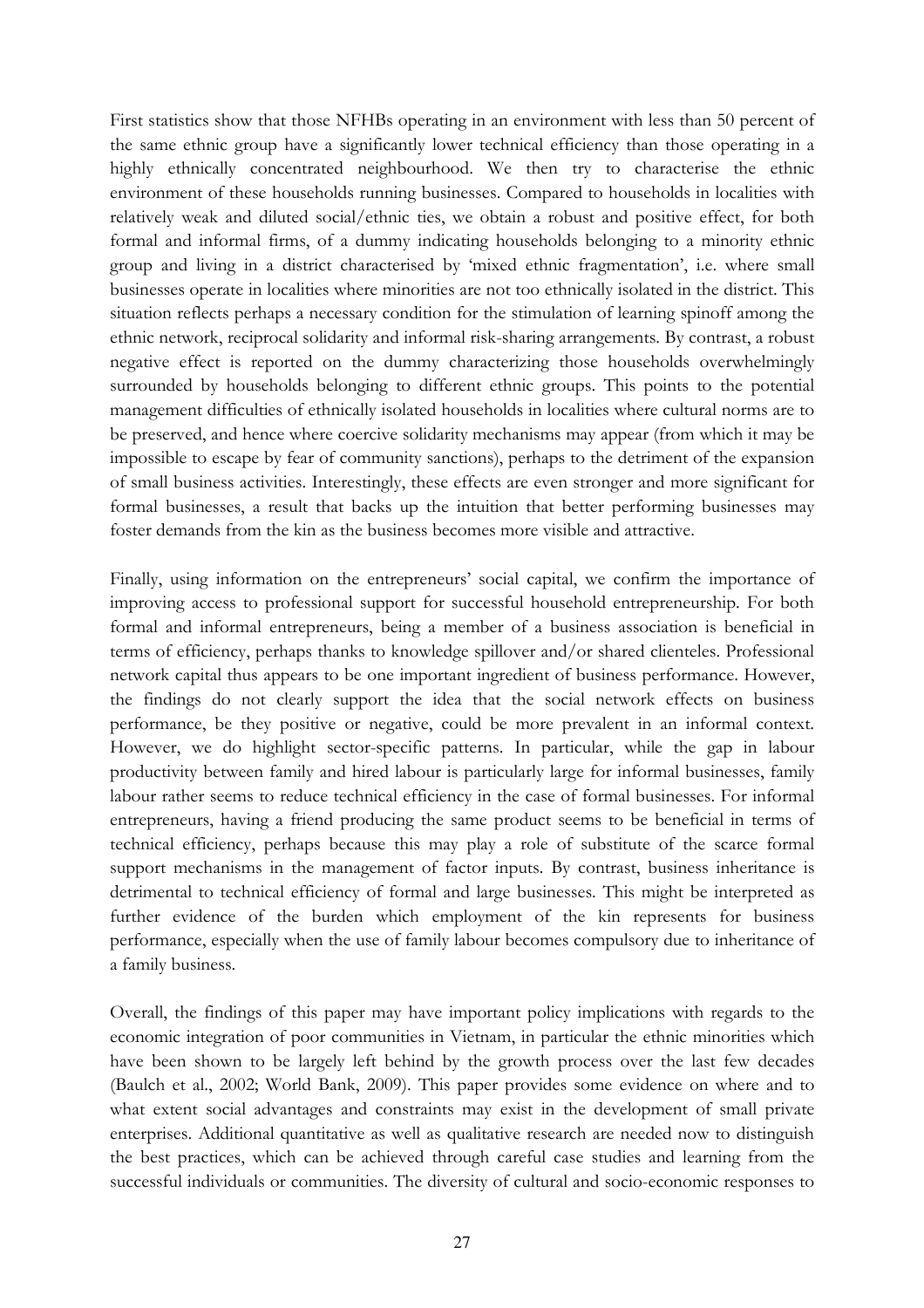private economic success may call then for similar diversity in the policy interventions that are designed to assist household entrepreneurship.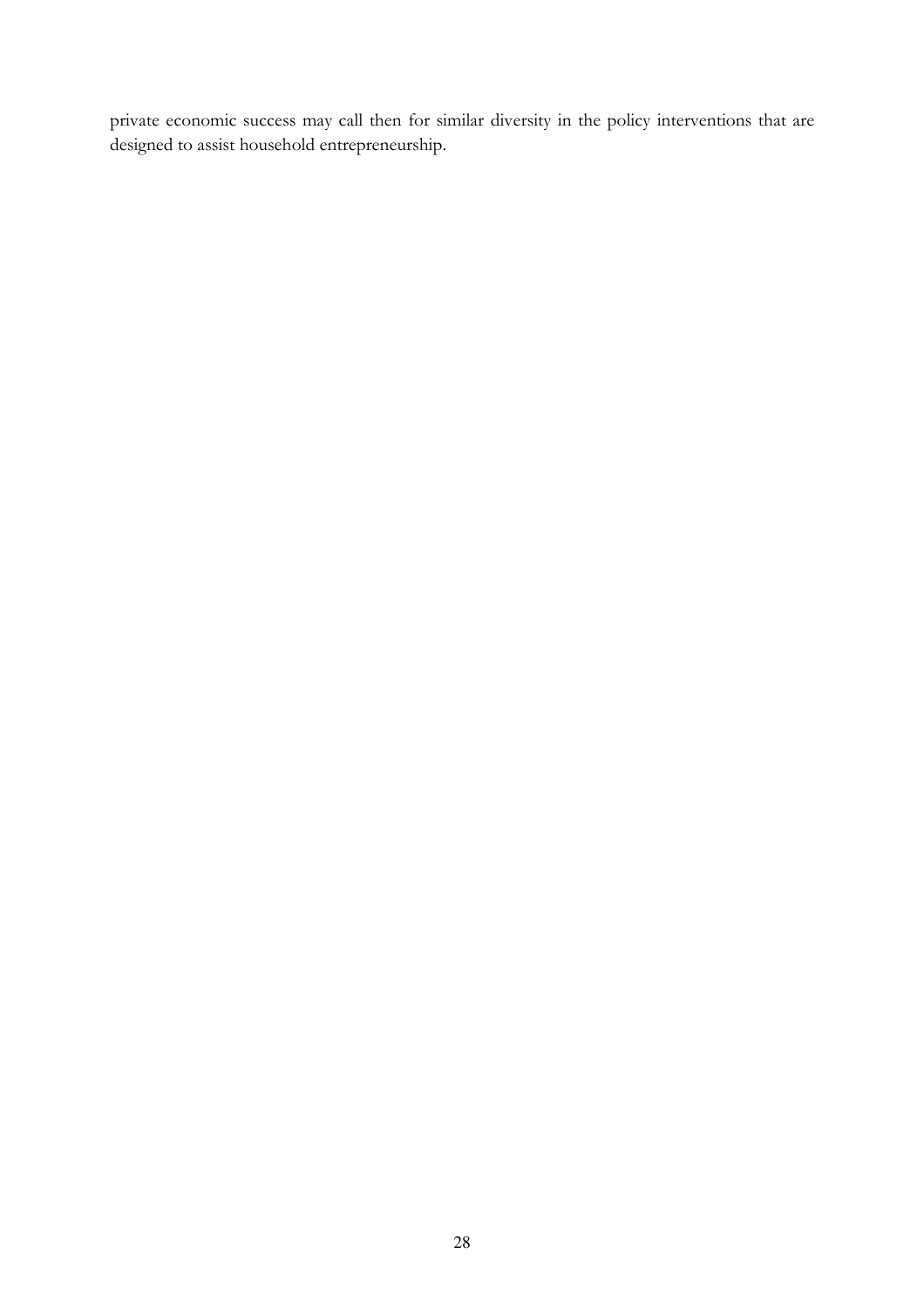#### References

- Aguirregabiria, V. (2009), "Econometric Issues and Methods in the Estimation of Production Functions", MPRA Paper No. 15973, University of Toronto.
- Alger, I., Weibull, J.W. (2008), "Family Ties, Incentives and Development: A Model of Coerced Altruism", In Arguments for a Better World: Essays in Honor of Amartya Sen. Volume II: Society, Institutions, and Development, Basu, K. and Kanbur, R. (Eds), Chapter 10, Oxford University Press, 2008, pp. 178-201.
- Anderson, S., Baland, J.-M. (2002), "The Economics of Roscas and Intrahousehold Resource Allocation", Quarterly Journal of Economics, 117(3), pp. 963-995.
- Appold, S.J., Nguyen, Quy Tan (2005), "Information, Influence, or Insurance?: Social Embedding Among Vietnamese Small Businesses", Paper presented at the annual meeting of the American Sociological Association, Philadelphia, PA, Aug, 2005.
- Baland, J.-M., Guirkinger, C., Mali, C. (2011), "Pretending to be Poor: Borrowing to Escape Forced Solidarity in Cameroon", Economic Development and Cultural Change, 60(1), pp. 1-16.
- Battese, G.E., Coelli, T.J. (1995), "A Model for Technical Inefficiency Effects in a Stochastic Frontier Production Function for Panel Data", Empirical Economics, 20, pp. 325-332.
- Battese, G.E. (1997), "A Note on the Estimation of Cobb-Douglas Production Functions When Some Explanatory Variables Have Zero Values", Journal of Agricultural Economics, 48, pp. 250-252.
- Battese, G.E., Malik, S.J., Gill, M.A. (1996), "An Investigation of Technical Inefficiency of Production of Wheat Farmers in Four Districts of Pakistan", Journal of Agricultural Economics, 47, pp. 37-49.
- Baulch, B., Truong Thi Kim Chuyen, Haughton, D., Haughton, J. (2002), "Ethnic Minority Development in Vietnam: a Socioeconomic Perspective, Volume 1", Policy Research Working Paper, WPS2836, Washington: The World Bank.
- Berger, P.L., Hsiao, H.M. (eds.), (1988), In Search of an East Asian Development Model, Transaction Publishers.
- Berrou, J.P., Combarnous, F. (2012), "The Personal Networks of Entrepreneurs in an Informal African Urban Economy: Does the 'Strength of Ties' Matter?", Review of Social Economy, 70(1), pp. 1-30.
- Binswanger, H.P., Deininger, K. (1993), "South African Land Policy: The Legacy of History and Current Options", World Development, 21(9), pp. 1451-1475.
- Binswanger, H.P., Rosenzweig, M.R. (1986),"Behavioural and Material Determinants of Production Relations in Agriculture", The Journal of Development Studies, 22(3),pp. 503-539.
- Brown, J.A. Jr., Salkin, J. S. (1974), "Underemployment in Rural South Vietnam: A comment and a Discussion of Family Labour", Economic Development and Cultural Change, 23(1), pp. 151-160.
- Cling, J.-P., Nguyen, T. T. Huyen, Nguyen, H.C., Phan T.N. Tram, Razafindrakoto, M., Roubaud, F. (2010), The Informal Sector in Vietnam: A focus on Hanoi and Ho Chi Minh City. Detailed analysis of the results drawn from the Labour Force Survey 2007 and the Informal Sector surveys conducted in Hanoi (2007) and HCMC (2008), Hanoi: Editions The Gioi. 190 p.
- Coleman, J. (1990), Foundations of Social Theory. Cambridge: Harvard University Press.
- Demenet, A., Nguyễn, Thị Thu Huyền, Nguyễn, Hữu Chí, Razafindrakoto, M., Roubaud, F. (2010), Dynamics of the Informal Sector in Hanoi and Ho Chi Minh City 2007-2009, Main findings of the Household Business & Informal sector survey (HB&IS), Hanoi: GSO/IRD.
- Deolalikar, A.B., Vijverberg, W. P.M. (1987), "A Test of Heterogeneity of Family and Hired Labour in Asian Agriculture", Oxford Bulletin of Economics and Statistics, 49(3), pp. 291-305.
- Di Falco, S., Bulte, E. (2011), "A Dark Side of Social Capital? Kinship, Consumption, and Savings", Journal of Development Studies, 74(8), pp. 1128-1151.
- Digregorio, M. (2006), Recovery and Re-invention in Vietnamese Craft Villages: the case of a steel producing village in the red river delta, the Ford Foundation.
- Fafchamps, M. (1996), "The Enforcement of Commercial Contracts in Ghana", World Development, 24(3), pp. 427-448.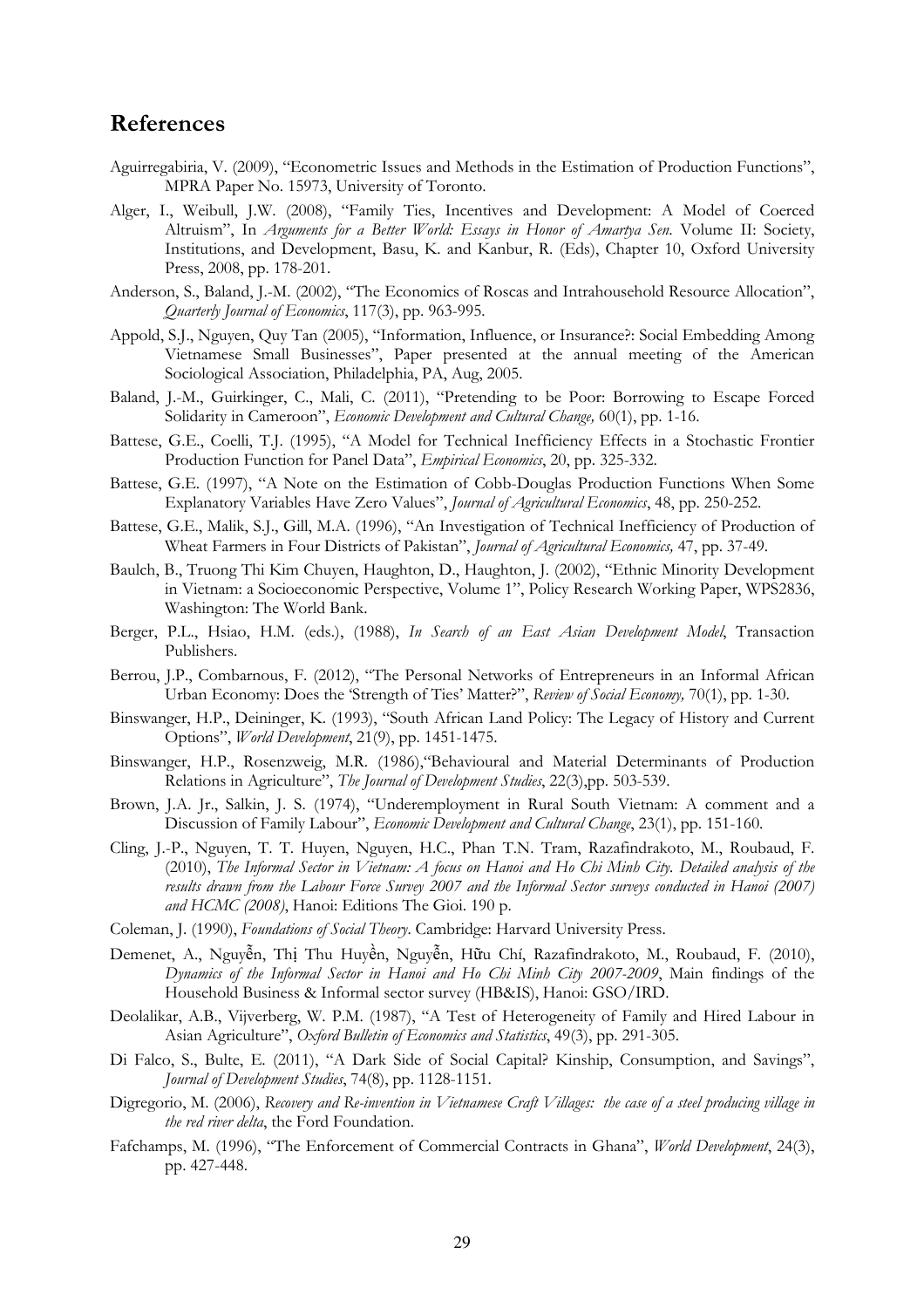- Fafchamps, M. (2001), "Networks, Communities, and Markets in Sub-Saharan Africa: Implications for Firm Growth and Investment", Journal of African Economies, 10, pp. 119-142.
- Fafchamps, M., Minten, B. (2002), "Returns to Social Network Capital Among Traders", Oxford Economic Papers, 54(2), pp. 173-206.
- Fafchamps, M., McKenzie, D., Quinn, S., Woodruff, C. (2011), "When is Capital Enough to Get Female Microenterprises Growing? Evidence from a Randomized Experiment in Ghana", NBER Working Paper No. 17207, July.
- Fanchette, S., Stedman, N., (2009), Discovering Craft Villages in Vietnam, Hanoi and Marseille: Editions The Gioi and IRD.
- Fried, H.O., Lovell, C.A.K., Schmidt, S.S. (eds) (2008), The Measurement of Productive Efficiency and Productivity Change, Oxford University Press, Oxford.
- Fukuyama, F., (1995), "Social Capital and the Global Economy: A Redrawn Map of the World", ForeignAffairs, September-October.
- Gargiulo, M., Benassi, M. (1997), "The Dark Side of Social Capital", Working Paper, Lazarsfeld Center at Columbia University.
- Granovetter, M.S. (1973), "The Strength of Weak Ties", American Journal of Sociology, 78, pp. 1360-1380.
- Granovetter, M.S. (1995), Getting a Job: A Study of Contacts and Careers, Second Edition, Chicago: Chicago University Press.
- Greene, W. (2008), "The Econometric Approach to Efficiency Analysis", in Fried H.O., Lovell, C.A.K. and S.S. Schmidt (eds), The Measurement of Productive Efficiency and Productivity Change, Chapter 2, pp. 92-251(160), Oxford University Press, Oxford.
- Grimm, M., Gubert, F., Koriko, O., Lay, J., Nordman, C.J. (2013), "Kinship-ties and Entrepreneurship in Western Africa", Journal of Small Business and Entrepreneurship, 26(2), pp. 125-150.
- Grimm, M., Hartwig, R., Lay, J. (2013), "Does Forced Solidarity Hamper Investment in Small and Micro Enterprises?", IZA Discussion Papers No 7229, Institute for the Study of Labor (IZA).
- Hoff, K., Sen, A. (2006),"The Kin as a Poverty Trap", In Bowles, S., Durlauf, S.N. andHoff, K. (eds.), Poverty Traps. Princeton University Press, New York.
- Ioannides, Y.M., Loury, L.D. (2004), "Job Information Networks, Neighborhood Effects, and Inequality", Journal of Economic Literature, 42(4), pp. 1056-93.
- Johnston, D., Leroux, H. (2007), "Leaving the Household Out of Family Labour? The Implications for the Size-Efficiency Debate", The European Journal of Development Research, 19(3), pp. 355-371.
- Knorringa, P., van Staveren, I. (2005), "Social Capital for Industrial Development: Operationalizing the Concept", UNIDO Research Program COMPID: Combating Marginalization and Poverty through Industrial Development, Vienna.
- Knight, J., Yueh, L. (2008), "The Role of Social Capital in the Labour Market in China", Economics of Transition, 16(3), pp. 389-414.
- Kranton, R.E. (1996), "Reciprocal Exchange: a Self-sustaining System", American Economic Review, 86 (4): 830-851.
- Kumbhakar, S., Lovell, K. (2000), Stochastic Frontier Analysis, Cambridge University Press.
- La Ferrara, E. (2007), "Family and Kinship ties in Development: An Economist's Perspective",Paper presented at the 5th AFD-EUDN Conference, Paris, December.
- Longhi, S., Brynin, M. (2010), "Occupational Change in Britain and Germany", Labour Economics, 17(4), pp. 655-666.
- Luke N., Munshi, K. (2006), "New Roles for Marriage in Urban Africa: Kinship Networks and the Labor Market in Kenya", Review of Economics and Statistics, 88(2), 264-282.
- McCaig, B. (2009), "The Reliability of Matches in the 2002-2004 Vietnam Household Living Standards Survey Panel", Centre for Economic Policy Research Discussion Paper, No. 622, The Australian National University, September.
- Meagher, K. (2006), "Social Capital, Social Liabilities, and Political Capital: Social Networks and Informal Manufacturing in Nigeria", African Affairs, 105(421), pp. 553-582.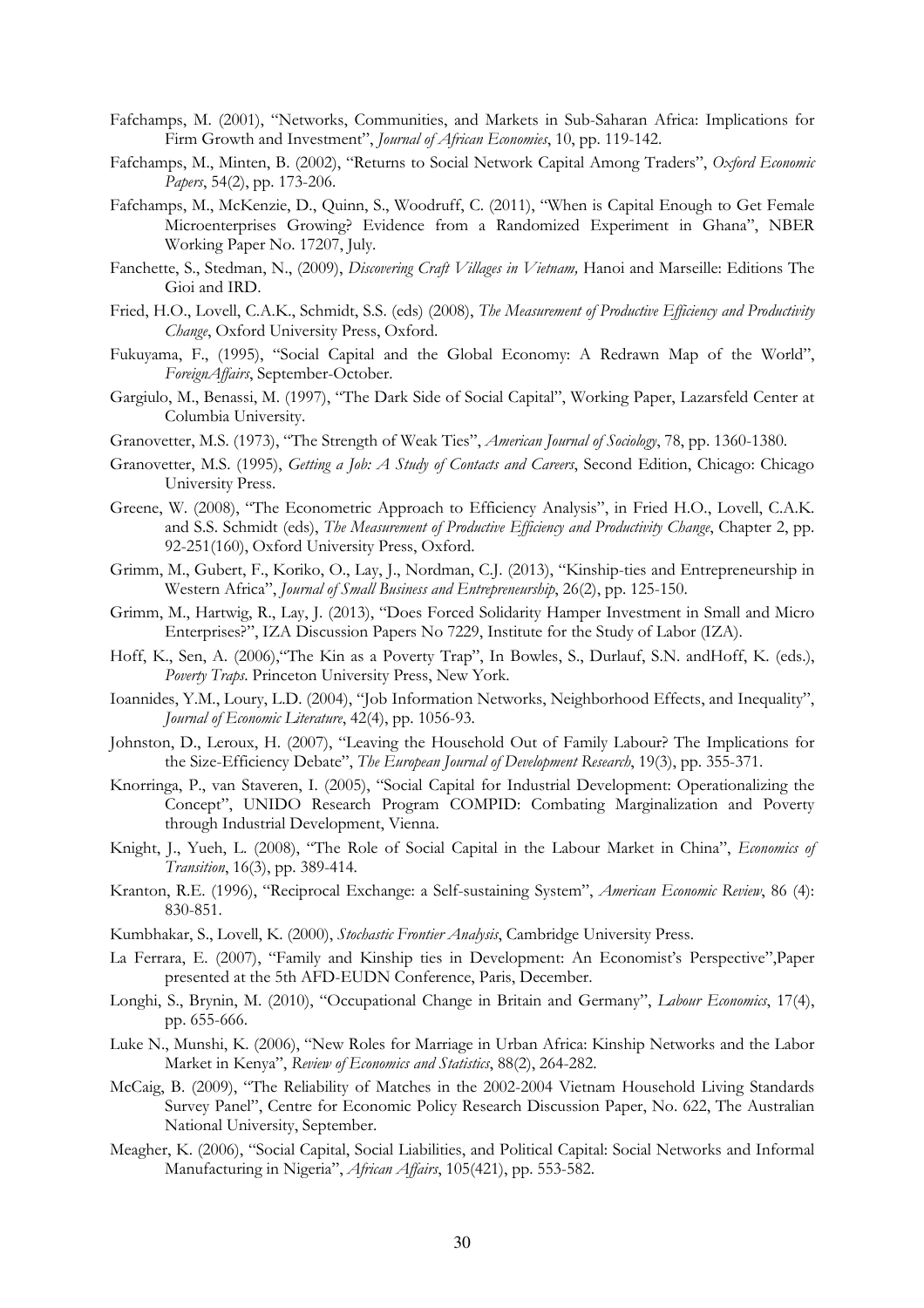- Minten, B., Fafchamps, M. (1999), "Relationships and Traders in Madagascar", Journal of Development Studies, 35 (6): 1-35.
- Nguyen, H.C., Nordman, C.J., Roubaud, F. (2013), "Who Suffers the Penalty? A Panel Data Analysis of Earnings Gaps in Vietnam", Journal of Development Studies, 49(12), pp. 1694-1710.
- Nordman, C.J., Vaillant, J. (2014), "Inputs, Gender Roles or Sharing Norms? Assessing the Gender Performance Gap among Informal Entrepreneurs in Madagascar", IZA Discussion Paper No. 8046, Institute for the Study of Labor (IZA).
- Onumah, E.E., Brümmer, B., Hörstgen-Schwark, G. (2010), "Productivity of Hired and Family Labour and Determinants of Technical Inefficiency in Ghana's Fish Farms", Agricultural Economics, 56(2), pp. 79-88.
- Oostendorp, R.H., Tran Q. T., Nguyen T. T. (2009), "The Changing Role of Non-Farm Household Enterprises in Vietnam", World Development, 37(3), pp. 632-644.
- Oudin, X. (1999), "Le Doi Moi et l'évolution du travail au Vietnam", Revue Tiers Monde, t. XL, 158, pp. 377-396.
- Pasquier-Doumer, L. (2013), "Intergenerational Transmission of Self-employed Status in the Informal Sector: a Constrained Choice or Better Income Prospects?", Journal of African Economies, 22(1), pp. 73-111.
- Perry, G.E., Maloney, W.F., Arias, O.S., Fajnzylber, P., Mason, A.D., Saavedra-Chanduvi, J. (2007), Informality: Exit and Exclusion, Washington DC: The World Bank, World Bank Latin American and Caribbean Studies.
- Platteau, J.-P. (2000), *Institutions, Social Norms and Economic Development*, Harwood Academic Publishers: Amsterdam.
- Ronnås, P. (1992), Employment Generation Through Private Entrepreneurship in Vietnam, International Labour Organisation (ILO): Geneva.
- Söderbom, M., Teal, F. (2004), "Size and Efficiency in African Manufacturing Firms: Evidence from Firm-level Panel Data", Journal of Development Economics, 73, pp. 369-394.
- Thapa, P.J. (2003), Modelling the Efficiency of Family and Hired Labour: Illustrations from Nepalese Agriculture, Aldershot and Burlington, VT: Ashgate.
- Tran, Q. T., Nguyen T. T. (2008), "Effects of Trade Liberalization on Non-farm Household Enterprises in Vietnam", DEPOCEN Working Paper Series 2008/32, Hanoi.
- Turner, S. (2009), "Hanoi's Ancient Quarter Traders: Resilient Livelihoods in a Rapidly Transforming City", Urban Studies, 46(5-6), pp. 1203–1221.
- Turner, S., Nguyen, P.A. (2005), "Young Entrepreneurs, Social Capital and Doi Moi in Hanoi, Vietnam", Urban Studies, 42(10), pp. 1693-1710.
- Vaillant, J., Grimm, M., Lay, J., Roubaud, F. (2014), "Informal Sector Dynamics in Times of Fragile Growth: the Case of Madagascar", The European Journal of Development Research, Special Issue, forthcoming.
- Vijverberg, W. (2005), "Non-Farm Household Enterprises. Comparison of VHLSS and AHBS Concepts", processed, Hanoi.
- Vijverberg, W., Haughton, J. (2002), "Household Enterprises in Vietnam: Survival, Growth, and Living Standards", World Bank Policy Research Working Paper 2773, Washington D.C: World Bank, February.
- Watanabe, S. (1994), "Strength of Ties and Job-Searching in Japan", Sophia University Working Paper.
- Wells-Dang, A. (2012), "Ethnic Minority Development in Vietnam: What Leads to Success?", Background Paper for the 2012 Programmatic Poverty Assessment, May 2012.
- Whitehouse, B. (2011), "Enterprising Strangers: Social Capital and Social Liability Among African Migrant Traders", International Journal of Social Inquiry, 4(1), pp. 93–111.
- Wong, S. (1990), Shanghai Industrialists in Hong Kong, Cambridge University Press.
- Woolcock, M. (1998), "Social Capital and Economic Development: Toward a Theoretical Synthesis and Policy Framework", Theory and Society, 27, pp. 151-208.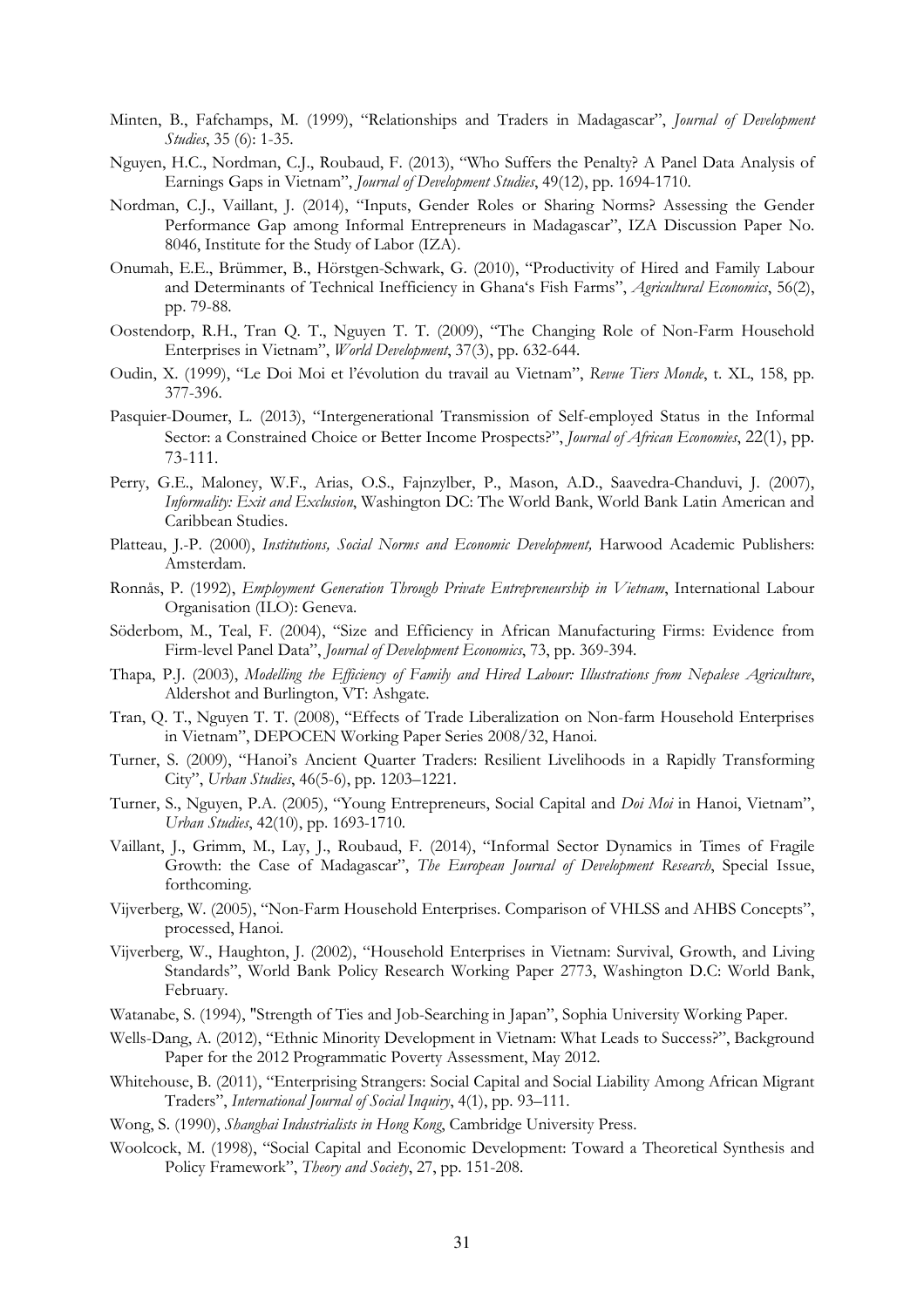- Woolcock, M. (2001), "Microenterprise and Social Capital: A Framework for Theory, Research, and Policy", Journal of Socio-Economics, 30(2), pp. 193-198.
- World Bank, M. (2009), Country Social Analysis: Ethnicity and Development in Vietnam, Social Development Unit, Sustainable Development Department, East Asia and Pacific Region, The World Bank: Washington D.C.
- Xiong, R., Sun, Q., Xu, Z. (1986), "Strength of Ties and Job Change Behaviors of Employees in Manufacturing Industries", Sociological Journal of National University of Taiwan, 18 (Nov.), pp.1-24.
- Zylberberg, Y. (2010), "Do Tropical Typhoons Smash Community Ties? Theory and Evidence from Vietnam", Mimeo, Paris School of Economics.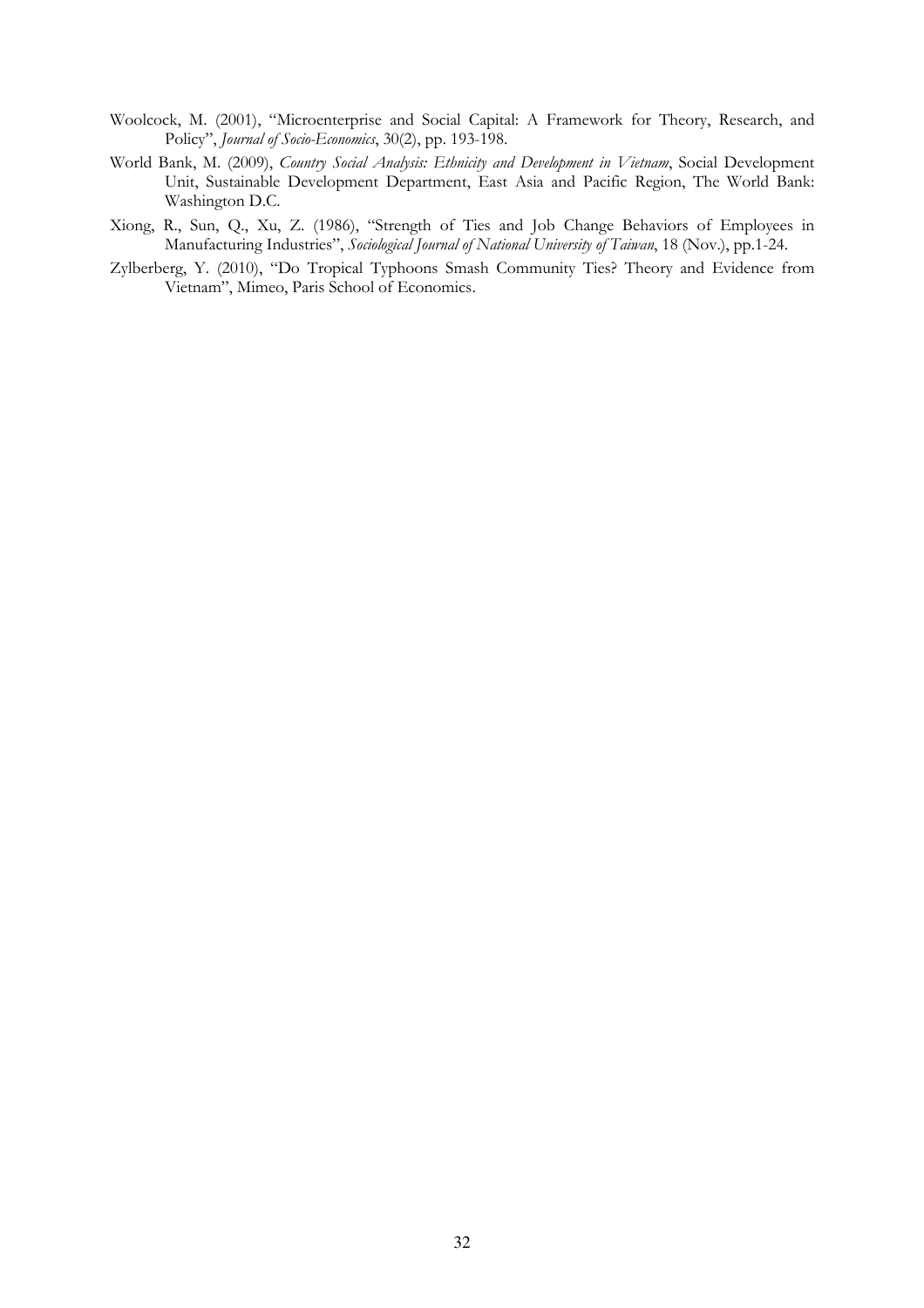## Appendix: Panel construction, Figures and Tables

### The construction of the panel of household businesses 2004-2006

The construction of the panel is a process of two steps: in the first step, we match different databases from different modules for each year, and then in a second step we match the years. This proves to be a complicated process as there arose ambiguities in both steps that we summarize below.

First, when matching files in the first step, there was no information in the non-farm household business modules of the 2004 VHLSS (M10 and M4C) to identify exactly the "most knowledgeable" household member to be considered as the head of the household business. As key variables for matching the different modules, we hence used, on one side, the household identifier together with the branch code of jobs of occupied members (available from the module on individual socio-demographics) and, on the other side, the branch code of non-farm businesses of the household. This may result in uncertainties or non-matched cases since there might have been errors during the coding of branches. To overcome this issue, we first only retained household occupied members who were identified in the module of employment as engaged in non-farm household activities as their main job. This helped excluding from each household all the occupied members who were not working in non-farm household activities, whose industry codes of main job resembled that of other non-farm self-employed members. For the nonmatched cases of household businesses with the occupied members of household as their main job, we then searched for matches by using information on the second job. The results of this matching process yield 3848 observations with information on both non-farm household business modules and characteristics of the entrepreneur.

The availability of information on the identifier of the household business head in the non-farm business module of the VHLSS 2006 made it possible to match directly each non-farm activity of households with the information on the individual characteristics of the correspondent member of the households who is identified as the head of the business. We found, however, some ambiguities when matching both modules each year and then the two years. These concerns the cases where a household member runs two or more businesses coded in the same branch. We decided to aggregate these businesses to obtain a unique production unit defined as the firm that generates the highest value added, with economic indicators (production, value added, inputs, etc.) computed as the sum of the related indicator of all the identical non-farm activities for each household. Regarding all other characteristics, such as those of the owner, we kept the values from the main production unit. In so doing, we found 174 cases in the 2004 wave, in which there were 171 households having non-farm household businesses (NFHBs) aggregated from two embryonic businesses, and 3 NFHBs made up of 3 businesses. Regarding the 2006 wave, this procedure yields only 34 cases.

Finally, matching the 2004 and 2006 waves has been achieved on the basis of three merging keys: household identifier, business head identifier, and industry code. The intermediate and final results of the whole panel construction process are presented in Table A1 below. Keeping observations for which information was collected for all modules of the questionnaire, we identified 3848 and 3985 NFHBs in 2004 and 2006, respectively. As the VHLSS incorporates a rotating panel component of about 4000 potentially matched households between each two adjacent years, we found more than two thousands NFHBs each year whose corresponding households were not surveyed in the other year. It remained in the potentially matchable samples 1701 production units in 2004, and 1829 units in 2006. The final matching step found out that there were 563 NFHBs in 2004 that did not exist anymore in the same households in 2006. Similarly, the matching revealed also 691 NFHBs in 2006 which were not found in the same households in 2004. Our empirical analysis is then based on a two-year balanced panel comprising 1138 NFHBs, thus a total of 2276 observations.

Table A1. Building the panel of NFHBs based on VHLSS 2004 and 2006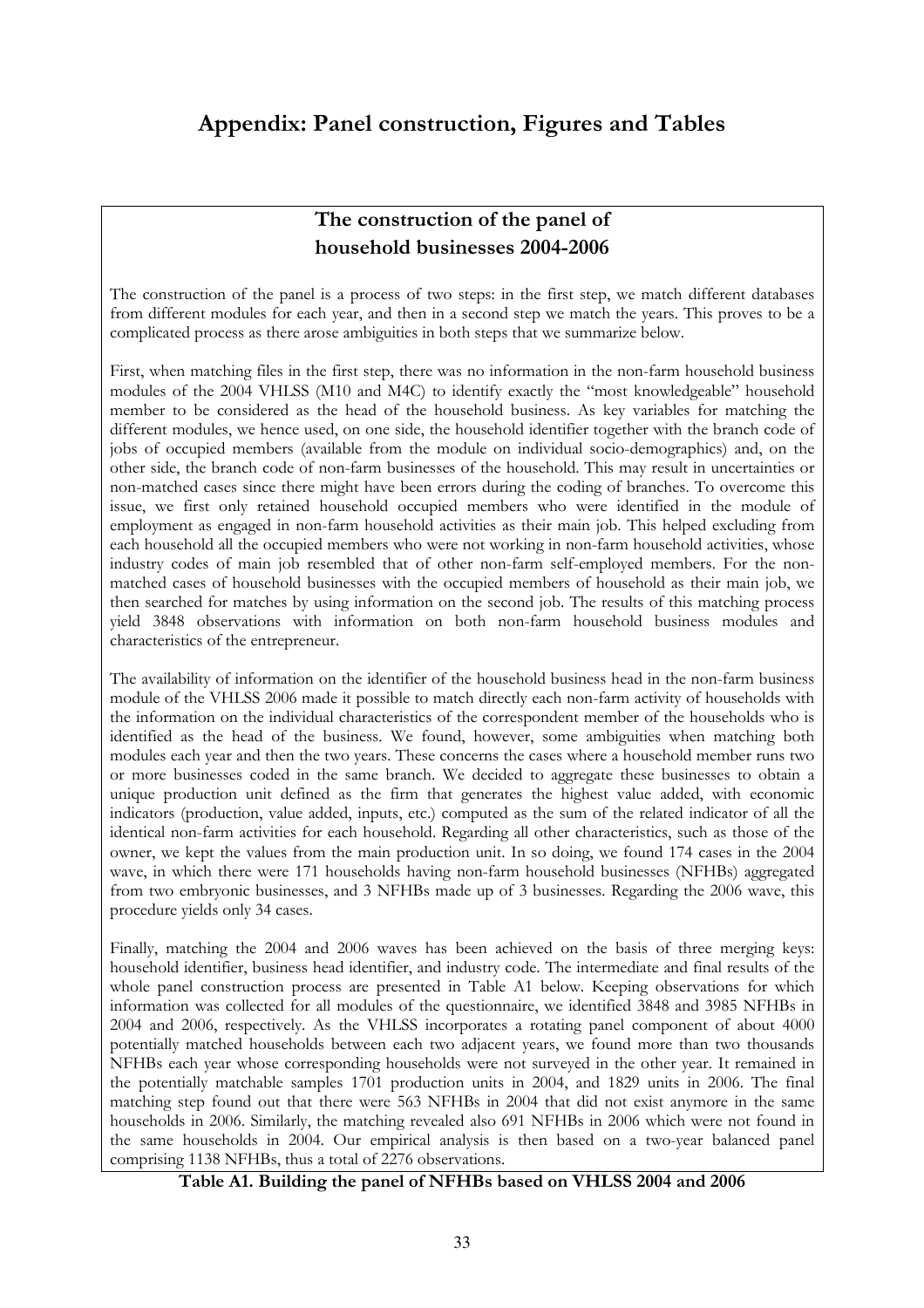|                                                                       | 2004   | 2006   |
|-----------------------------------------------------------------------|--------|--------|
| Full sample (households)                                              | 45,000 | 45,000 |
| Detailed sample (households)                                          | 9,189  | 9,189  |
| Total household businesses surveyed                                   | 3848   | 3985   |
| Household was not included in 2006 sample<br>$\overline{\phantom{a}}$ | 2147   |        |
| Household was not included in 2004 sample<br>$\overline{\phantom{a}}$ |        | 2156   |
| Household Businesses potentially matchable                            | 1701   | 1829   |
| Household had no NFHB in 2006<br>$\overline{\phantom{a}}$             | 563    |        |
| Household had no NFHB in 2004<br>$\overline{\phantom{a}}$             |        | 691    |
| <b>Matched NFHBs</b>                                                  | 1138   | 1138   |

Source: VHLSS 2004 and 2006; authors' calculation.

| Questionnaire modules                                                                                                                                         | 2004     | 2006     |
|---------------------------------------------------------------------------------------------------------------------------------------------------------------|----------|----------|
| Information on all the NFHBs of each household                                                                                                                |          |          |
| <b>4C</b> : Main characteristics of NFHBs, income from and expenditure for<br>business                                                                        | Yes      | Yes      |
| 10: Detailed information on NFHBs (business history, market, involvement in<br>association and contact with functional agencies, difficulties faced by NFHBs) | Yes      | $\rm No$ |
| Characteristics of the household members that could be the manager of the<br><b>NFHB</b>                                                                      |          |          |
| 1: Demographic characteristics                                                                                                                                | Yes      | Yes      |
| 2: Education                                                                                                                                                  | Yes      | Yes      |
| <b>4A</b> : Employment (main job & secondary job)                                                                                                             | Yes      | Yes      |
| Keys used for linking $4C+10$ and $1+2+4A$                                                                                                                    |          |          |
| + Household identifier                                                                                                                                        | Yes      | Yes      |
| + Order of members in the household                                                                                                                           | $\rm No$ | Yes      |
| + Branch of the activity                                                                                                                                      | Yes      | Yes      |

## Table A2. Sections related to non-farm household businesses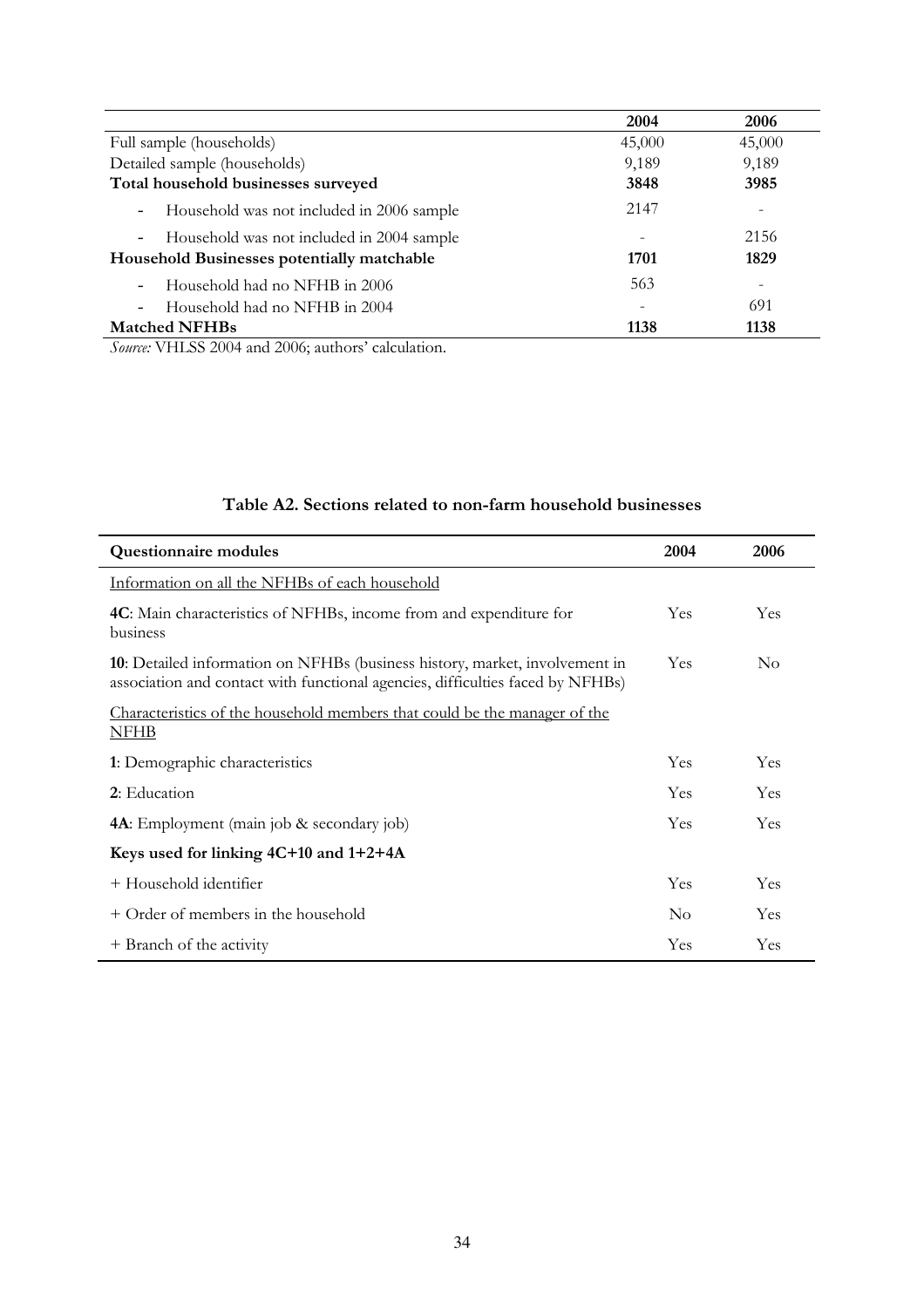

Figure 1. Distribution of Technical Efficiency of Non-Farm Household Businesses (NFHBs)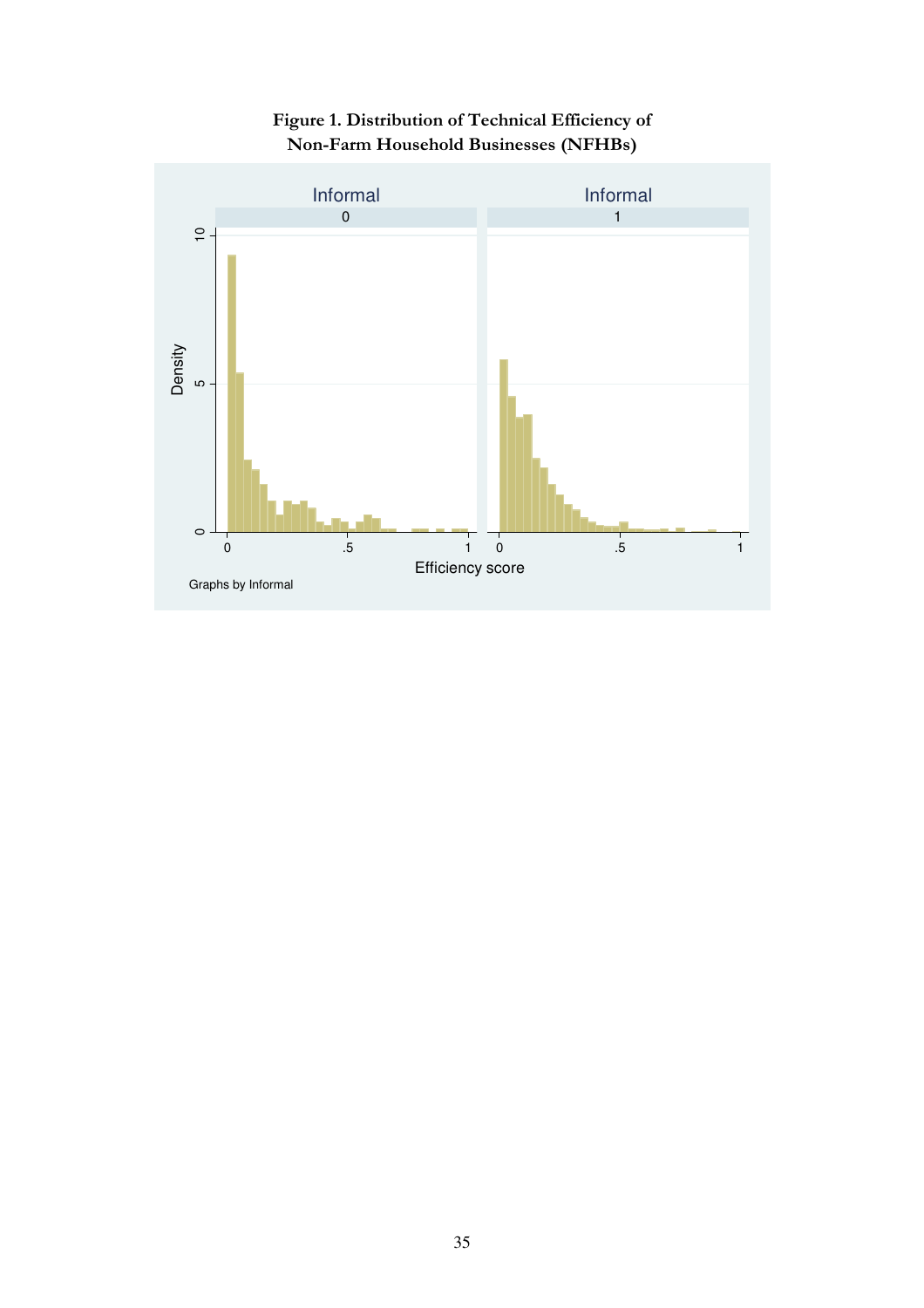|                                                                             | <b>Formal NFHBs</b>                    |         |        |                  |                | <b>Informal NFHBs</b> |         |           |                |                |
|-----------------------------------------------------------------------------|----------------------------------------|---------|--------|------------------|----------------|-----------------------|---------|-----------|----------------|----------------|
| Variable                                                                    | Obs<br>Std. Dev.<br>Min<br>Max<br>Mean |         |        |                  |                |                       | Mean    | Std. Dev. | Min            | Max            |
| Household businesses' economic characteristics and<br>regional distribution |                                        |         |        |                  |                |                       |         |           |                |                |
| Total annual value added (thousands VND)                                    | 457                                    | 31509   | 40155  | 1566             | 431728         | 1445                  | 11733   | 14738     | 597            | 203616         |
| Total annual value added per worker (thousands VND)                         | 457                                    | 15255   | 11189  | 1565             | 100438         | 1445                  | 8570    | 6425      | 334            | 49113          |
| Total number of workers (excluding entrepreneur)                            | 457                                    | 1.01    | 1.80   | $\theta$         | 15             | 1445                  | 0.35    | 1.06      | 1              | 19             |
| Number of unpaid workers/family workers                                     | 457                                    | 0.42    | 0.69   | $\theta$         | $\overline{4}$ | 1445                  | 0.24    | 0.52      | $\overline{0}$ | 5              |
| Number of hired (paid) workers                                              | 457                                    | 0.59    | 1.63   | $\boldsymbol{0}$ | 15             | 1445                  | 0.12    | 0.88      | $\overline{0}$ | 18             |
| Share of family labour (family workers to total workers)                    | 457                                    | 0.60    | 0.44   | $\theta$         | 1              | 1445                  | 0.80    | 0.38      | $\overline{0}$ |                |
| Number of hours worked in the past yearby entrepreneur                      | 457                                    | 1945.25 | 965.41 | $\theta$         | 4704           | 1445                  | 1626.57 | 997.97    | $\overline{0}$ | 5040           |
| Initial capital stock(thousands VND)                                        | 457                                    | 8956    | 33121  | $\overline{0}$   | 487000         | 1445                  | 2321    | 9954      | $\overline{0}$ | 250000         |
| Dummy for no capital                                                        | 457                                    | 0.01    | 0.10   | $\boldsymbol{0}$ | 1              | 1445                  | 0.03    | 0.16      | $\theta$       | $\overline{1}$ |
| Age of the household business (years)                                       | 457                                    | 10.56   | 6.92   | $\mathbf{1}$     | 51             | 1445                  | 9.83    | 7.09      | 1              | 56             |
| Manufacturing                                                               | 457                                    | 0.18    | 0.38   | $\boldsymbol{0}$ | 1              | 1445                  | 0.27    | 0.44      | $\overline{0}$ | $\mathbf{1}$   |
| Trade                                                                       | 457                                    | 0.54    | 0.50   | $\boldsymbol{0}$ | 1              | 1445                  | 0.47    | 0.50      | $\theta$       |                |
| Services                                                                    | 457                                    | 0.28    | 0.45   | $\boldsymbol{0}$ | $\mathbf{1}$   | 1445                  | 0.26    | 0.44      | $\theta$       | $\mathbf{1}$   |
| Entrepreneurs' characteristics                                              |                                        |         |        |                  |                |                       |         |           |                |                |
| Male                                                                        | 457                                    | 0.51    | 0.50   | $\boldsymbol{0}$ | $\mathbf{1}$   | 1445                  | 0.39    | 0.49      | $\overline{0}$ |                |
| Age of the entrepreneur                                                     | 457                                    | 42.34   | 9.30   | 19               | 67             | 1445                  | 42.81   | 11.21     | 17             | 81             |
| Belongs to ethnic minority                                                  | 457                                    | 0.04    | 0.20   | $\boldsymbol{0}$ | 1              | 1445                  | 0.06    | 0.24      | $\overline{0}$ |                |
| No education                                                                | 457                                    | 0.09    | 0.29   | $\theta$         | $\mathbf{1}$   | 1445                  | 0.16    | 0.37      | $\theta$       |                |
| Primary education                                                           | 457                                    | 0.22    | 0.41   | $\theta$         | $\mathbf{1}$   | 1445                  | 0.31    | 0.46      | $\theta$       |                |
| Secondary education                                                         | 457                                    | 0.51    | 0.50   | $\boldsymbol{0}$ | $\mathbf{1}$   | 1445                  | 0.43    | 0.50      | $\theta$       |                |
| Higher education                                                            | 457                                    | 0.18    | 0.38   | $\boldsymbol{0}$ | 1              | 1445                  | 0.09    | 0.29      | $\overline{0}$ |                |
| Already occupied a related job                                              | 457                                    | 0.08    | 0.27   | $\boldsymbol{0}$ | 1              | 1445                  | 0.05    | 0.23      | $\overline{0}$ |                |
| Characteristics of households running the NFHBs                             |                                        |         |        |                  |                |                       |         |           |                |                |
| Public wage worker in the household                                         | 457                                    | 0.17    | 0.38   | $\boldsymbol{0}$ | 1              | 1445                  | 0.12    | 0.32      | $\overline{0}$ |                |
| Private wage worker in the household                                        | 457                                    | 0.15    | 0.35   | $\theta$         | 1              | 1445                  | 0.23    | 0.42      | $\theta$       |                |
| Other combination in the household                                          | 457                                    | 0.05    | 0.21   | $\boldsymbol{0}$ | $\mathbf{1}$   | 1445                  | 0.12    | 0.32      | $\theta$       |                |

#### Table A3. Descriptive Statistics of the Panel Sample of Non-Farm Household Businesses (NFHBs)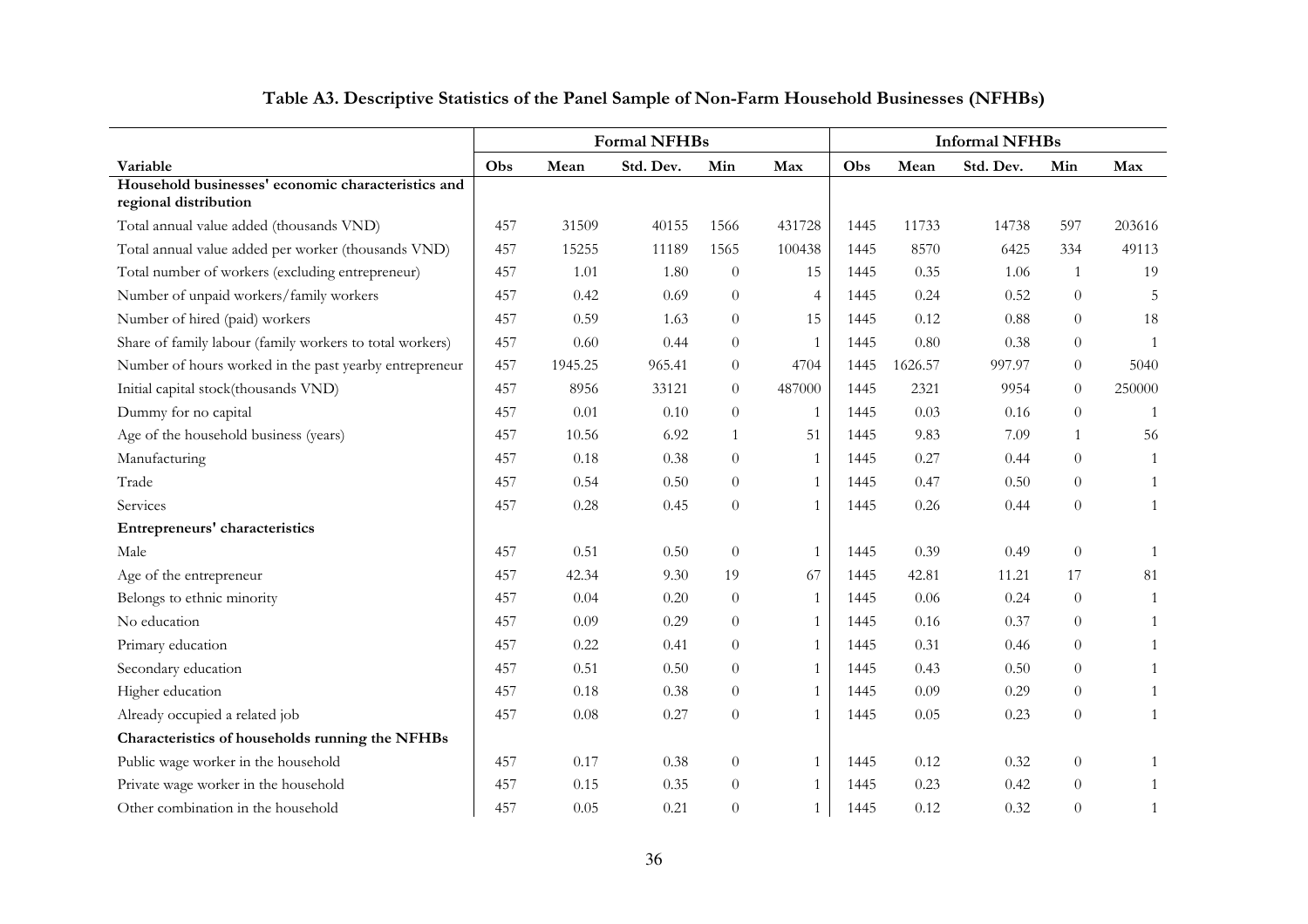| Household has one other HB or more                                                                       | 457 | 0.31  | 0.46  | $\theta$ | $\mathbf{1}$   | 1445 | 0.31  | 0.46  | $\Omega$       |                |
|----------------------------------------------------------------------------------------------------------|-----|-------|-------|----------|----------------|------|-------|-------|----------------|----------------|
| Number of NFHBs in the household                                                                         | 457 | 1.34  | 0.53  | 1        | $\overline{4}$ | 1445 | 1.39  | 0.64  | $\mathbf{1}$   | 4              |
| Dependency ratio (unemp. or inactive/employed)<br>Total annual real expenditures of household (thousands | 457 | 0.96  | 0.71  | $\theta$ | 6              | 1445 | 0.84  | 0.68  | $\overline{0}$ | 5              |
| VND)<br>Total value of fixed assets of household (thousands                                              | 457 | 32003 | 17640 | 2384     | 162986         | 1445 | 23785 | 13758 | 1953           | 110294         |
| VND)                                                                                                     | 457 | 19143 | 22776 | 51       | 245162         | 1445 | 10298 | 10979 | $\overline{0}$ | 90196          |
| Total value of business-related fixed assets of household<br>(thousands VND)                             | 457 | 12009 | 18769 | $\theta$ | 221340         | 1445 | 6098  | 8168  | $\overline{0}$ | 78933          |
| Received transfers                                                                                       | 457 | 4679  | 14159 | $\theta$ | 221081         | 1445 | 2810  | 10269 | $\theta$       | 298559         |
| Given transfers                                                                                          | 457 | 3993  | 9199  | $\theta$ | 128862         | 1445 | 2520  | 5039  | $\Omega$       | 77220          |
| Net transfers (received - given)                                                                         | 457 | 0.69  | 15.57 | $-129$   | 220            | 1445 | 0.29  | 10.60 | $-74$          | 297            |
| Craft village in the commune                                                                             | 217 | 0.20  | 0.40  | $\theta$ | $\mathbf{1}$   | 968  | 0.21  | 0.41  | $\theta$       | $\mathbf{1}$   |
| Share of poor households in the commune                                                                  | 217 | 0.14  | 0.13  | $\theta$ | 0.89           | 968  | 0.12  | 0.11  | $\Omega$       | 0.89           |
| Non-farm job-creation programme in the commune                                                           | 217 | 0.70  | 0.46  | $\theta$ | $\mathbf{1}$   | 968  | 0.67  | 0.47  | $\overline{0}$ | $\overline{1}$ |
| Social network proxies for households and entrepreneurs                                                  |     |       |       |          |                |      |       |       |                |                |
| Share of the same ethnicity in the district<br>Majority ethnic hh head within high share of majority     | 457 | 0.91  | 0.18  | 0.03     | 1              | 1457 | 0.92  | 0.19  | 0.02           |                |
| ethnic group in district                                                                                 | 457 | 0.86  | 0.35  | $\theta$ | $\mathbf{1}$   | 1445 | 0.87  | 0.33  | $\overline{0}$ | $\mathbf{1}$   |
| Majority ethnic hh head within mixed ethnic fragmentation<br>Minority ethnic hh head within mixed ethnic | 457 | 0.09  | 0.29  | $\theta$ | $\mathbf{1}$   | 1445 | 0.06  | 0.24  | $\Omega$       | $\mathbf{1}$   |
| fragmentation                                                                                            | 457 | 0.02  | 0.12  | $\theta$ | 1              | 1445 | 0.02  | 0.14  | $\theta$       |                |
| Minority ethnic hh head within high share of majority eth.                                               | 457 | 0.01  | 0.07  | $\theta$ | 1              | 1445 | 0.01  | 0.10  | $\theta$       |                |
| Majority ethnic hh head within small share of major. eth.                                                | 457 | 0.01  | 0.07  | $\theta$ | $\mathbf{1}$   | 1445 | 0.01  | 0.08  | $\overline{0}$ |                |
| Minority eth. hh head within small share of major. eth.                                                  | 457 | 0.02  | 0.15  | $\theta$ | $\mathbf{1}$   | 1445 | 0.03  | 0.16  | $\theta$       |                |
| Entrepreneur member of business association                                                              | 214 | 0.02  | 0.13  | $\theta$ | 1              | 737  | 0.001 | 0.04  | $\theta$       |                |
| Relative with NFHB producing the same product                                                            | 214 | 0.20  | 0.40  | $\theta$ | $\mathbf{1}$   | 737  | 0.23  | 0.42  | $\Omega$       |                |
| Friend with NFHB producing the same product                                                              | 214 | 0.43  | 0.50  | $\theta$ | $\mathbf{1}$   | 737  | 0.42  | 0.49  | $\Omega$       |                |
| Entrepreneur got initial capital from network                                                            | 214 | 0.09  | 0.28  | $\theta$ | $\mathbf{1}$   | 737  | 0.07  | 0.25  | $\Omega$       |                |
| Entrepreneur inherited NFHB from the kin                                                                 | 214 | 0.07  | 0.26  | $\theta$ | $\mathbf{1}$   | 737  | 0.10  | 0.30  | $\theta$       |                |
| Business handed over by friend or other                                                                  | 214 | 0.04  | 0.19  | $\Omega$ |                | 737  | 0.06  | 0.24  | $\Omega$       |                |

Source: VHLSS 2004 and 2006; authors' calculation.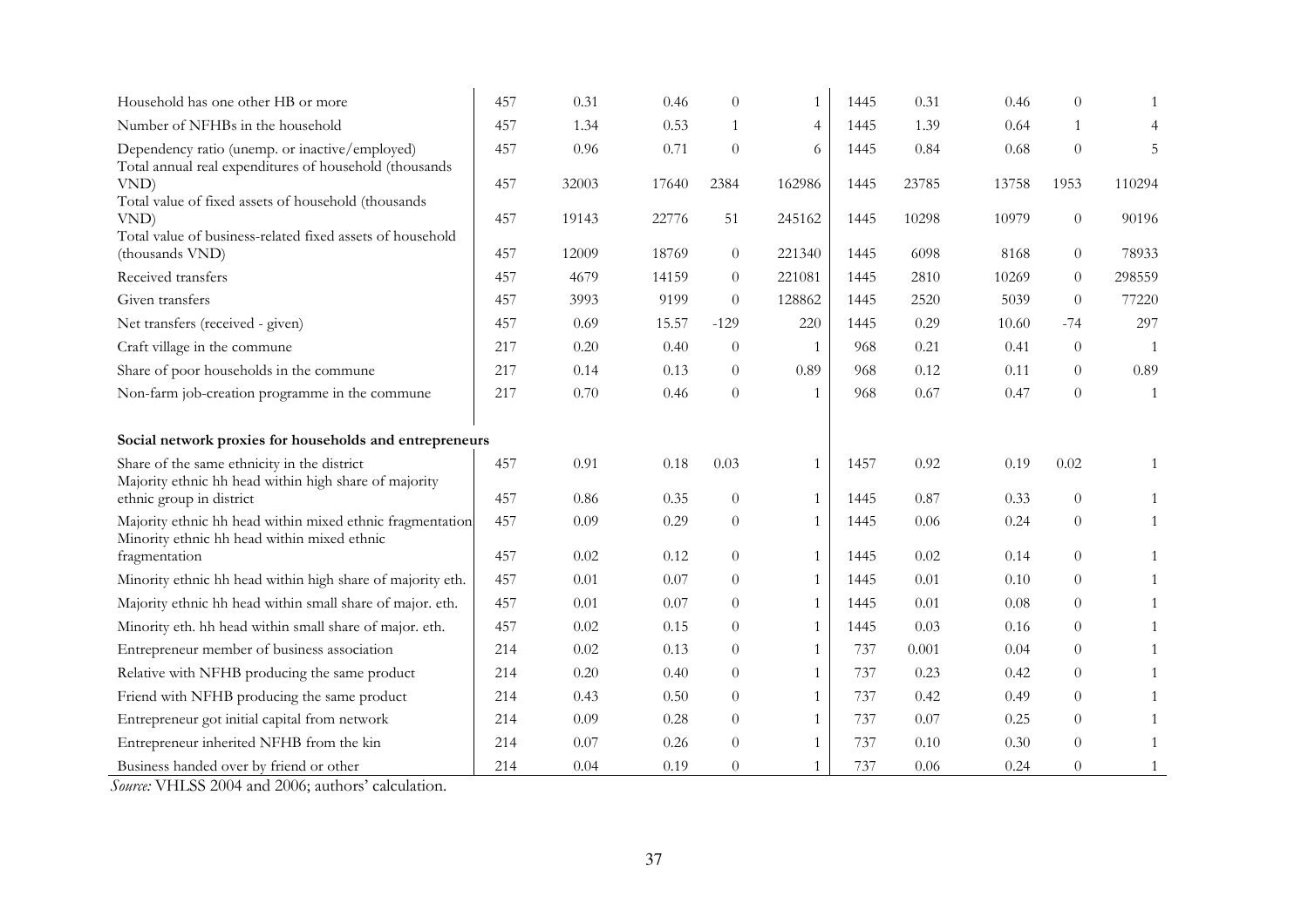#### Table A4. Production Functions for All Household Businesses

Dependent Variable: Log Annual Value Added (panel 2004-2006)

|                                        | (A)         | (B)                | (C)                | (D)                  | (E)                  | (F)                  | (G)                  | (G)                  |
|----------------------------------------|-------------|--------------------|--------------------|----------------------|----------------------|----------------------|----------------------|----------------------|
|                                        | Pooled OLS  | Pooled OLS         | Pooled OLS         | <b>Fixed Effects</b> | <b>Fixed Effects</b> | <b>Fixed Effects</b> | <b>Fixed Effects</b> | <b>Fixed Effects</b> |
|                                        | Cobb-       | <b>Extended PF</b> | <b>Extended PF</b> | Cobb-Douglas         | Cobb-Douglas         | <b>Extended PF</b>   | <b>Extended PF</b>   | PF CLR               |
|                                        | Douglas     |                    | <b>CLR</b>         |                      | <b>CLR</b>           |                      | <b>CLR</b>           | N Workers>1          |
| Dummy for informal NFHB                | $-0.272***$ | $-0.272***$        | $-0.272***$        | $-0.139***$          | $-0.139***$          | $-0.141***$          | $-0.139***$          | $-0.153*$            |
|                                        | (0.036)     | (0.036)            | (0.036)            | (0.048)              | (0.048)              | (0.049)              | (0.048)              | (0.083)              |
| Log initial capital                    | $0.060***$  | $0.060***$         | $0.060***$         | $0.042***$           | $0.042***$           | $0.042***$           | $0.043***$           | 0.024                |
|                                        | (0.014)     | (0.014)            | (0.014)            | (0.013)              | (0.013)              | (0.013)              | (0.013)              | (0.017)              |
| Log business-related capital of the HH | $0.033***$  | $0.033***$         | $0.033***$         | 0.004                | 0.004                | 0.004                | 0.003                | 0.016                |
|                                        | (0.006)     | (0.006)            | (0.006)            | (0.008)              | (0.008)              | (0.008)              | (0.008)              | (0.012)              |
| Dummy for no initial capital           | $0.672***$  | $0.665***$         | $0.666***$         | $0.680***$           | $0.680***$           | $0.692***$           | $0.701***$           | 0.326                |
|                                        | (0.217)     | (0.217)            | (0.217)            | (0.212)              | (0.213)              | (0.213)              | (0.213)              | (0.274)              |
| Log number family labour               | $0.341***$  | 0.145              | 0.206              | $0.326***$           | $0.310***$           | $-0.258$             | 0.122                | $0.345***$           |
|                                        | (0.094)     | (0.265)            | (0.144)            | (0.122)              | (0.074)              | (0.336)              | (0.189)              | (0.076)              |
| Log number hired labour                | $0.675***$  | $0.742***$         | $0.761***$         | $0.696***$           | $0.687***$           | $0.749***$           | $0.874***$           | $0.639***$           |
|                                        | (0.054)     | (0.169)            | (0.145)            | (0.096)              | (0.074)              | (0.226)              | (0.189)              | (0.077)              |
| Log family labour squared              |             | 0.218              | 0.162              |                      |                      | $0.593*$             | 0.241                |                      |
|                                        |             | (0.242)            | (0.157)            |                      |                      | (0.334)              | (0.214)              |                      |
| Log hired labour squared               |             | $-0.030$           | $-0.038$           |                      |                      | $-0.048$             | $-0.103$             |                      |
|                                        |             | (0.070)            | (0.061)            |                      |                      | (0.102)              | (0.087)              |                      |
| Log fam. lab. * Log hired lab.         |             | $-0.147$           | $-0.151$           |                      |                      | 0.225                | 0.250                |                      |
|                                        |             | (0.240)            | (0.242)            |                      |                      | (0.181)              | (0.219)              |                      |
| Dummy for presence of family labour    | $0.479***$  | $0.481***$         | $0.480***$         | $0.334***$           | $0.335***$           | $0.341***$           | $0.334***$           | $0.285***$           |
|                                        | (0.041)     | (0.041)            | (0.040)            | (0.053)              | (0.053)              | (0.054)              | (0.053)              | (0.056)              |
| Dummy for presence of hired labour     | $0.688***$  | $0.677***$         | $0.673***$         | $0.346***$           | $0.349***$           | $0.339***$           | $0.322***$           | $0.297***$           |
|                                        | (0.057)     | (0.059)            | (0.059)            | (0.084)              | (0.082)              | (0.082)              | (0.083)              | (0.083)              |
| Log hours worked of entrepreneur       | $0.403***$  | $0.403***$         | $0.402***$         | $0.274***$           | $0.274***$           | $0.280***$           | $0.278***$           | $0.259***$           |
|                                        | (0.031)     | (0.031)            | (0.031)            | (0.040)              | (0.040)              | (0.040)              | (0.040)              | (0.079)              |
| Dummy for male entrepreneur            | $0.252***$  | $0.251***$         | $0.251***$         |                      |                      |                      |                      |                      |
|                                        | (0.041)     | (0.041)            | (0.041)            |                      |                      |                      |                      |                      |
| Age of the entrepreneur                | $-0.009***$ | $-0.009***$        | $-0.009***$        | 0.044                | 0.044                | 0.043                | 0.043                | 0.101                |
|                                        | (0.002)     | (0.002)            | (0.002)            | (0.043)              | (0.043)              | (0.043)              | (0.043)              | (0.076)              |
| Primary education                      | 0.052       | 0.054              | 0.053              | $-0.056$             | $-0.057$             | $-0.048$             | $-0.052$             | 0.004                |
|                                        | (0.050)     | (0.050)            | (0.050)            | (0.083)              | (0.084)              | (0.081)              | (0.082)              | (0.120)              |
| Secondary education                    | $0.103**$   | $0.105**$          | $0.104**$          | $-0.087$             | $-0.087$             | $-0.084$             | $-0.086$             | $-0.107$             |
|                                        | (0.052)     | (0.052)            | (0.052)            | (0.112)              | (0.112)              | (0.111)              | (0.111)              | (0.171)              |
| Higher education                       | $0.173**$   | $0.176**$          | $0.176**$          | 0.037                | 0.036                | 0.041                | 0.036                | $-0.066$             |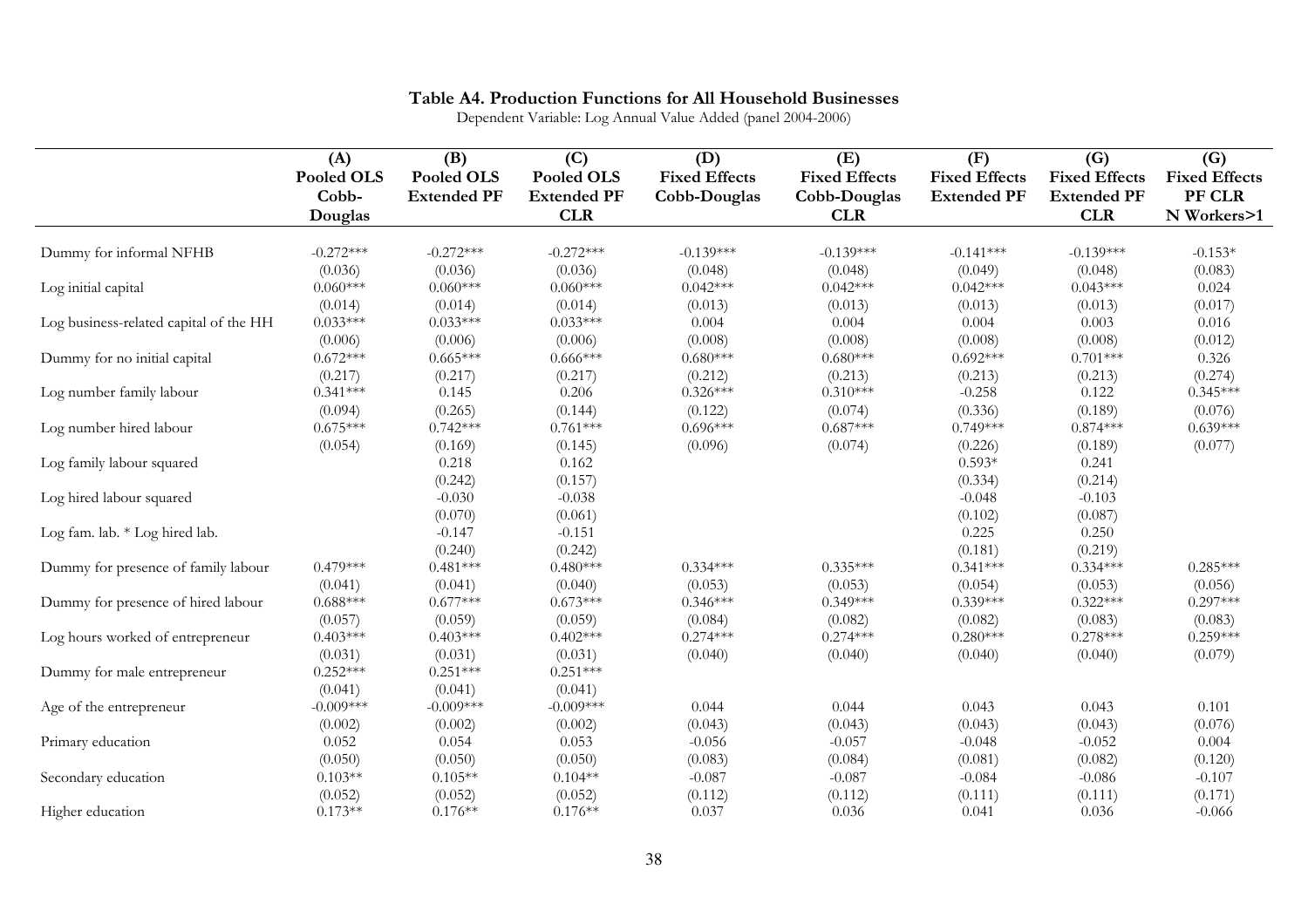|                                      | (0.072)     | (0.072)     | (0.072)     | (0.126)    | (0.126)    | (0.124)    | (0.124)    | (0.189)   |
|--------------------------------------|-------------|-------------|-------------|------------|------------|------------|------------|-----------|
| Experience in related job            | $0.101*$    | $0.103*$    | $0.103*$    | $-0.075$   | $-0.076$   | $-0.083$   | $-0.079$   | $-0.084$  |
|                                      | (0.054)     | (0.054)     | (0.054)     | (0.064)    | (0.064)    | (0.063)    | (0.063)    | (0.089)   |
| NFHB is entrepreneur's main job      | $0.258***$  | $0.260***$  | $0.260***$  | $0.221***$ | $0.221***$ | $0.218***$ | $0.220***$ | 0.079     |
|                                      | (0.063)     | (0.063)     | (0.063)     | (0.074)    | (0.074)    | (0.074)    | (0.074)    | (0.143)   |
| Age of the NFHB                      | $0.011***$  | $0.011***$  | $0.011***$  | $0.007**$  | $0.007**$  | $0.007**$  | $0.007**$  | $0.009*$  |
|                                      | (0.003)     | (0.003)     | (0.003)     | (0.003)    | (0.003)    | (0.003)    | (0.003)    | (0.005)   |
| HH member in the public sector       | 0.023       | 0.022       | 0.023       | $-0.080$   | $-0.080$   | $-0.080$   | $-0.081$   | $-0.017$  |
|                                      | (0.043)     | (0.043)     | (0.043)     | (0.096)    | (0.096)    | (0.097)    | (0.097)    | (0.156)   |
| HH member in the private wage sector | $-0.064$    | $-0.065$    | $-0.065$    | $-0.036$   | $-0.036$   | $-0.038$   | $-0.038$   | 0.028     |
|                                      | (0.043)     | (0.043)     | (0.043)     | (0.051)    | (0.051)    | (0.052)    | (0.052)    | (0.093)   |
| Other combination of activity in hh  | $-0.148**$  | $-0.150**$  | $-0.149**$  | $-0.147*$  | $-0.147*$  | $-0.151*$  | $-0.149*$  | $-0.254*$ |
|                                      | (0.062)     | (0.062)     | (0.062)     | (0.080)    | (0.080)    | (0.080)    | (0.080)    | (0.130)   |
| HH has 1 other NFHB or more          | $-0.022$    | $-0.022$    | $-0.022$    | $-0.222**$ | $-0.222**$ | $-0.225**$ | $-0.224**$ | $-0.357*$ |
|                                      | (0.069)     | (0.069)     | (0.069)     | (0.092)    | (0.092)    | (0.092)    | (0.092)    | (0.198)   |
| Number of NFHBs in the hh            | $0.106**$   | $0.106**$   | $0.105**$   | $0.157**$  | $0.157**$  | $0.158**$  | $0.157**$  | 0.189     |
|                                      | (0.052)     | (0.052)     | (0.052)     | (0.070)    | (0.070)    | (0.069)    | (0.070)    | (0.161)   |
| Dependency ratio of the hh           | $0.158***$  | $0.158***$  | $0.158***$  | $0.072**$  | $0.071**$  | $0.071**$  | $0.072**$  | $0.088*$  |
|                                      | (0.023)     | (0.023)     | (0.023)     | (0.033)    | (0.032)    | (0.033)    | (0.032)    | (0.050)   |
| Year dummy (2004)                    | $-0.252***$ | $-0.248***$ | $-0.248***$ | $-0.071$   | $-0.070$   | $-0.075$   | $-0.074$   | 0.074     |
|                                      | (0.053)     | (0.053)     | (0.053)     | (0.106)    | (0.106)    | (0.106)    | (0.105)    | (0.179)   |
| Branch effects                       | Yes         | Yes         | Yes         | Yes        | Yes        | Yes        | Yes        | Yes       |
| Regional effects                     | Yes         | Yes         | Yes         | Yes        | Yes        | Yes        | Yes        | Yes       |
| Constant                             | $5.637***$  | $5.637***$  | $5.210***$  | $4.402**$  | $-0.003$   | $4.410**$  | $-0.003$   | $0.012*$  |
|                                      | (0.269)     | (0.271)     | (0.269)     | (1.893)    | (0.002)    | (1.879)    | (0.002)    | (0.006)   |
| Observations                         | 1902        | 1902        | 1902        | 1902       | 1902       | 1902       | 1902       | 545       |
| R-squared                            | 0.667       | 0.667       |             | 0.367      |            | 0.371      |            |           |
| Number of id                         |             |             |             | 951        |            | 951        |            |           |

Notes: Robust standard errors are in parentheses (clustered at the district level). \*\*\* p<0.01, \*\* p<0.05, \* p<0.1.

CLR stands for constrained linear regression model (constant return to scale).

#### Table A5. Household Business Efficiency Regressions, OLS

Dependent Variable: Firm Fixed Effects from Production Functions (D)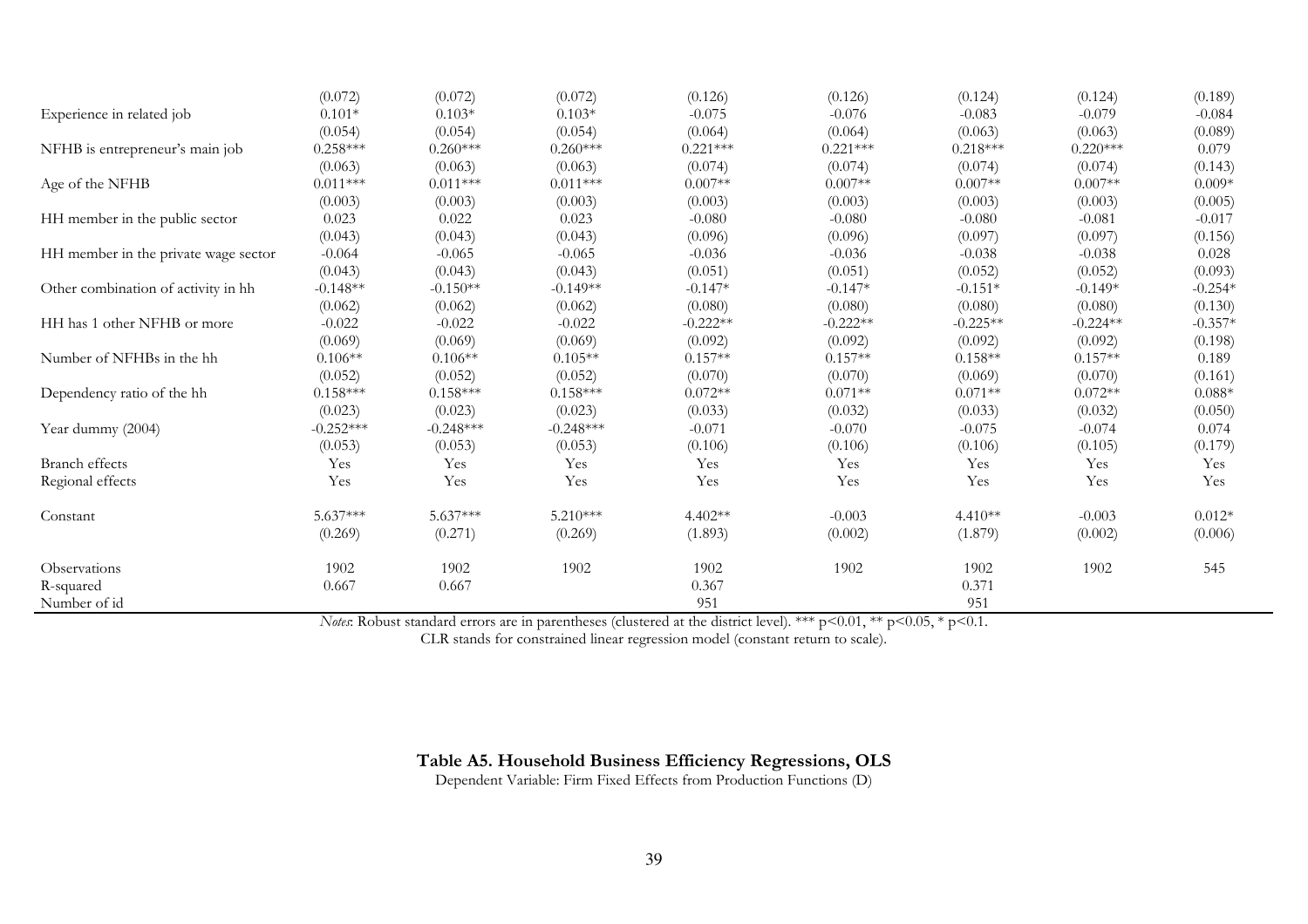|                                                                                                                                               | <b>Formal Household Businesses</b> |                                  |                                  |                                    |                                     | <b>Informal Household Businesses</b> |                              |                                 |                                 |                                   |  |
|-----------------------------------------------------------------------------------------------------------------------------------------------|------------------------------------|----------------------------------|----------------------------------|------------------------------------|-------------------------------------|--------------------------------------|------------------------------|---------------------------------|---------------------------------|-----------------------------------|--|
|                                                                                                                                               | (1)                                | (2)                              | (3)                              | (4)                                | (5)                                 | (6)                                  | (7)                          | (8)                             | (9)                             | (10)                              |  |
| Households' family and kinship network proxies                                                                                                |                                    |                                  |                                  |                                    |                                     |                                      |                              |                                 |                                 |                                   |  |
| Share of the same ethnicity in the district                                                                                                   | $-0.233$<br>(0.518)                |                                  |                                  |                                    |                                     | 0.064<br>(0.232)                     |                              |                                 |                                 |                                   |  |
| (Ref. Eth. majority with high share of majority in district)<br>Eth. majority within mixed ethnic fragmentation                               |                                    | 0.018<br>(0.257)                 | 0.012<br>(0.275)                 | $0.915**$<br>(0.422)               | $0.772**$<br>(0.362)                |                                      | $-0.120$<br>(0.183)          | $-0.123$<br>(0.186)             | 0.063<br>(0.218)                | $-0.049$<br>(0.200)               |  |
| Eth. minority within mixed ethnic fragmentation                                                                                               |                                    | $0.930**$<br>(0.429)             | $0.904**$<br>(0.385)             | $1.601***$<br>(0.460)              | $1.531***$<br>(0.567)               |                                      | $0.424*$<br>(0.216)          | $0.461*$<br>(0.250)             | $0.933***$<br>(0.225)           | $0.691***$<br>(0.210)             |  |
| Eth. minority within high share of majority / Eth.<br>majority within small share of majority<br>Eth. minority within small share of Majority |                                    | $-0.540$<br>(1.360)<br>0.148     | $-0.673$<br>(1.372)<br>0.408     | $-1.439***$<br>(0.380)<br>1.827*** | $-1.794***$<br>(0.368)<br>$1.532**$ |                                      | $-0.461$<br>(0.393)<br>0.034 | $-0.648$<br>(0.394)<br>$-0.082$ | $-0.481$<br>(0.508)<br>0.087    | $-0.561$<br>(0.414)<br>0.262      |  |
| Share of family labour in the NFHB                                                                                                            | $-0.551**$<br>(0.217)              | (0.508)<br>$-0.522**$<br>(0.218) | (0.439)<br>$-0.509**$<br>(0.226) | (0.582)<br>$-0.277$<br>(0.310)     | (0.589)<br>$-1.109***$<br>(0.294)   | 0.089<br>(0.112)                     | (0.245)<br>0.077<br>(0.113)  | (0.236)<br>$0.096\,$<br>(0.120) | (0.294)<br>0.124<br>(0.134)     | (0.271)<br>$-0.368***$<br>(0.118) |  |
| Entrepreneurs' social network capital proxies                                                                                                 |                                    |                                  |                                  |                                    |                                     |                                      |                              |                                 |                                 |                                   |  |
| Member of business association                                                                                                                |                                    |                                  | 0.668                            | $1.271***$                         | $1.243**$                           |                                      |                              | $-0.104$                        | $0.979*$                        | $0.683*$                          |  |
| Relative with NFHB producing the same product                                                                                                 |                                    |                                  | (0.864)<br>$-0.069$              | (0.406)<br>0.169                   | (0.510)<br>$-0.014$                 |                                      |                              | (0.677)<br>$-0.030$             | (0.587)<br>$-0.078$             | (0.370)<br>0.067                  |  |
|                                                                                                                                               |                                    |                                  | (0.206)                          | (0.329)                            | (0.267)                             |                                      |                              | (0.119)                         | (0.149)                         | (0.123)                           |  |
| Friend with NFHB producing the same product                                                                                                   |                                    |                                  | $-0.004$<br>(0.195)              | 0.101<br>(0.291)                   | 0.132<br>(0.253)                    |                                      |                              | $0.173*$<br>(0.104)             | 0.187<br>(0.133)                | 0.057<br>(0.115)                  |  |
| Entrepreneur got initial capital from network                                                                                                 |                                    |                                  | $-0.332$<br>(0.241)              | $-0.243$<br>(0.354)                | $-0.221$<br>(0.290)                 |                                      |                              | 0.173<br>(0.147)                | 0.246<br>(0.176)                | 0.217<br>(0.135)                  |  |
| Entrepreneur inherited NFHB from the kin                                                                                                      |                                    |                                  | $-0.370$<br>(0.372)              | $-0.855$<br>(0.646)                | $-1.070***$<br>(0.388)              |                                      |                              | 0.056<br>(0.146)                | $-0.112$<br>(0.180)             | $-0.028$<br>(0.157)               |  |
| Business handed over by friend or other                                                                                                       |                                    |                                  | $-1.174**$<br>(0.458)            | $-1.530***$<br>(0.582)             | $-0.998*$<br>(0.581)                |                                      |                              | $-0.015$<br>(0.155)             | 0.025<br>(0.177)                | 0.078<br>(0.153)                  |  |
| Community level variables                                                                                                                     |                                    |                                  |                                  |                                    |                                     |                                      |                              |                                 |                                 |                                   |  |
| Craft village in the commune                                                                                                                  |                                    |                                  |                                  | 0.088                              | $-0.113$                            |                                      |                              |                                 | $-0.152$                        | $-0.228$                          |  |
| Share of poor households in the commune                                                                                                       |                                    |                                  |                                  | (0.339)<br>$-3.396***$<br>(1.211)  | (0.310)<br>$-1.464$<br>(1.210)      |                                      |                              |                                 | (0.168)<br>$-1.246*$<br>(0.688) | (0.147)<br>$-0.258$<br>(0.623)    |  |
| Job-creation programme in the commune                                                                                                         |                                    |                                  |                                  | $-0.261$<br>(0.287)                | $-0.149$<br>(0.276)                 |                                      |                              |                                 | $-0.024$<br>(0.136)             | 0.010<br>(0.121)                  |  |
| Entrepreneurs' heterogeneity control                                                                                                          |                                    |                                  |                                  | 0.088                              | $-0.113$<br>$1.124***$              |                                      |                              |                                 | $-0.152$                        | $-0.228$<br>$0.871***$            |  |